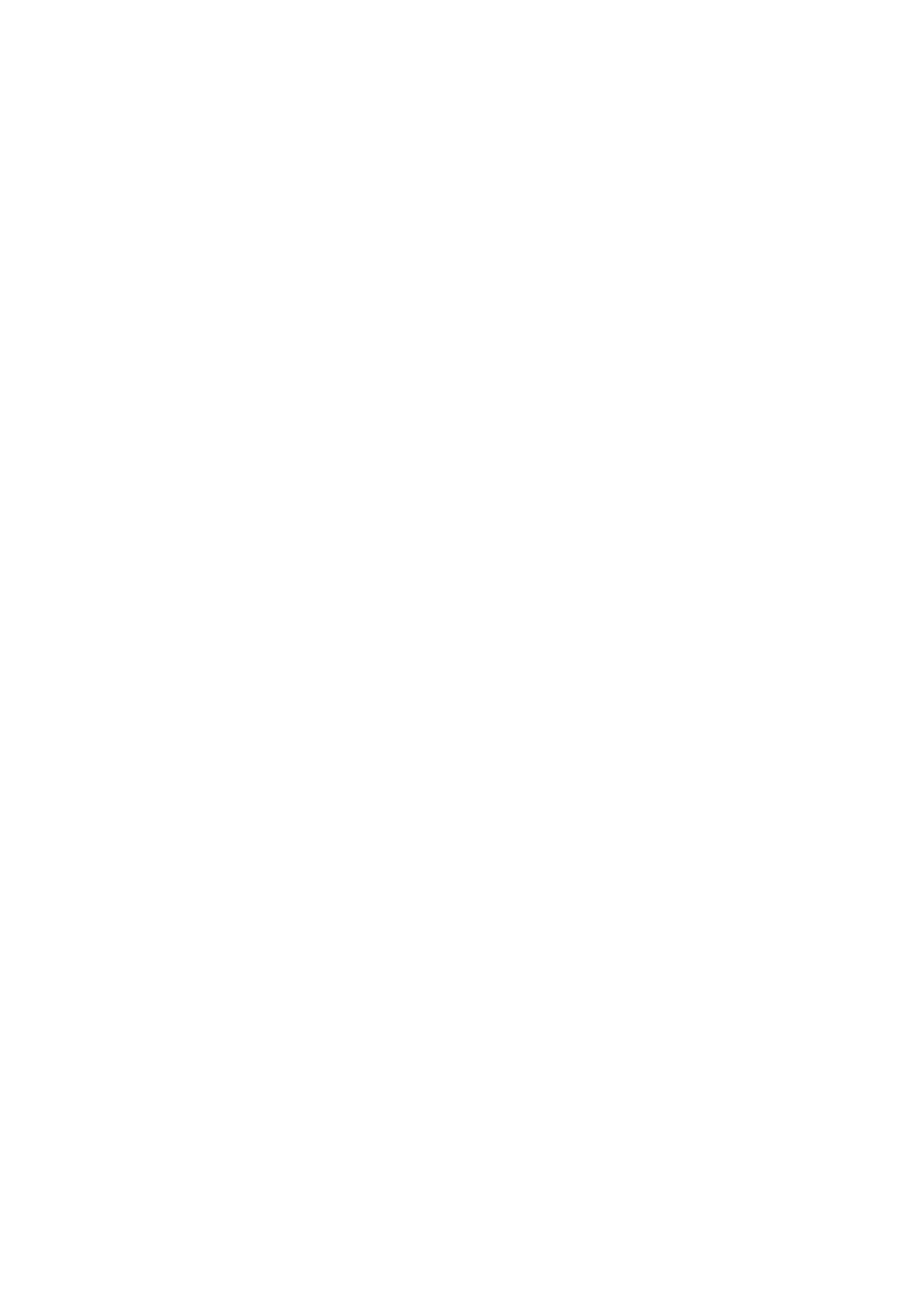# **CITY OF COCKBURN**

## **SUMMARY OF AGENDA TO BE PRESENTED TO THE ORDINARY COUNCIL MEETING TO BE HELD ON TUESDAY, 16 NOVEMBER 1999 AT 7:30 P.M.**

# **Page**

 $\overline{a}$ 

| 1.  |                                                                 |                                                                                                                               |  |  |  |
|-----|-----------------------------------------------------------------|-------------------------------------------------------------------------------------------------------------------------------|--|--|--|
| 2.  | APPOINTMENT OF PRESIDING MEMBER (IF REQUIRED) 1                 |                                                                                                                               |  |  |  |
| 3.  |                                                                 |                                                                                                                               |  |  |  |
| 4.  | ACKNOWLEDGEMENT OF RECEIPT OF WRITTEN DECLARATIONS              |                                                                                                                               |  |  |  |
| 5.  |                                                                 |                                                                                                                               |  |  |  |
| 6.  |                                                                 | ACTION TAKEN ON PREVIOUS PUBLIC QUESTIONS TAKEN ON                                                                            |  |  |  |
| 7.  |                                                                 |                                                                                                                               |  |  |  |
| 8.  | (OCM1_11_1999) - ORDINARY MEETING OF COUNCIL - 26/10/992<br>8.1 |                                                                                                                               |  |  |  |
| 9.  |                                                                 |                                                                                                                               |  |  |  |
| 10. |                                                                 |                                                                                                                               |  |  |  |
| 11. |                                                                 | BUSINESS LEFT OVER FROM THE PREVIOUS MEETING (If                                                                              |  |  |  |
| 12. |                                                                 |                                                                                                                               |  |  |  |
|     | 12.1                                                            | (OCM1 11 1999) - RADIO 6PR RUMOUR FILE - 10/2/1999 - ALLEGATION                                                               |  |  |  |
|     | 12.2                                                            | (OCM1 11 1999) - PROPOSED NEW DELEGATED AUTHORITY TO                                                                          |  |  |  |
|     | 12.3                                                            | (OCM1 11 1999) - PROPOSED NEW POLICY MANUAL (1054) (DMG)                                                                      |  |  |  |
| 13. |                                                                 | PLANNING AND DEVELOPMENT DIVISION ISSUES 6                                                                                    |  |  |  |
|     | 13.1                                                            | (OCM1 11 1999) - ADOPTION OF INTEGRATED COASTAL MANAGEMENT<br>STRATEGY FOR THE CITY OF COCKBURN (9120) (DW) (ALL) (ATTACH)  6 |  |  |  |
|     | 13.2                                                            | (OCM1_11_1999) - PROPOSED TOWN PLANNING SCHEME NO. 3<br>MODIFICATIONS - CONSENT TO ADVERTISE (9485) (SMH) (ATTACH) 9          |  |  |  |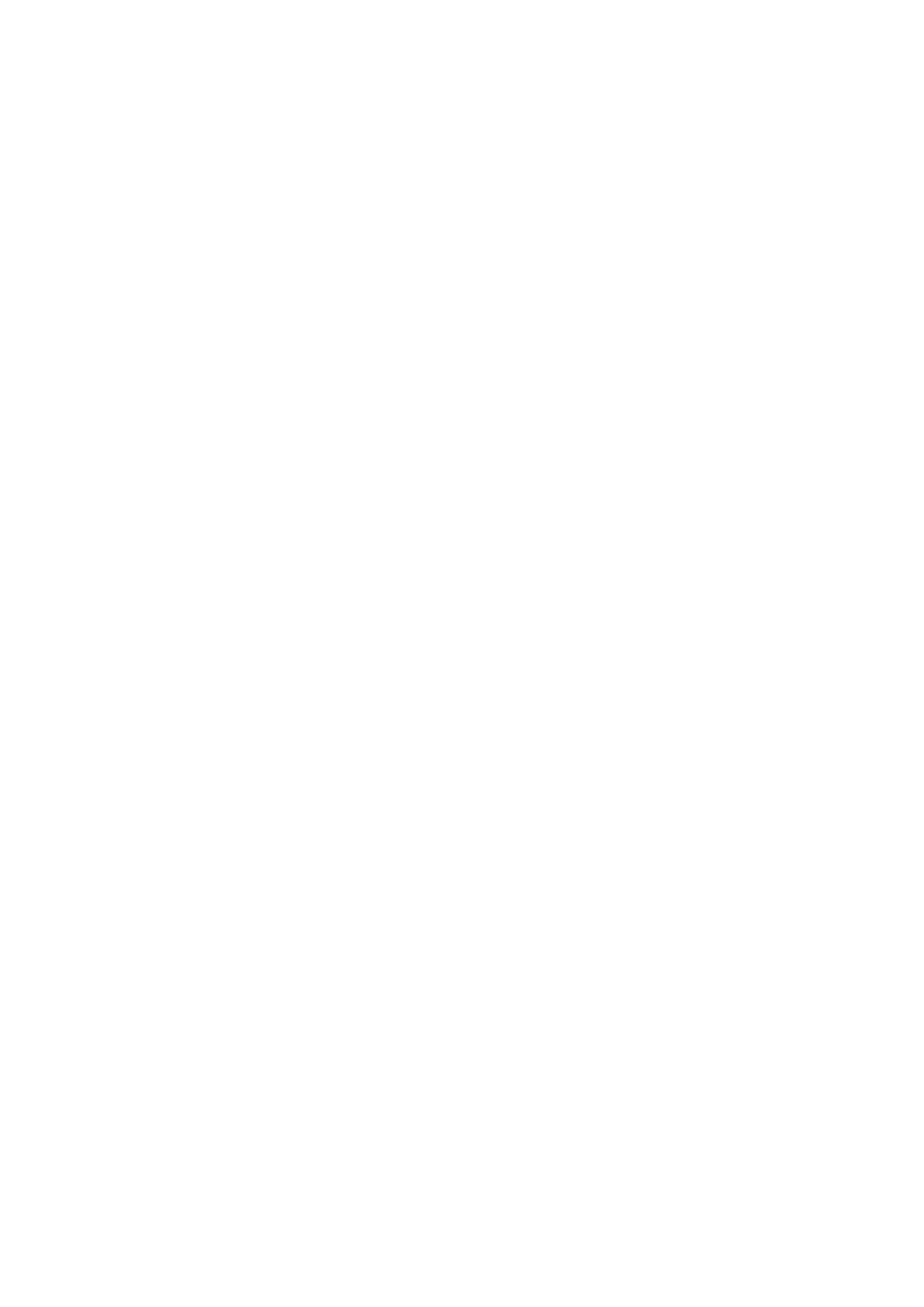# **Page**

|     | 13.3 | (OCM1 11 1999) - PROPOSED SHED AND LEAN-TO - LOT 4; 29<br>GUTTERIDGE ROAD, BANJUP - OWNER: D BOWDEN - APPLICANT: D<br>CHEONG & ASSOCIATES (5513727) (MT) (EAST) (MAP 20) (ATTACH)  13                                                               |  |
|-----|------|-----------------------------------------------------------------------------------------------------------------------------------------------------------------------------------------------------------------------------------------------------|--|
|     | 13.4 | (OCM1 11 1999) - FINAL ADOPTION - AMENDMENT NO. 212 - ADDITION<br>OF BED AND BREAKFAST ACCOMMODATION USE TO SCHEME (92212)                                                                                                                          |  |
|     | 13.5 | (OCM1 11 1999) - PROPOSED LIQUID WASTE TREATMENT PLANT - LOT<br>197 COCOS DRIVE, BIBRA LAKE - OWNER/ APPLICANT: WESTERN<br>RESOURCE RECOVERY (4412617) (SR) (SOUTH) (MAP NO 8) (ATTACH) 16                                                          |  |
|     | 13.6 | (OCM1 11 1999) - PROPOSED AMENDMENT NO. 196 TO DISTRICT<br>ZONING SCHEME NO. 2 - PORTION OF RESERVES 39455 AND 39584<br>COCKBURN ROAD, HENDERSON AND PORTION OF VACANT CROWN<br>LAND NORTH OF RESERVE 39455 COCKBURN ROAD, HENDERSON                |  |
|     | 13.7 | (OCM1_11_1999) - AMENDMENT NO.216 - LIGHT INDUSTRY AND RURAL<br>TO MIXED BUSINESS WITH ADDITIONAL USES - CELL 7 YANGEBUP -<br>OWNER: HOMESWEST AND OTHERS - APPLICANT: GREG ROWE AND                                                                |  |
|     | 13.8 | (OCM1 11 1999) - AMENDMENT NO. 203 - PROPOSED ADDITIONAL USE:<br>RECYCLING OF GREEN WASTE, LIMESTONE RUBBLE, TOPSOIL AND<br>ROUGH FILL - LOT 1 ROCKINGHAM ROAD, HENDERSON - OWNER:<br>COMSE NOMINEES - APPLICANT: MASTERPLAN (92203) (CC) (COASTAL) |  |
|     | 13.9 | (OCM1 11 1999) - MODIFICATION TO AMENDMENT NO. 201 - SOUTH<br>BEACH DEVELOPMENT - VICINITY OF ROLLINSON ROAD - OWNERS:<br>VARIOUS - APPLICANT: MITCHELL GOFF & ASSOCIATES (92201) (SOS)                                                             |  |
| 14. |      | FINANCE AND CORPORATE SERVICES DIVISION ISSUES 37                                                                                                                                                                                                   |  |
|     | 14.1 | (OCM1_11_1999) - LIST OF CREDITORS PAID (5605) (KL) (ATTACH)37                                                                                                                                                                                      |  |
|     | 14.2 | (OCM1 11 1999) - ROAD CLOSURE - WRIGHT ROAD, MUNSTER                                                                                                                                                                                                |  |
| 15. |      |                                                                                                                                                                                                                                                     |  |
|     | 15.1 | (OCM1_11_1999) - WASTE MINIMISATION STRATEGY (BKG) (4909)39                                                                                                                                                                                         |  |
| 16. |      |                                                                                                                                                                                                                                                     |  |
| 17. |      |                                                                                                                                                                                                                                                     |  |
| 18. |      | MOTIONS OF WHICH PREVIOUS NOTICE HAS BEEN GIVEN 44                                                                                                                                                                                                  |  |
| 19. |      | NOTICES OF MOTION GIVEN AT THE MEETING FOR                                                                                                                                                                                                          |  |
| 20. |      | NEW BUSINESS OF AN URGENT NATURE INTRODUCED BY                                                                                                                                                                                                      |  |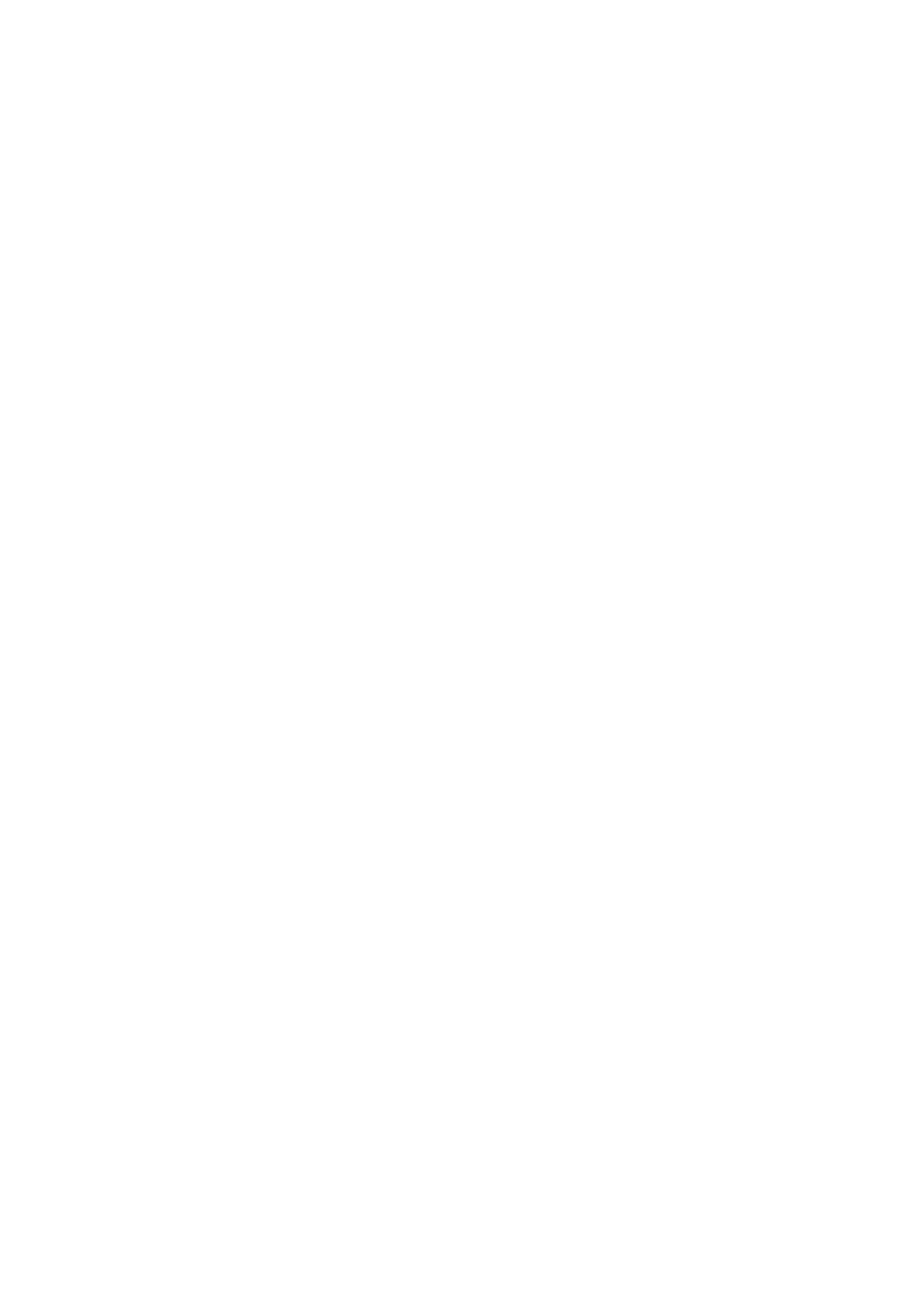| 21. MATTERS TO BE NOTED FOR INVESTIGATION, WITHOUT              |  |
|-----------------------------------------------------------------|--|
|                                                                 |  |
| 23. RESOLUTION OF COMPLIANCE (Section 3.18(3), Local Government |  |
|                                                                 |  |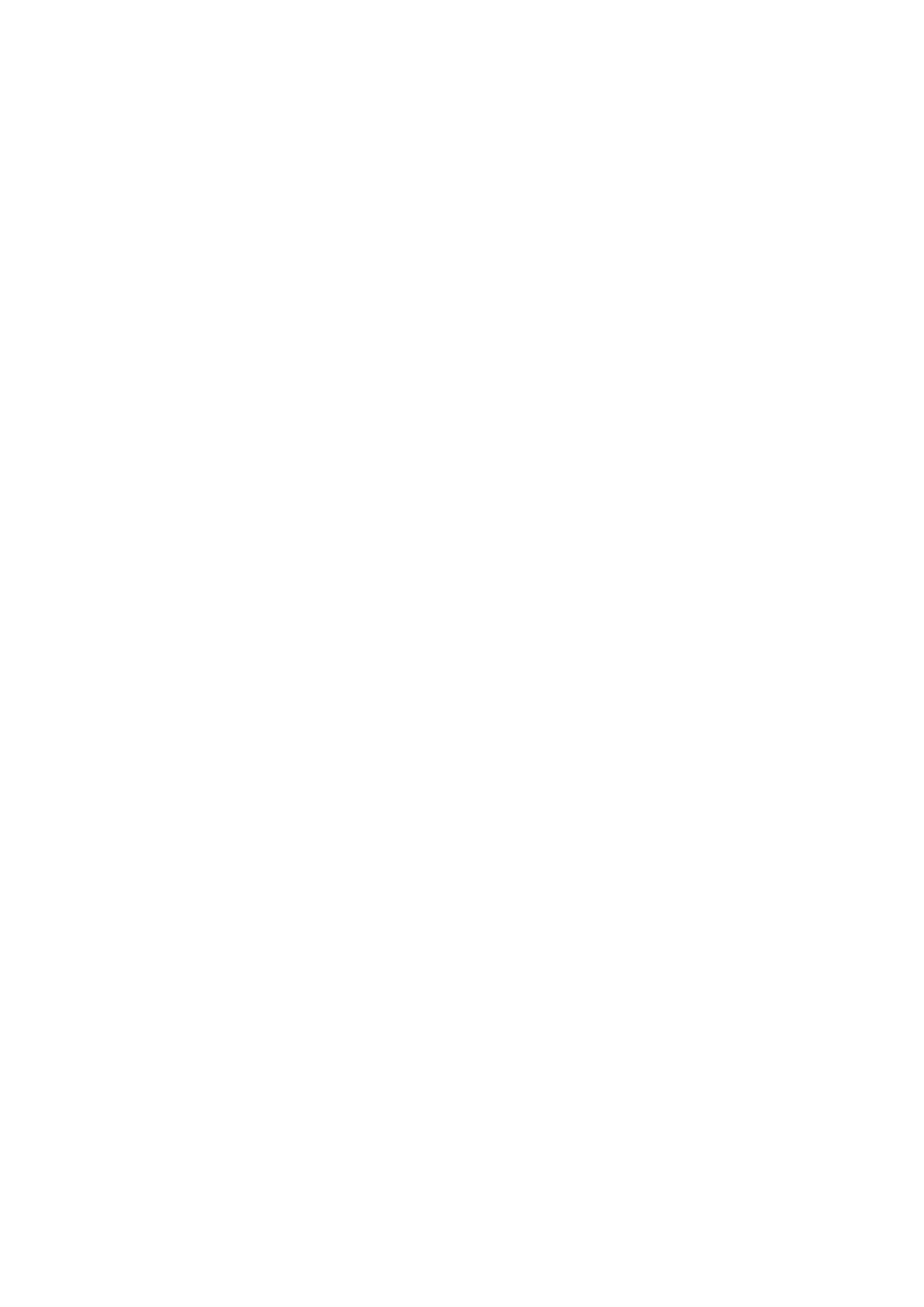# **CITY OF COCKBURN**

# **AGENDA TO BE PRESENTED TO THE ORDINARY COUNCIL MEETING TO BE HELD ON TUESDAY, 16 NOVEMBER 1999 AT 7:30 P.M.**

## **1. DECLARATION OF OPENING**

**2. APPOINTMENT OF PRESIDING MEMBER** (IF REQUIRED)

Nil

#### **3. DISCLAIMER (To be read aloud by Presiding Member)**

Members of the public who attend Council Meetings, should not act immediately on anything they hear at the Meetings, without first seeking clarification of Council's position. Persons are advised to wait for written advice from the Council prior to taking action on any matter that they may have before Council.

#### **4. ACKNOWLEDGEMENT OF RECEIPT OF WRITTEN DECLARATIONS OF FINANCIAL INTERESTS (by Presiding Member)**

- **5. APOLOGIES AND LEAVE OF ABSENCE**
- **6. ACTION TAKEN ON PREVIOUS PUBLIC QUESTIONS TAKEN ON NOTICE**
- **7. PUBLIC QUESTION TIME**
- **8. CONFIRMATION OF MINUTES**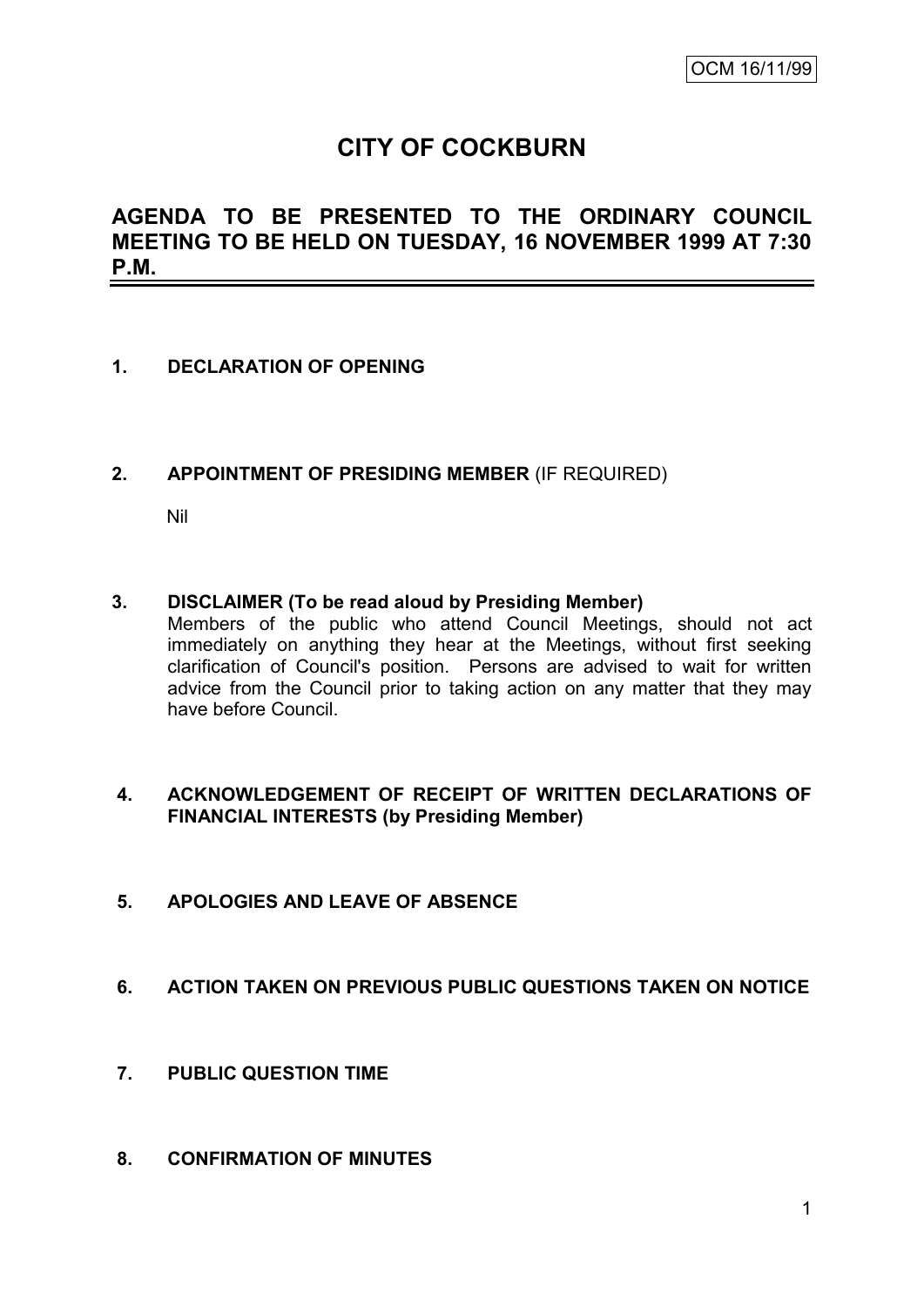## **8.1 (OCM1\_11\_1999) - ORDINARY MEETING OF COUNCIL - 26/10/99**

## **9. WRITTEN REQUESTS FOR LEAVE OF ABSENCE**

Nil

## **10. DEPUTATIONS AND PETITIONS**

Nil

## **11. BUSINESS LEFT OVER FROM THE PREVIOUS MEETING (If adjourned)**

Nil

## **12. COUNCIL MATTERS**

**12.1 (OCM1\_11\_1999) - RADIO 6PR RUMOUR FILE - 10/2/1999 - ALLEGATION OF CORRUPTION (1041; 92182) (RWB)**

#### **RECOMMENDATION**

That Council instruct McLeod & Co not to seek an apology from Radio 6PR for comments made on the "Rumour File" on the 10th February 1999.

**COUNCIL DECISION**

## **Background**

On Radio 6PR on the 10th February 1999 during the session known as the "Rumour File", the station received a telephone call at which time some defamatory remarks were made about the Mayor of Cockburn.

Advice was sought from McLeod & Co who confirmed that the remarks were defamatory. Council, at its meeting of the 16th March 1999,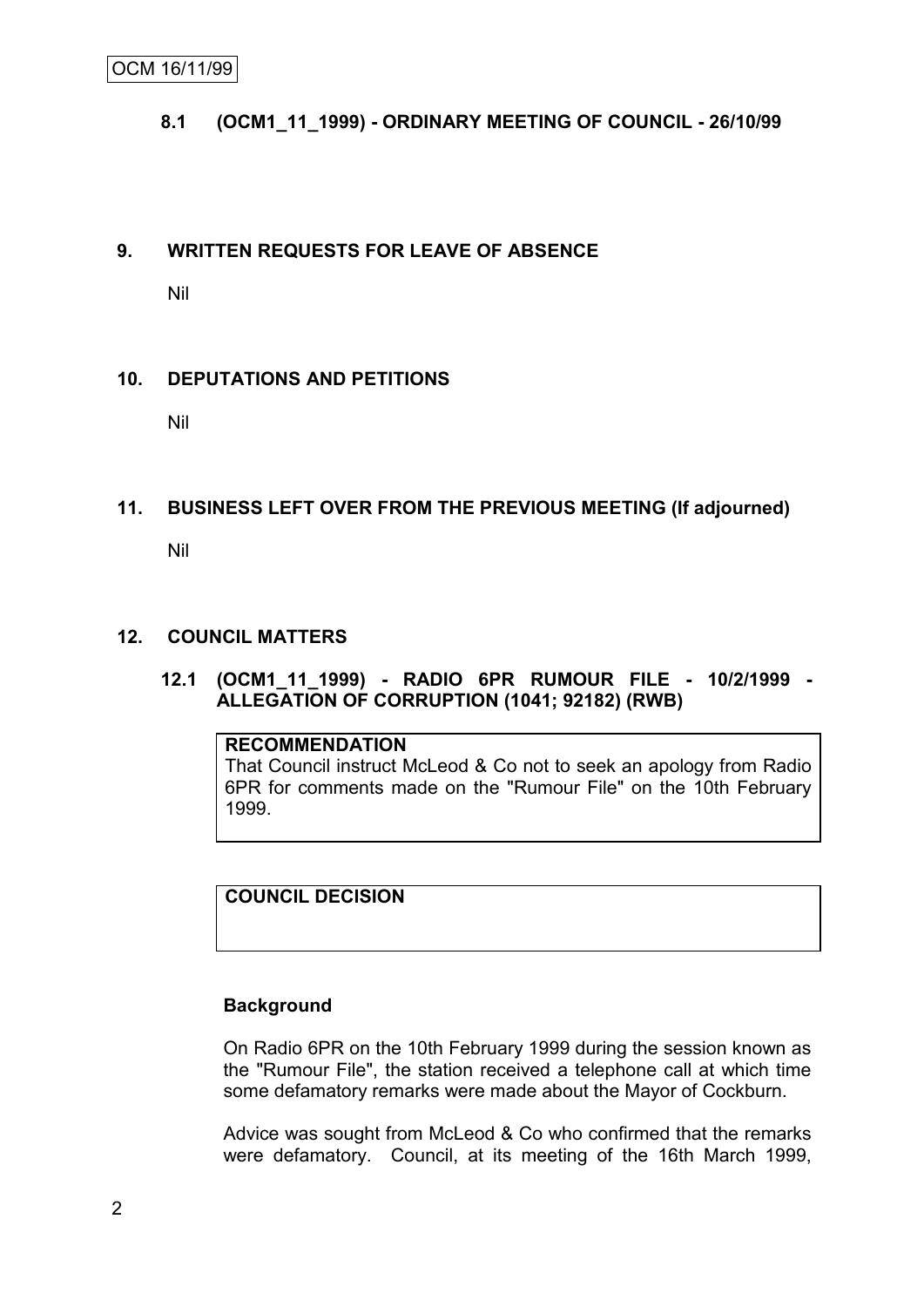adopted the officer's recommendation to instruct McLeod & Co to seek an apology.

## **Submission**

N/A

## **Report**

In April 1999, McLeod & Co advised the Chief Executive Officer by telephone, that the Council decision and instruction emanating from the 16th March 1999 meeting, had not been actioned as Council's correspondence had been temporarily mislaid.

Due to the lapse of time from the event of the alleged defamation, it was intended to seek advice whether the Council decision still should be implemented. A further consideration was the status of the Inquiry into the City. The discovery of the Council's letter of instruction was around the time Councillors were suspended. It was intended to take the matter back to Council for further instruction. This did not occur due to Council's suspension.

The issue has been raised now as a result of the Inquiry into the City's handling of Lot 1 Berrigan Drive.

Mr Grljusich was written to on the 6th October 1999 and appraised of the situation. He was advised that if an apology was still considered appropriate, instruction would be issued immediately to that effect. Alternatively, if advice was not received by the 15th October 1999, the matter would be placed before Council. No advice was received.

Due to the lengthy time which has elapsed, it is recommended that Council does not pursue the apology.

## **Strategic Plan/Policy Implications**

N/A

## **Budget/Financial Implications**

McLeod's have advised that no account will be levied for the original opinion.

## **Implications of Section 3.18(3) Local Government Act, 1995**

Nil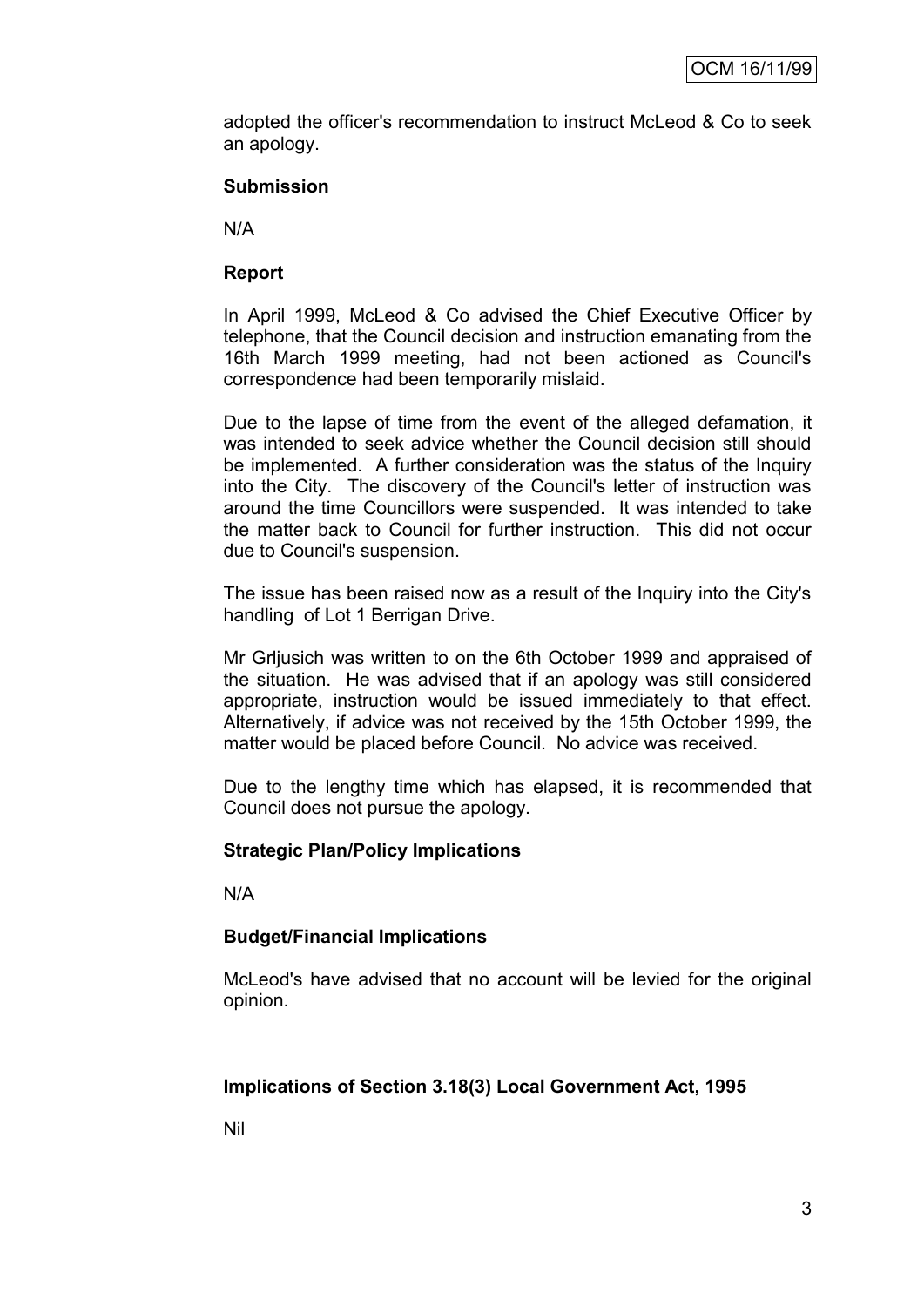## **12.2 (OCM1\_11\_1999) - PROPOSED NEW DELEGATED AUTHORITY TO OFFICERS MANUAL (1054) (DMG) (ATTACH)**

## **RECOMMENDATION**

That Council adopts the Register of Delegated Authority to Officers, as contained in the attachments to the Agenda.

**TO BE PASSED BY ABSOLUTE MAJORITY OF COUNCIL**

## **COUNCIL DECISION**

#### **Background**

Pursuant to Section 5.46(2) of the Local Government Act, 1995, Council is required to review all delegations made at least once in each financial year.

#### **Submission**

N/A

#### **Report**

During the most recent review of delegations, in December, 1998, Council resolved to delegate the administration of nearly all of its Policy statements, in addition to the traditional list of delegated functions previously discharged through Council officers.

While the intent of this decision was sound, it caused a significant increase in administrative compliance, as the task of recording each transaction, as required under the Act became very time consuming.

In reviewing this practice, it has now been deemed unnecessary for most of the Policies to require a delegation for their purpose to be carried out.

Consequently, a large number of Policy delegations have now been withdrawn, on the grounds that these are capable of being administered without a specific delegation being required.

Therefore, the final Draft register comprises those functions capable of being delegated in order to streamline the business of Council and also those Policies which are reflective of a Council position on particular issues and which are directional by nature and not merely administrative.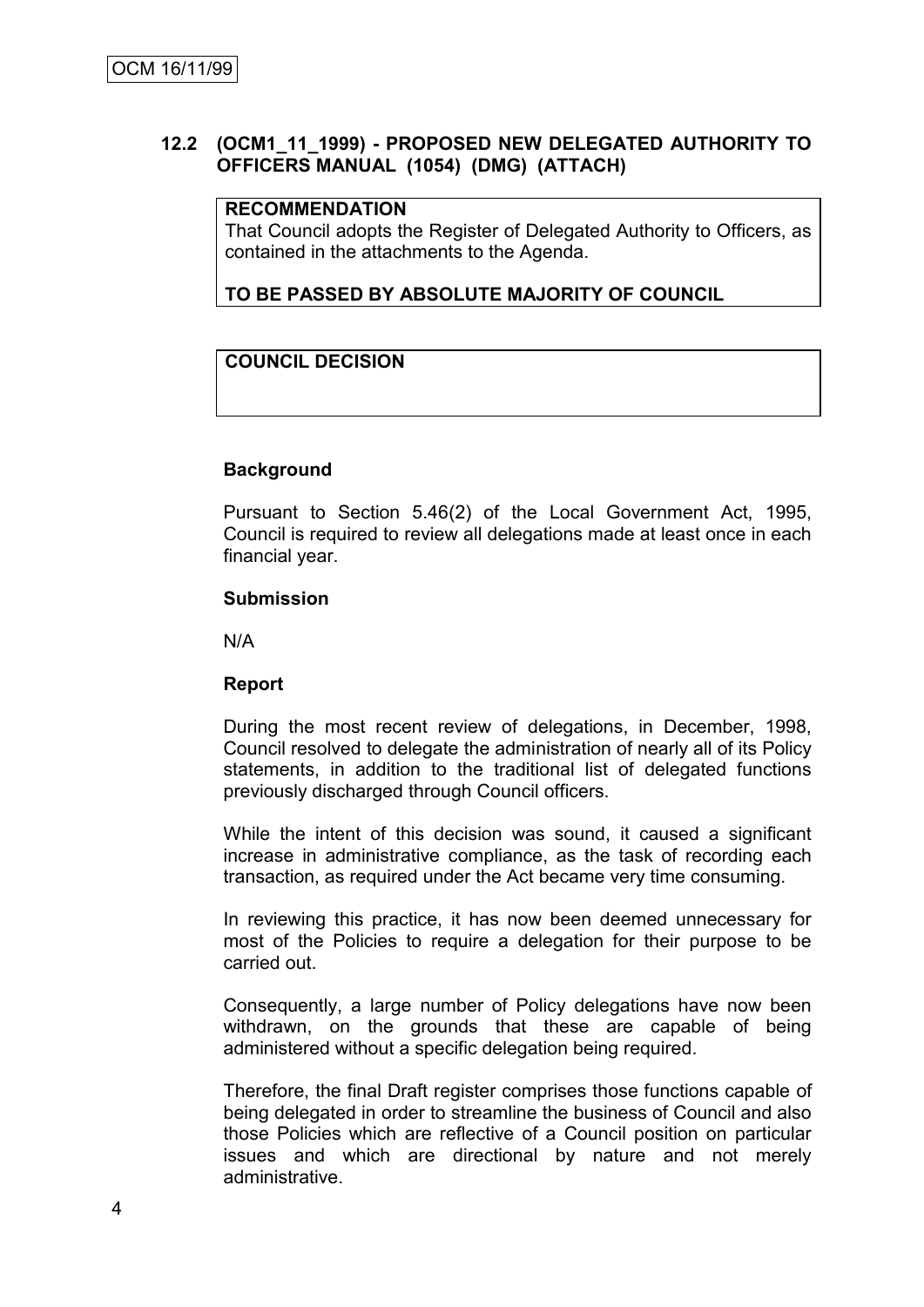## **Strategic Plan/Policy Implications**

Strategic Action Plan Item 1.7 "Council Administration" refers.

## **Budget/Financial Implications**

Nil.

## **Implications of Section 3.18(3) Local Government Act, 1995**

Nil.

# **12.3 (OCM1\_11\_1999) - PROPOSED NEW POLICY MANUAL (1054) (DMG) (ATTACH)**

## **RECOMMENDATION**

That Council adopts the Manual of Policy Statements, as contained in the attachments to the Agenda.

## **COUNCIL DECISION**

## **Background**

It is Council practice to review its Policies on an annual basis, at the same time as its review of delegations.

## **Submission**

N/A

## **Report**

The proposed Policy Manual is largely reflective of Council's current Policies, with the deletion of some now obsolete statements. Some of the Policies have had some minor word adjustments to either clarify their intent or bring them into line with current practices or requirements.

The main reason for the relative consistency of this document is that Policy statements, unlike delegations, are constantly reviewed for their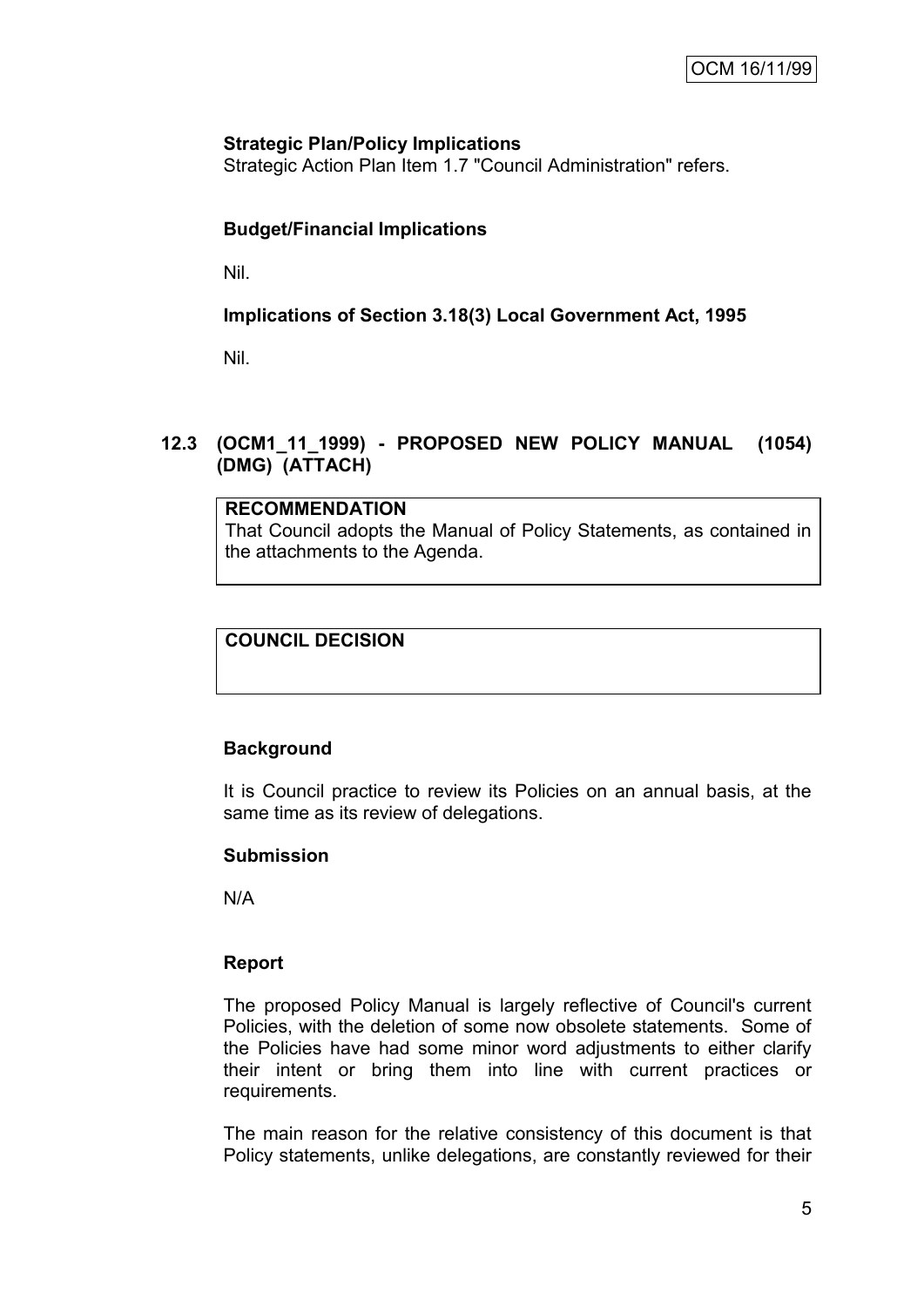suitability and tend to be amended on regular occasions throughout the year as deemed necessary.

## **Strategic Plan/Policy Implications**

Strategic Action Plan Item 1.6 "Leadership and Direction" refers.

## **Budget/Financial Implications**

Nil.

**Implications of Section 3.18(3) Local Government Act, 1995**

Nil.

## **13. PLANNING AND DEVELOPMENT DIVISION ISSUES**

## **13.1 (OCM1\_11\_1999) - ADOPTION OF INTEGRATED COASTAL MANAGEMENT STRATEGY FOR THE CITY OF COCKBURN (9120) (DW) (ALL) (ATTACH)**

#### **RECOMMENDATION**

That Council adopt the Integrated Coastal Management Strategy as a guide to coastal planning and management within the City.

# **COUNCIL DECISION**

## **Background**

The development of an Integrated Coastal Management Strategy for the City was commenced in early 1998. Funds were provided for the development of the Strategy through the Coastcare Coastwest grants programme with matching funding provided by Council.

The overall aim of the Strategy is to develop an Integrated Coastal Management Plan for the City's coastal zone to guide future planning and management of coastal resources to ensure sustainability and enhancement of its natural, cultural and recreational values while providing for appropriate economic activities. The Strategy was based on developing a holistic approach to coastal management and planning within the City, with key objectives including the identification and description of the environmental, social, cultural, leisure and recreational values of Cockburn's coastal zone including current and future human usage, identification of current and future planning and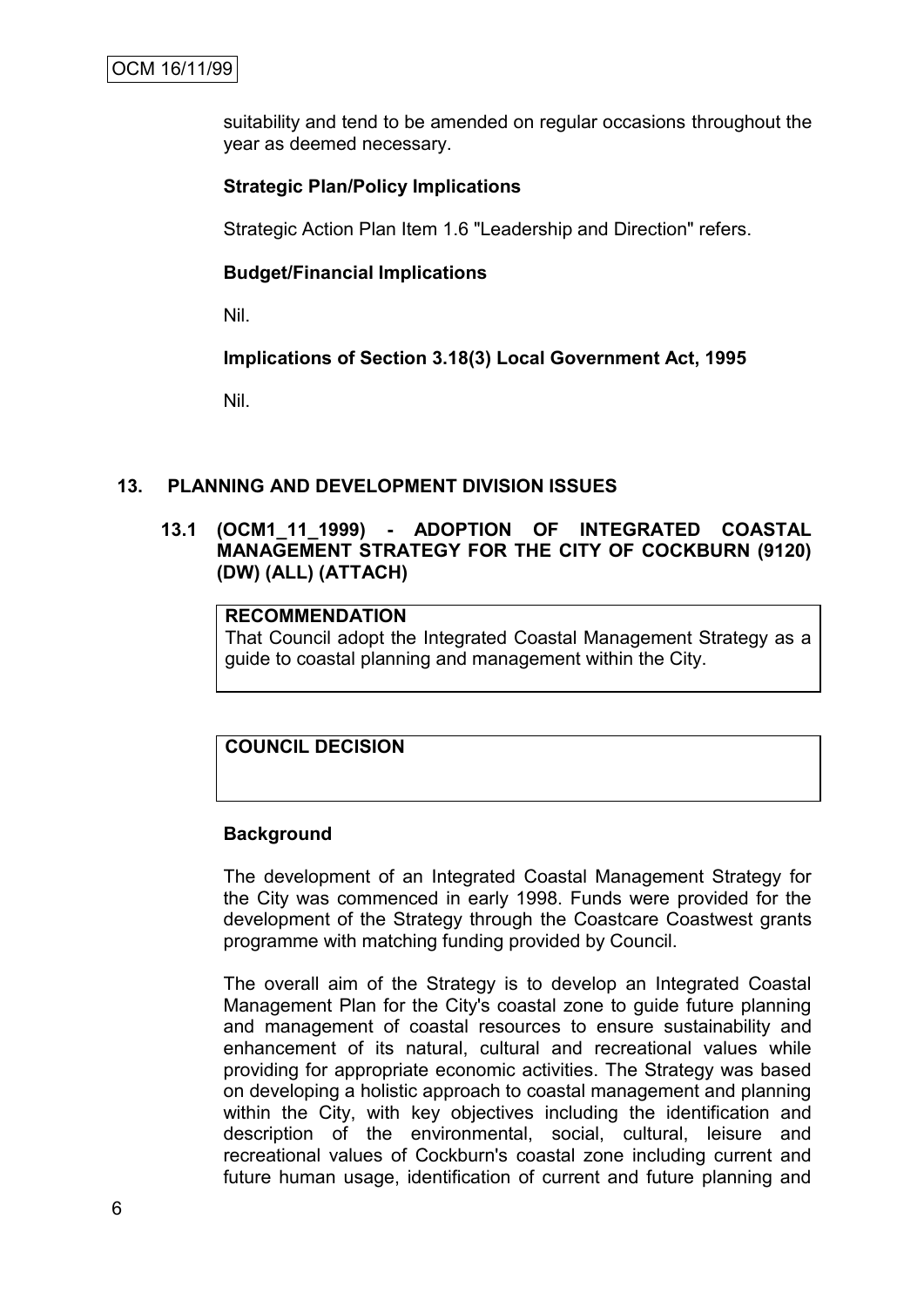land use constraints and opportunities, identifying conflicts, issues and opportunities relating to the sustainable development and management of the coastal zone. The project also required the development of detailed strategies and actions relating to the following:

- protection and enhancement of natural values, nearshore water quality and coastal processes.
- provision of recreational and community facilities and public access
- protection and enhancement of cultural values
- tourism and promotion
- sustainable land use development and future planning and land use within the coastal zone
- management of human use related impacts
- capital works and ongoing maintenance required.
- the development of an overall land use plan for the coastal zone which integrated existing land use and development proposals with future use and development of Cockburn's coastal zone.
- community involvement in coastal planning and decision making.

For the purposes of the study the coastal zone was defined as the area bounded roughly by the ridgeline to the east of the coastline and nearshore waters to 500 metres of the high water mark.

The preparation of the plan was undertaken by consultants Ecoscape in conjunction with Coastwise Planning and Management. An inhouse working group of key staff was formed to liase with the consultants and manage the project. Additionally, a steering committee was formed which included members from key government agencies, the aboriginal community and a Councillor representative. Community consultation in the development of the plan also occurred through a community workshop, mail-back questionnaire and direct stakeholder group consultation.

The development of the plan progressed through a series of drafts with a final draft for public comment being published in March. The final version of the Strategy incorporating the comments received during the public comment period have now been completed and is presented to Council for final endorsement.

#### **Submission**

The community consultation which consisted of community workshops, a mail-back questionnaire and stakeholder group consultation indicated that many local people have a high regard for a broad range of values which they attribute to the Cockburn coast including environmental, cultural, recreational, social and aesthetic values. A strong message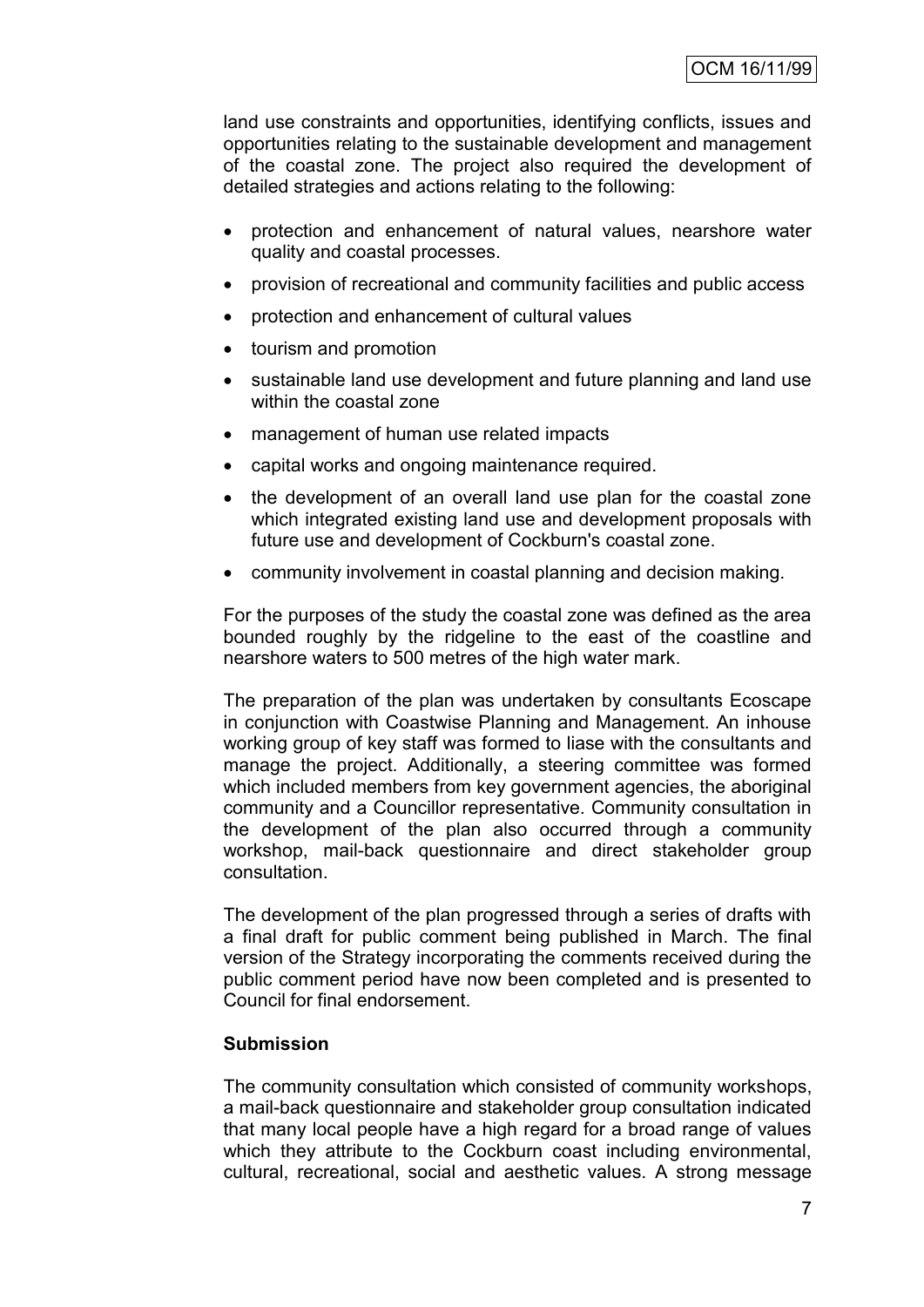from some sectors of the community indicated that there is considerable concern that many of these values are under threat from a number of large scale development proposals planned within Cockburn. Ideas and visions developed through this consultation were incorporated into the strategies and land use concepts outlined in the Strategy.

A number of submissions were received on the draft plan presented for public comment. A copy of a summary of the submissions and responses in the final plan are attached to the Agenda. As can be seen from the summary a number of minor changes to the final plan occurred as an outcome of comments received, although the major thrust and direction of the Strategy remains unchanged.

#### **Report**

A copy of the Strategy has been provided separately to all Commissioners with the Executive Summary and key figures attached to the Agenda.

The Strategy provides a detailed description of Cockburn's coastal area, particularly in terms of environmental values, recreational uses, cultural and historical aspects. The Strategy also establishes a number of key coastal planning principles and describes both current and future land use proposals associated with the coast.

The Strategy incorporates a detailed assessment of constraints and opportunities associated with the various sections of the Cockburn coast. Based on this assessment a range of coastal planning and environmental management recommendations are made. These recommendations range from strategies for land use, development of commercial activities, improvement of public access to beach areas, upgrading and provision of facilities and recognition of cultural, social and historical values. An overall concept plan which integrates land use and provision of facilities is detailed in the Strategy.

Overall, the Strategy and Concept Plan does not suggest major change in terms of land use and development within the City's coastal zone, although it is supportive of the redevelopment of industrial land in North Coogee and restates Council's previous position in relation to proposals such as the Southern Harbour development. The majority of recommendations and strategies are associated with improving coastal facilities, public access and the environmental and recreational values of our coastal zone. Implementation of recommendations will require the co-operation of a number of State Government agencies which control and manage large areas of the Cockburn coast. Council will play an important role in influencing the decisions and developments undertaken by these State Government agencies, with the Integrated Coastal Management Plan providing an holistic and sound basis for Council in terms of decision making and management associated with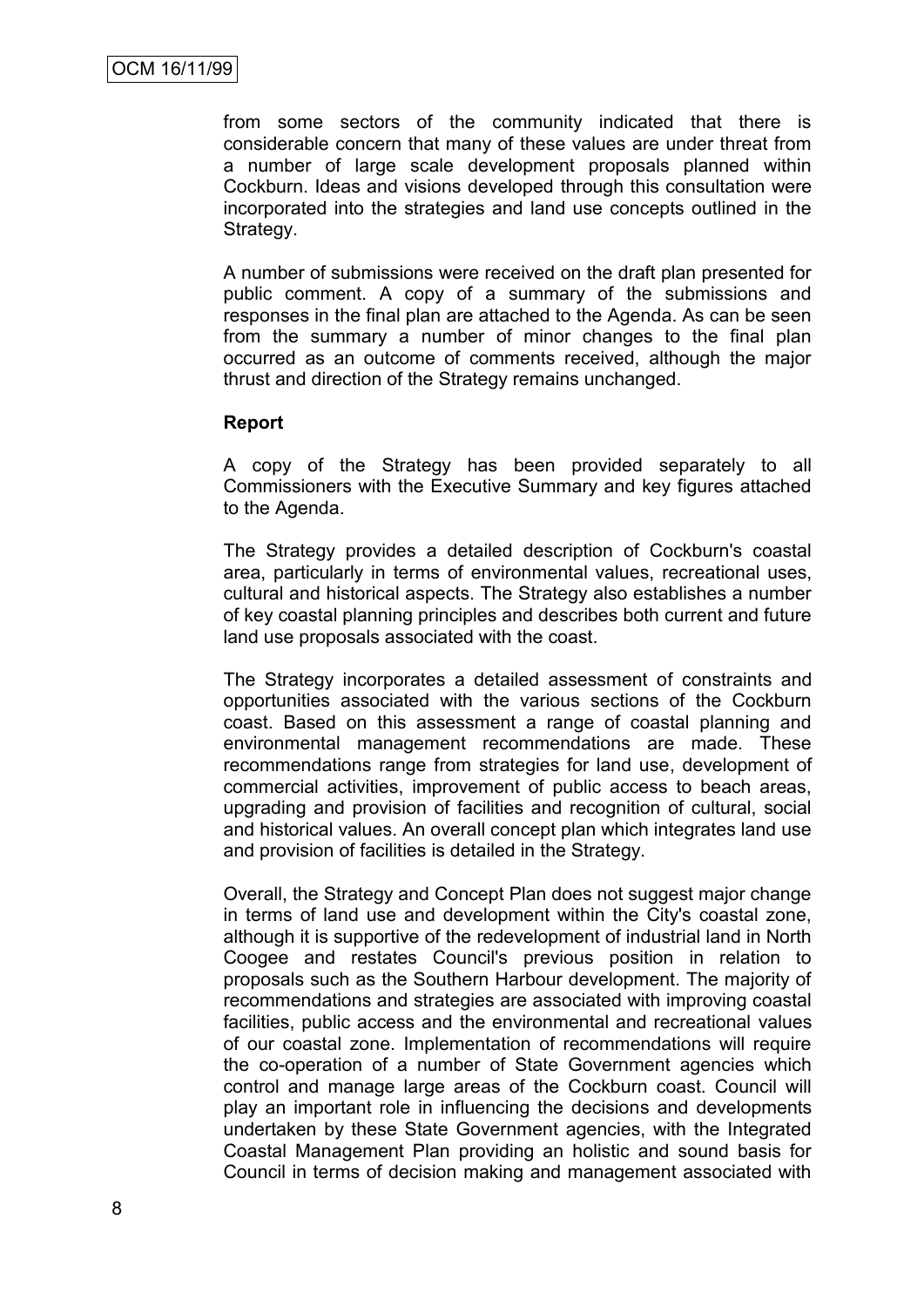areas of the coast managed directly by Council and in influencing State Government agencies with a role in coastal landuse and development.

## **Strategic Plan/Policy Implications**

Strategy 2.3 and Action Item 2.3.7 apply.

#### **Budget/Financial Implications**

The implementation of the Strategy will require ongoing resourcing both by Council and State Government agencies with an interest in coastal land within the City. Funds have been provided through Coastwest/Coastcare for the development of a detailed works and maintenance schedule for the areas of the coast under Council control and management. This more detailed plan will provide detailed costings for capital works and can be used as a basis for future Coastcare funding applications for on-ground environmental management works.

The improvement and development of facilities identified within the Strategy will need to be addressed as part of normal annual budgetary processes and priorities.

## **Implications of Section 3.18(3) Local Government Act, 1995**

Nil.

## **13.2 (OCM1\_11\_1999) - PROPOSED TOWN PLANNING SCHEME NO. 3 MODIFICATIONS - CONSENT TO ADVERTISE (9485) (SMH) (ATTACH)**

# **RECOMMENDATION**

That Council:

- (1) receive the report;
- (2) adopt the modifications to the Proposed Town Planning Scheme No. 3 in accordance with the attachment to the Agenda;
- (3) resolve to proceed with the Scheme and to settle the modifications with the Commission together with other modifications which appear necessary as provided for under Regulation 14 (4)(a)(i) of the Town Planning Regulations;
- (4) forward the modifications to the Western Australian Planning Commission for its consideration;
- (5) subject to the modifications being accepted by the Commission,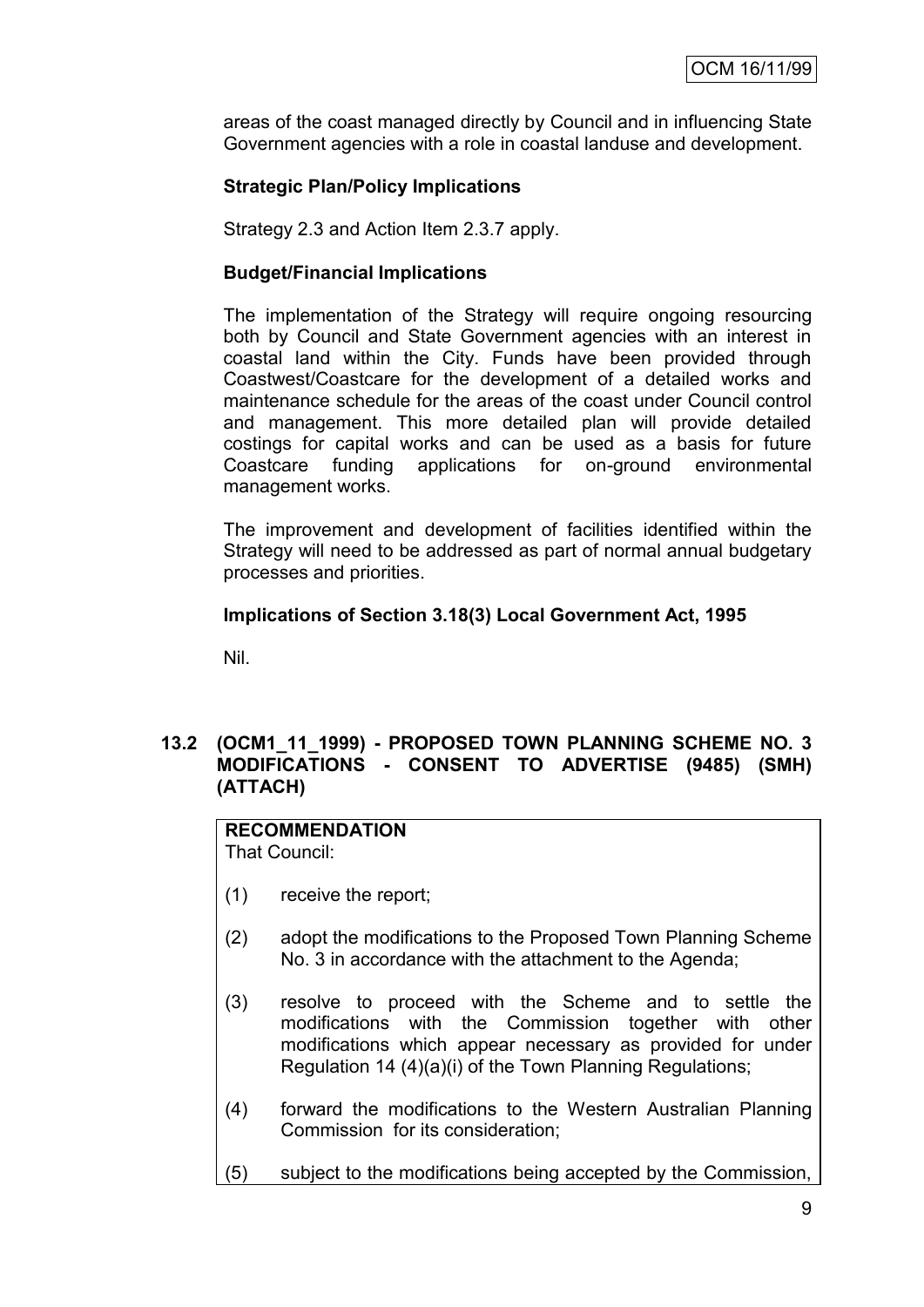the Council seek the Commission's approval to proceed to advertising under Regulation 15.

## **COUNCIL DECISION**

#### **Background**

The Council submitted the proposed Scheme to the Commission together with the revised Local Planning Strategy, for approval to advertise following its meeting held on 25 May 1999.

#### **Submission**

On the 14 October 1999 the WAPC advised:-

"*I refer to your letter of 27 May 1999 and advise that the Hon Minister for Planning has given consent for the above Scheme to be advertised for public inspection subject to the modifications set out in the attached Schedule being effected prior to advertising.*

*In accordance with the provisions of Regulation 14(4) of the Town Planning Regulations, 1967 (as amended), Council is required to return the modified documents to the Commission within 42 days, or any longer period approved by the Hon Minister, of being notified of the modifications, if Council resolved to proceed with the Scheme.*

*Upon return of the Scheme documents to the Commission, modified in accordance with the above requirements, the Scheme will be advertised for a period of three months subject to:*

*1. the City notifying in writing the following agencies and any other agencies and organisations it considers appropriate, within seven (7) days of the commencement of advertising to the effect that the Scheme is available for public submission and inviting submissions:*

*Main Roads Western Australia Water Corporation Western Power Alinta Gas Telstra Ministry of Housing Department of Transport Department of Conservation & Land Management Valuer General's Office Department of Local Government*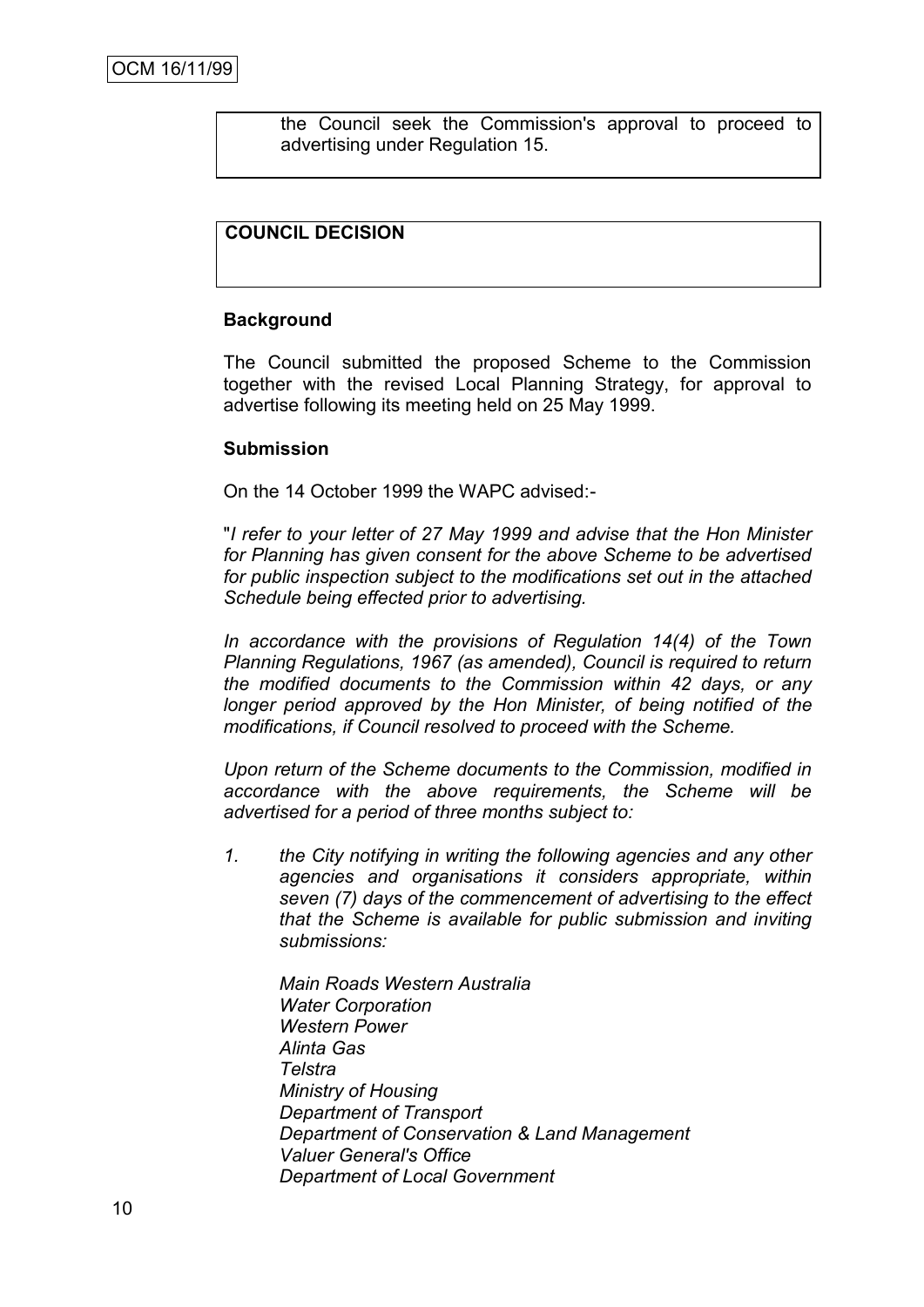*Bikewest Heritage Council of Western Australia Health Department of Western Australia Fire and Emergency Services Department of Land Administration Westrail Ministry of Education Dept of Aboriginal Affairs (Aboriginal sites) Air Services Australia Department of Commerce and Trade Department of Minerals & Energy Department of Resources Development Adjoining local governments*

*2. the City undertaking any further action it considers appropriate in addition to the statutory requirements under the Town Planning Regulations to advise the public that the Scheme is available for public inspection and inviting submissions.*

*You are advised that the Commission has noted the City's Local Planning Strategy.*

*The Commission further resolved to advise Council as follows:*

- *(1) The Scheme Maps reflect the South-West Districts Omnibus Metropolitan Region Scheme Amendment 991/33 (3B). Given that this amendment has completed advertising and will shortly be recommended for final approval (subject to finalisation of environmental conditions), it is appropriate that the Scheme reflects the proposed zonings and reserves in Amendment 991/33.*
- *(2) The Scheme Text includes provisions for the Resource Zone which are intended to implement Statement of Planning Policy No. 6 Jandakot Groundwater Protection Policy. These provisions are based on Amendment 202 which is currently being discussed between Council and the Ministry. The Commission has accepted the inclusion of these provisions in the Scheme for advertising. The provisions, however, may need to be modified at the final approval stage to reflect the outcome of Amendment 202.*
- *(3) Under proposed changes to the Town Planning Regulations to introduce the Model Scheme Text it is intended to replace the Scheme Report by a Local Planning Strategy. The Regulations will set out the process for preparation, advertising, approval and amendment of the Local Planning Strategy. At this stage, the Regulations have not yet been gazetted and the Commission is unable, therefore, to endorse the Local Planning Strategy in the terms proposed in the Regulations. The*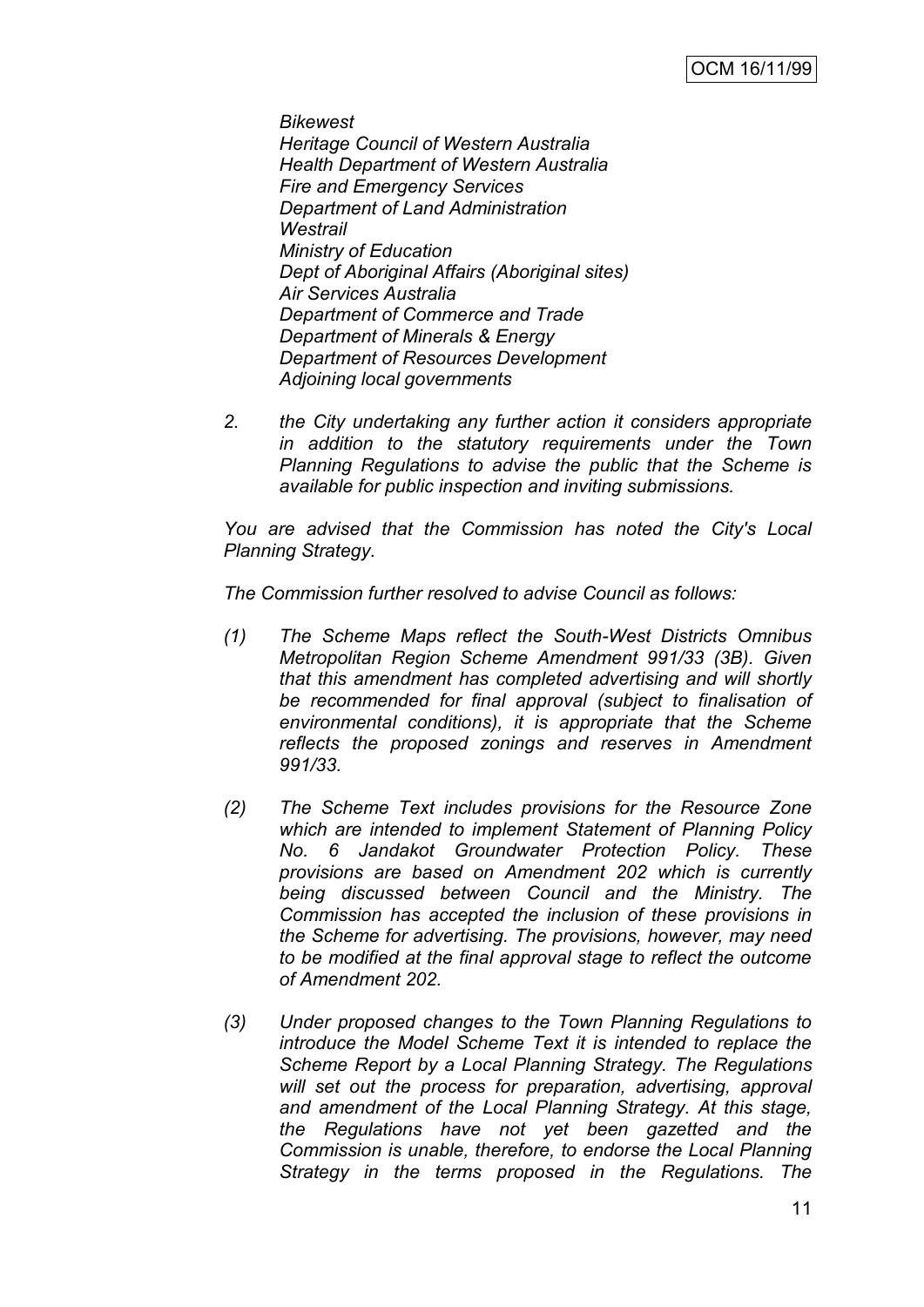*Commission has, therefore, noted that the Scheme Report has been prepared in the form of a Local Planning Strategy which is consistent with the current Regulations. A minor modification is necessary to the Local Planning Strategy to delete the second and third paragraphs on page 2 beginning "The Local Planning Strategy…" in order to reflect the present position. It is noted that the Council has adopted the Local Planning Strategy which will give effect to the Local Planning Strategy as a relevant consideration.*

*One set of Scheme documents is returned herewith.*

*Yours faithfully"*

## **Report**

A response to the 31 modifications required to the Scheme Text and Map is set out in the attached report.

Under Regulation 15(4) the Council must:-

- "*(4) Within 42 days, or any longer period approved by the Minister, of being notified of any modifications required by the Minister, the local government shall* 
	- *(a) if it resolves to proceed with the Scheme* 
		- *(i) settle the modifications with the Commission together with any modifications which appear to be necessary at that time;*
		- *(ii) request the Commission to obtain the consent of the Minister to the further modifications; and*
		- *(iii) resubmit the Scheme documents with the required modifications duly carried out;*
		- *or*
	- *(b) if it resolved not to proceed with the Scheme, notify the Commission in writing of that resolution."*

## **Strategic Plan/Policy Implications**

The Council is committed to preparing and implementing Proposed Town Planning Scheme No. 3.

The review of Scheme No. 2 fell due in February 1997.

## **Budget/Financial Implications**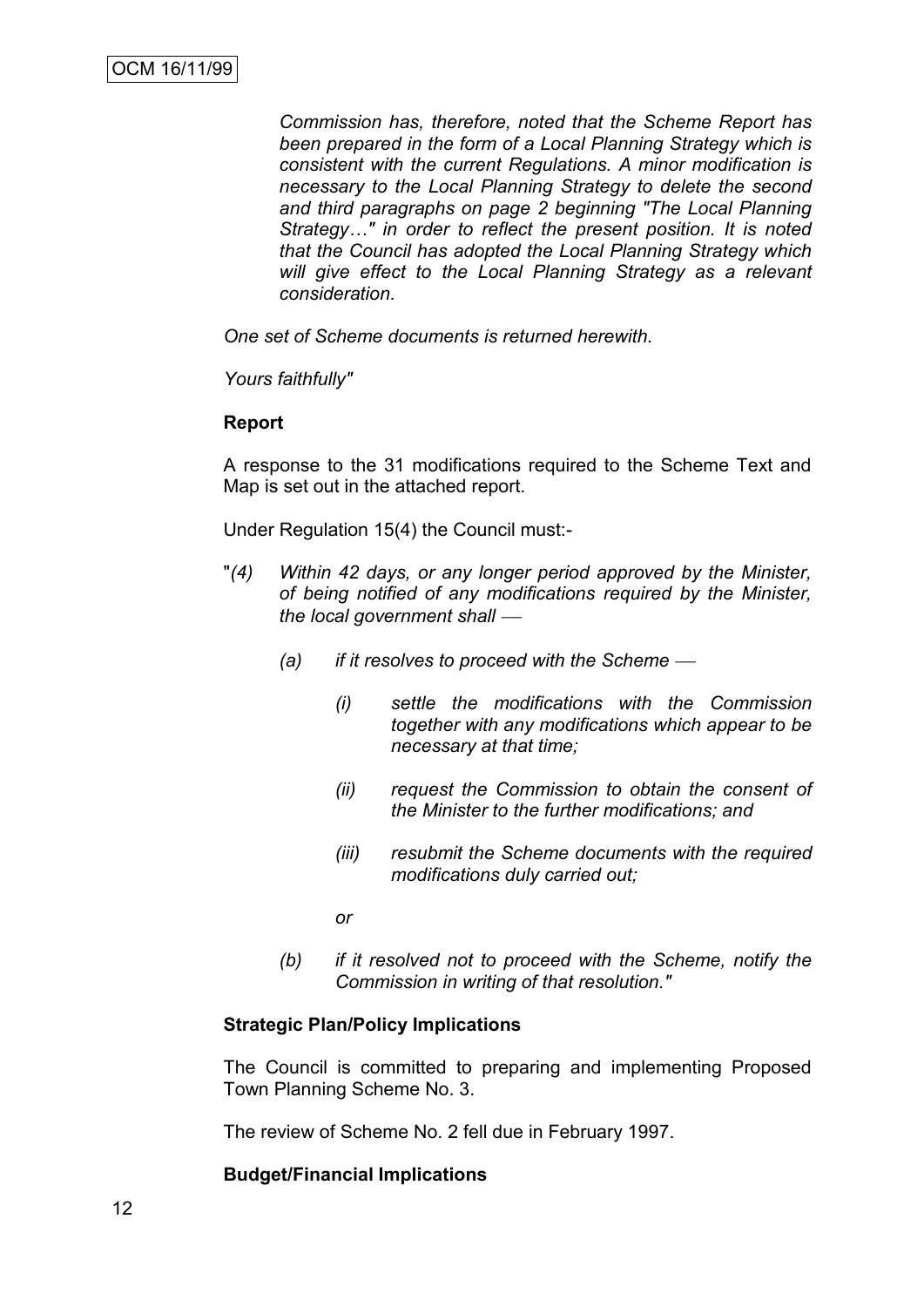The Council has set aside \$39,545 for legal drafting and public consultation.

| $\bullet$ Account 500476 | Legal Drafting             | \$19,545 |
|--------------------------|----------------------------|----------|
| • Account $500474$       | <b>Public Consultation</b> | \$20,000 |
|                          |                            | \$39,545 |

Prior to advertising there will be a need to determine a public advertising strategy.

The WAPC only requires compliance with the Regulations. Regulation 15 requires:-

- Advertised in accordance with Form No. 3 in Appendix A
- Available for inspection during office hours at the Council and the WAPC
- Advertised **once** in a local newspaper
- Display the Scheme in a prominent position
- Public comment period to be not less than 3 months.

Regulation 16 provides for the public to lodge formal submissions on the Scheme on Form No. 4A.

This matter will require further discussion in order to determine the extent to which the Council will go beyond the minimum requirements contained in the Regulations.

## **Implications of Section 3.18(3) Local Government Act, 1995**

Nil.

## **13.3 (OCM1\_11\_1999) - PROPOSED SHED AND LEAN-TO - LOT 4; 29 GUTTERIDGE ROAD, BANJUP - OWNER: D BOWDEN - APPLICANT: D CHEONG & ASSOCIATES (5513727) (MT) (EAST) (MAP 20) (ATTACH)**

# **RECOMMENDATION**

That Council:

(1) approve the application for a shed and lean-to on Lot 4; 29 Gutteridge Road, Banjup subject to the following conditions:

Standard Conditions

1. Standard conditions contained in Council Policy PD 17 as determined appropriate to this application by the delegated officer under clause 7.6 of Council"s District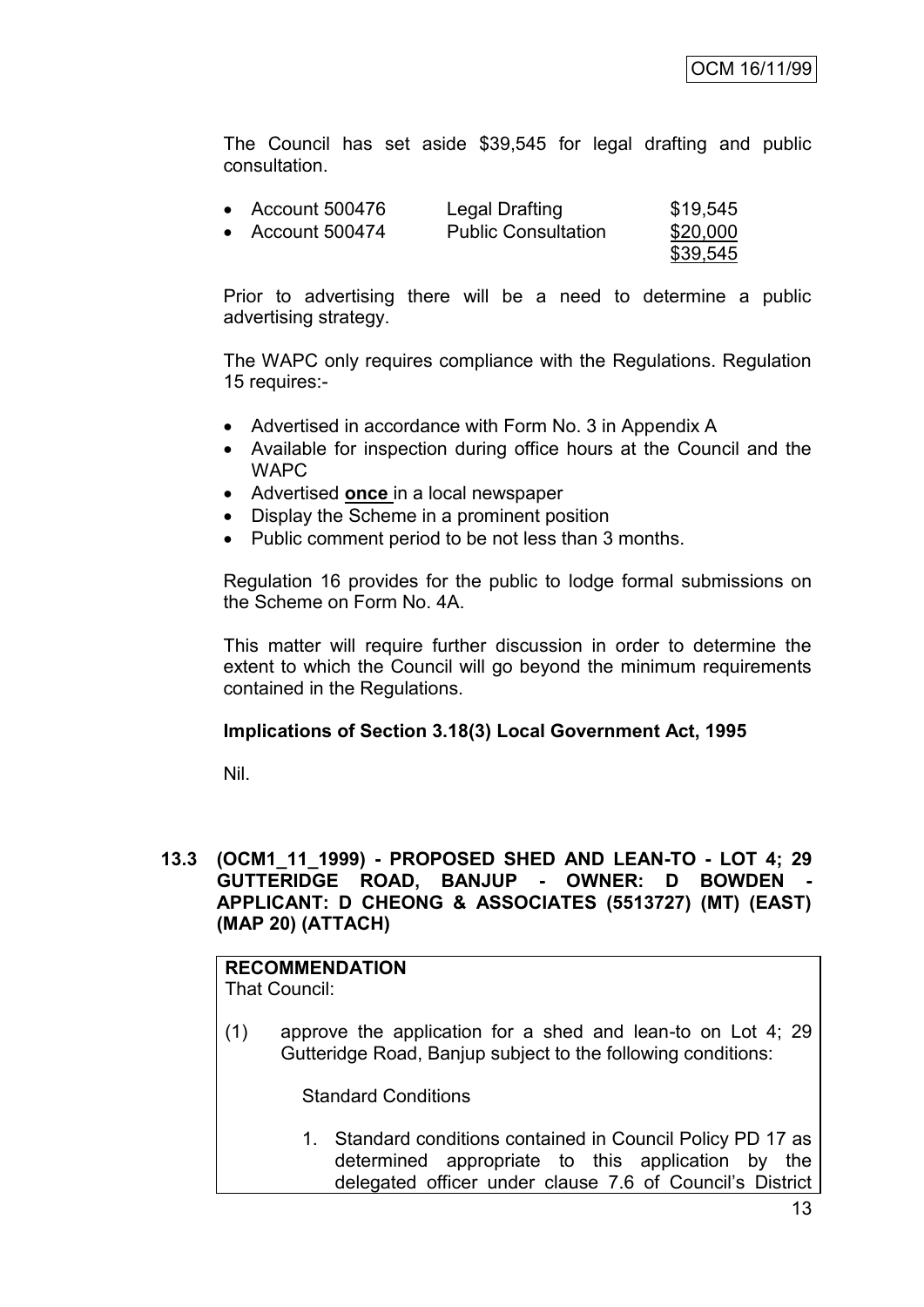Zoning Scheme Nº 2;

Special Conditions

- 1. A written statement being provided to Council as to the proposed use of the shed.
- 2. The use of the shed must comply with Council"s requirements for the zone.

## **COUNCIL DECISION**

#### **Background**

| ZONING:    | MRS:              | RURAL - WATER PROTECTION ZONE     |
|------------|-------------------|-----------------------------------|
|            | DZS:              | SPECIAL RURAL ZONE NO. 4 - TAPPER |
|            |                   | ROAD, BANJUP                      |
| LAND USE:  |                   | <b>HOUSE &amp; SHED</b>           |
| LOT SIZE:  | $20004m^2$        |                                   |
| AREA:      | 315m <sup>2</sup> |                                   |
| USE CLASS: | N/A               |                                   |

#### **Submission**

The plans submitted indicate a steel shed 18 metres long by 15 metres wide, with a 3 metre wide lean-to on one end. The shed is to be 5.5 metres high. It is set back approximately 120 metres from the front and 23 metres from the closest side boundary (the western boundary). A copy of the submitted site plan is attached to this agenda.

## **Report**

The applicant has stated verbally that the shed is to be used to house a private vintage car and truck collection. The shed is large in floor area and height. However it has ample setbacks to all boundaries. It should not impact on the amenity of the area, provided it is painted a colour of natural or earth tonings to complement the surroundings. A standard condition to this effect will be included on the approval.

#### **Strategic Plan/Policy Implications**

Council Policy PD 18 "Ancillary Outbuildings (sheds) in Special Rural and Rural Zones" states that "*any shed in excess of 200m<sup>2</sup> in area and/or 4.5 metres in height…must be referred to Council for development approval."*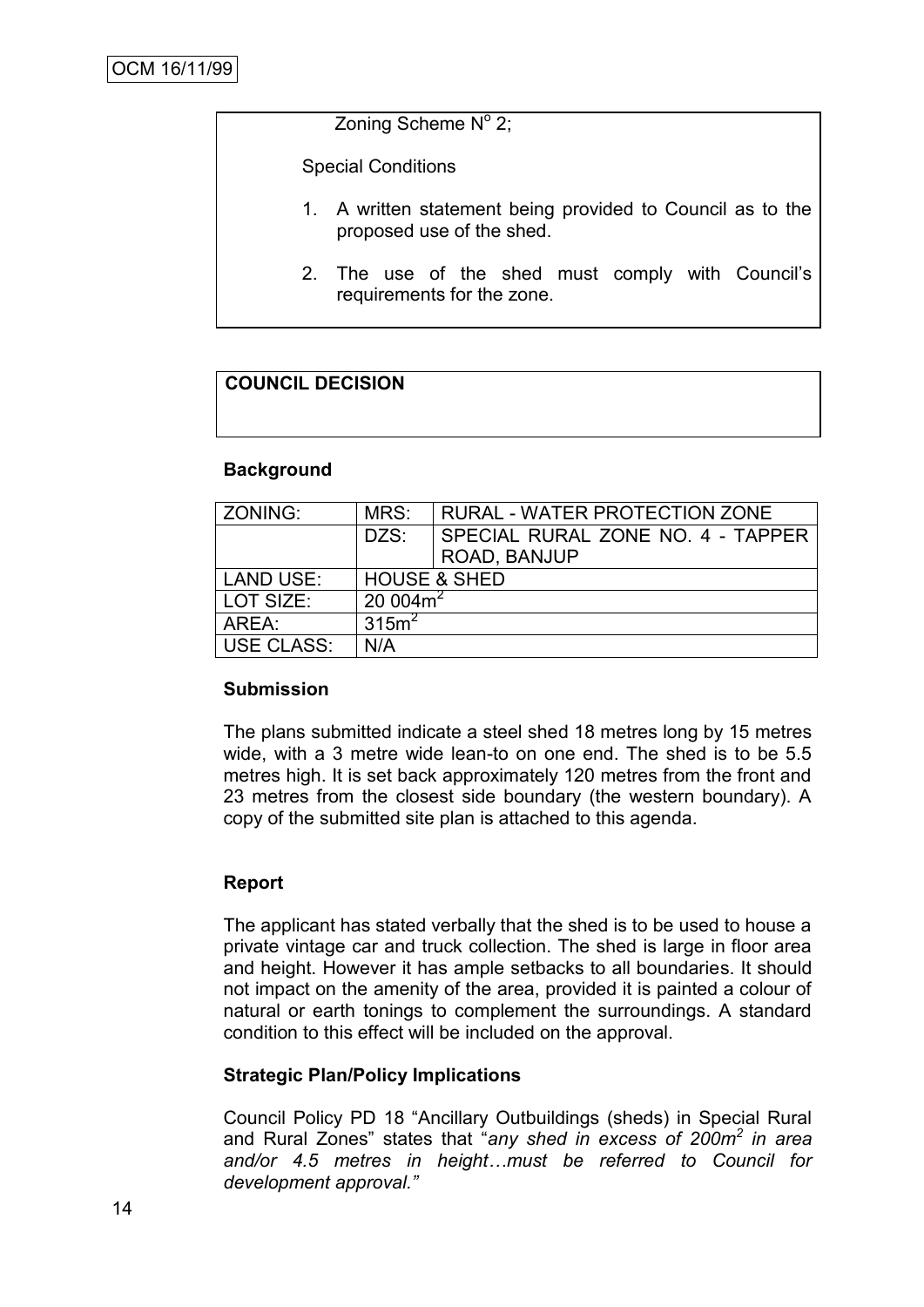PD 43 "Rural – Water Protection Zone (MRS) Jandakot states that applications for development on land zoned "Rural – Water Protection Zone" under the Metropolitan Region Scheme must be referred to the Water & Rivers Commission. However, as the exceptions in the Policy include "Outbuildings", the application did not require referral.

## **Budget/Financial Implications**

N/A

## **Implications of Section 3.18(3) Local Government Act, 1995**

Nil

## **13.4 (OCM1\_11\_1999) - FINAL ADOPTION - AMENDMENT NO. 212 - ADDITION OF BED AND BREAKFAST ACCOMMODATION USE TO SCHEME (92212) (MT)**

## **RECOMMENDATION**

That Council:

- (1) adopt Amendment No. 212 for final approval with the following modification:-
	- 1. deleting Clause (iv) from the Amendment Text;
- (2) in anticipation of the Hon Minister"s advise that final approval will be granted, the documents be signed, sealed and forwarded to the Western Australian Planning Commission.
- (3) request the Western Australian Planning Commission modify Amendment 202 - "Resource Zone" before final approval by the Hon Minister to add a "Note 4" to the foot of the "First Schedule – Zoning Table" and the words:- "The use Bed and Breakfast Accommodation shall be an "SA" use, in accordance with Clause 3.2.2 of this Scheme.

# **COUNCIL DECISION**

## **Background**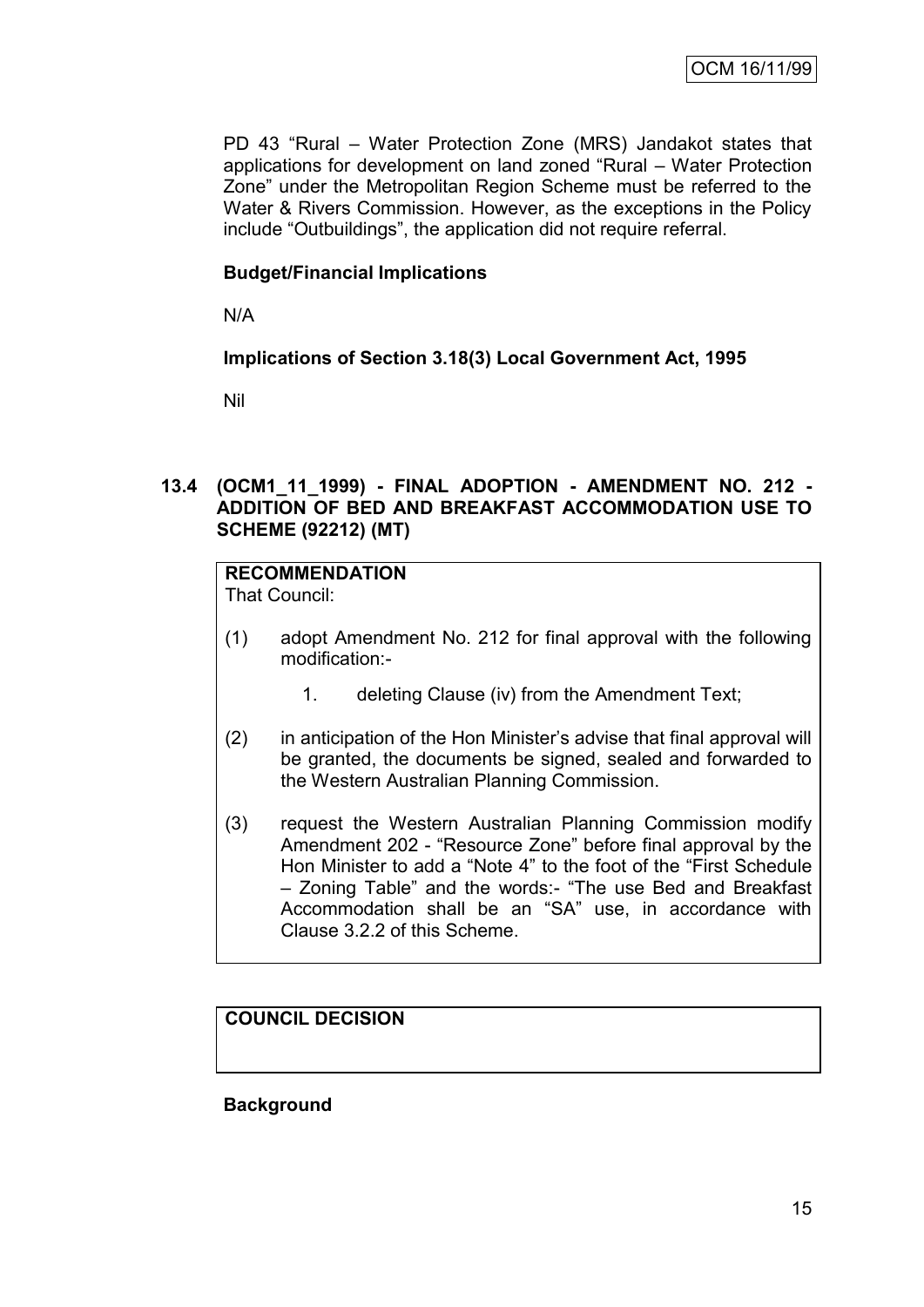Council, at its meeting held on 27 July 1999, resolved to initiate the amendment to its Scheme to add the use "Bed and Breakfast Accommodation".

The EPA advised by way of letter dated 3 September 1999 that the amendment did not require assessment. The amendment was advertised by way of advertisement in the West Australian newspaper. No submissions were received during the prescribed period.

## **Report**

There were no submissions received in regard to the amendment.

The Amendment as advertised included adding the use as an "SA" use in all the Special Rural Zones. However Amendment 202 to Council"s Scheme deletes the Special Rural Zones and adds the "Resource Zone". This amendment is currently with the WAPC before being forwarded to the Minister for gazettal. In order to ensure Bed & Breakfast Accommodation is an approvable use in the Resource Zone, it is necessary to recommend to the WAPC that Amendment 202 be modified. The addition of the use in the Special Rural Zone can therefore be deleted from the text of Amendment 212.

## **Strategic Plan/Policy Implications**

N/A

## **Budget/Financial Implications**

N/A

**Implications of Section 3.18(3) Local Government Act, 1995**

Nil

## **13.5 (OCM1\_11\_1999) - PROPOSED LIQUID WASTE TREATMENT PLANT - LOT 197 COCOS DRIVE, BIBRA LAKE - OWNER/ APPLICANT: WESTERN RESOURCE RECOVERY (4412617) (SR) (SOUTH) (MAP NO 8) (ATTACH)**

# **RECOMMENDATION**

That Council:

- (1) on the basis of the further legal advice received, determine that the proposal constitutes a 'use not listed' under the provisions of the Scheme;
- (2) advertise the proposal for a period of 21 days in accordance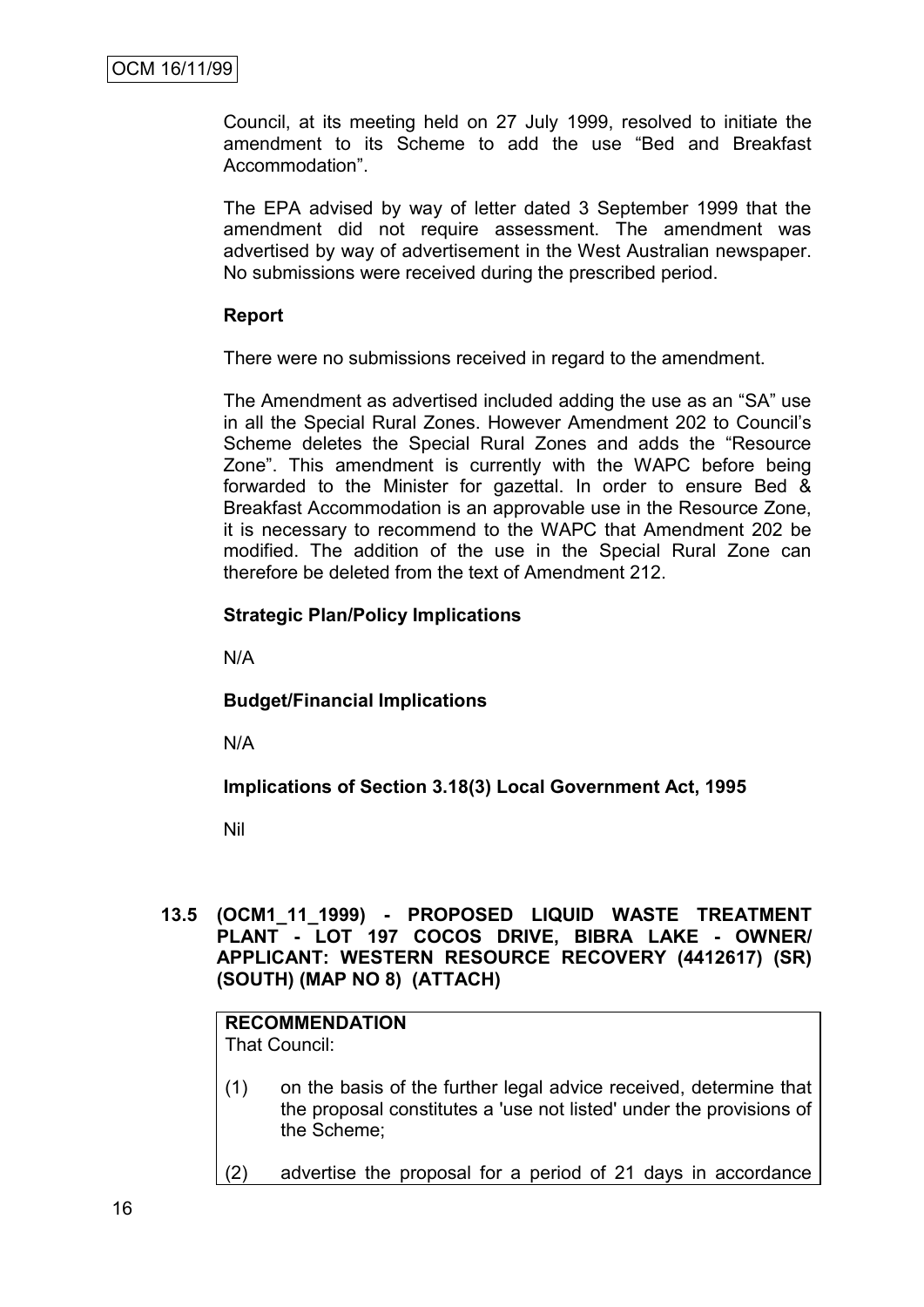with Clause 6.2.3(b) and (c) of the Scheme;

(5) advise the Applicant, the Minister for the Environment and the Yangebup Progress Association of (1) and (2) above.

## **COUNCIL DECISION**

## **Background**

| ZONING:           | MRS:                                       | Industrial              |  |
|-------------------|--------------------------------------------|-------------------------|--|
|                   | DZS:                                       | <b>General Industry</b> |  |
| <b>LAND USE:</b>  | Vacant                                     |                         |  |
| LOT SIZE:         | 7133m <sup>2</sup>                         |                         |  |
| AREA:             | 3000m <sup>2</sup> (approx. building area) |                         |  |
| <b>USE CLASS:</b> | To be determined                           |                         |  |

Council first considered the proposal at its meeting on 3 December 1996 and resolved as follows:-

*"(1) subject to receipt of advice that the proposal is not subject to formal assessment under the Environmental Protection Act, the Director of Planning and Development be authorised to grant approval to the Liquid Waste Treatment Facility in accordance with the plan dated 22 October 1996 subject to the following conditions:*

## *Standard Conditions*

*1. Standard conditions contained in Council Policy PBH 3.1 as determined appropriate to this application by the delegated officer under clause 7.6 of Town Planning Scheme - District Zoning Scheme No.2*

## *Special Conditions*

- *1. All offensive odours to be effectively retained within the confines of the subject property. Details of measures to control odour emissions to be submitted to Council's Environmental Services Section for approval prior to commencement of development.*
- *2. All waste water and stormwater to be retained on the site. All spillage and stormwater in materials handling and processing areas to be collected separately and directed to an appropriate on-site treatment facility.*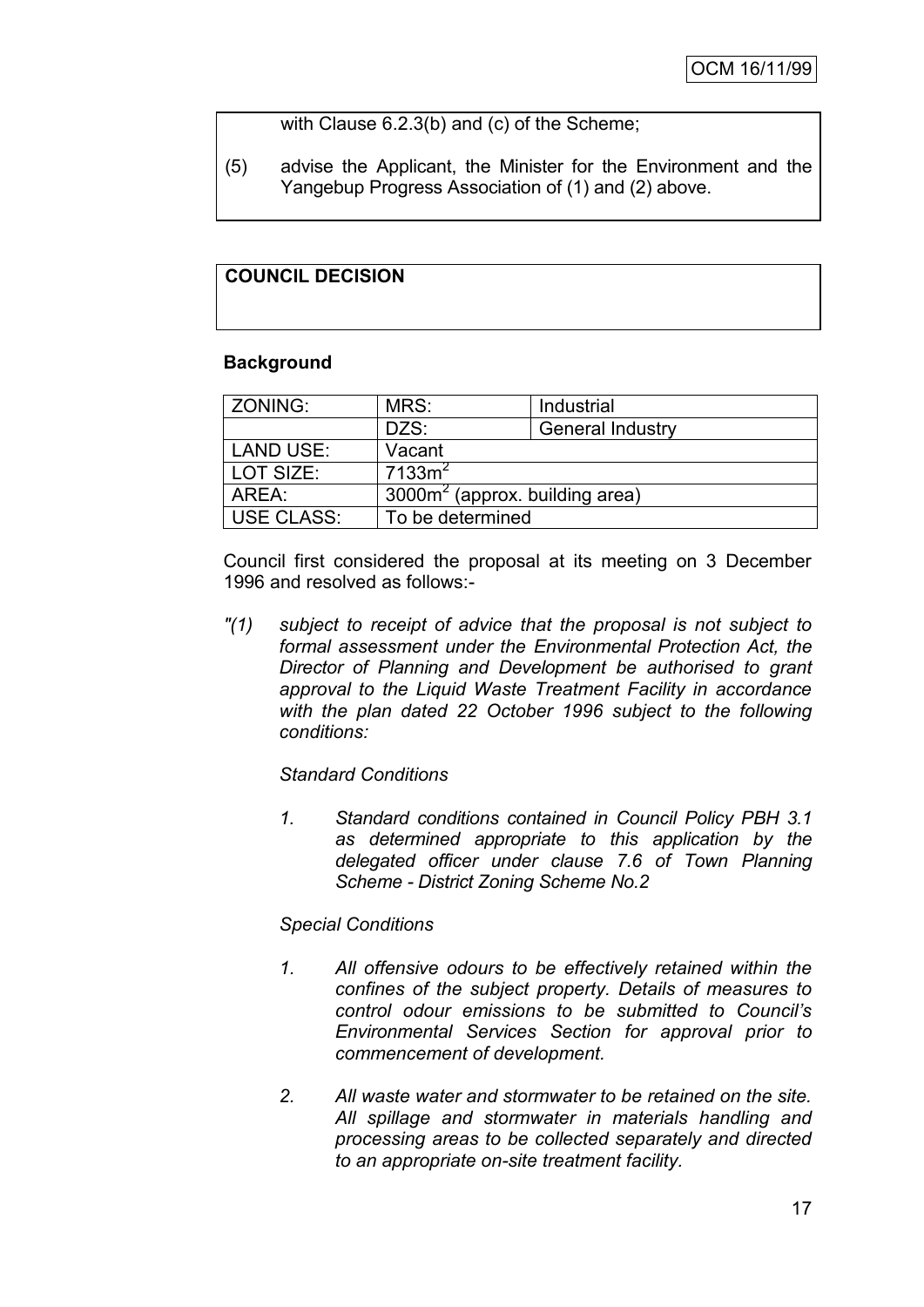*3. All handling of waste products is to be carried out under cover and shall ensure no run-off occurs other than to a sealed collection point.*

#### *Special Footnotes*

- *1. All dangerous goods to be stored in accordance with the requirements of DOME.*
- *2. Approval from the Water Corporation be granted prior to the commencement of development.*
- *3. Approval from the Water and Rivers Commission be granted prior to the commencement of development.*
- *4. The development shall not commence until such time as a Works Approval is issued by the DEP."*

The project was, however, subject to formal assessment by the Environmental Protection Authority and no Planning Approval was issued. The Company states that it relied upon the form of advice given to them regarding the Council Resolution. They purchased the land and undertook the Consultative Environmental Review process with an expectation that a Council Planning Approval would issue in the event that they were able to obtain environmental approval.

The CER process was undertaken by the Company in 1997 and following public notification of the proposal there was substantial local public concern about potential environmental impacts. This resulted in a public meeting held on 30 June 1997 in the Yangebup Community Hall.

Legal advice was sought at that time regarding the status of Council's 3 December 1996 Resolution. The Company was accordingly advised that the Council would reconsider the application for Planning Approval at the conclusion of the CER process.

Further legal advice was provided in respect of the 1984 'McNeice' decision of the Supreme Court. The effect of this advice was that at its meeting on 21 October 1997 Council resolved inter alia as follows:-

*"(1) advise the applicant that in the light of further information on the proposal provided through the CER and other processes, and detailed legal advice on the matter, that it has come to the conclusion that the process proposed involves a Noxious Industry and it is not open to Council to approve a development application for the process on the proposed site under its present zoning of General Industry under District Zoning Scheme No. 2;"*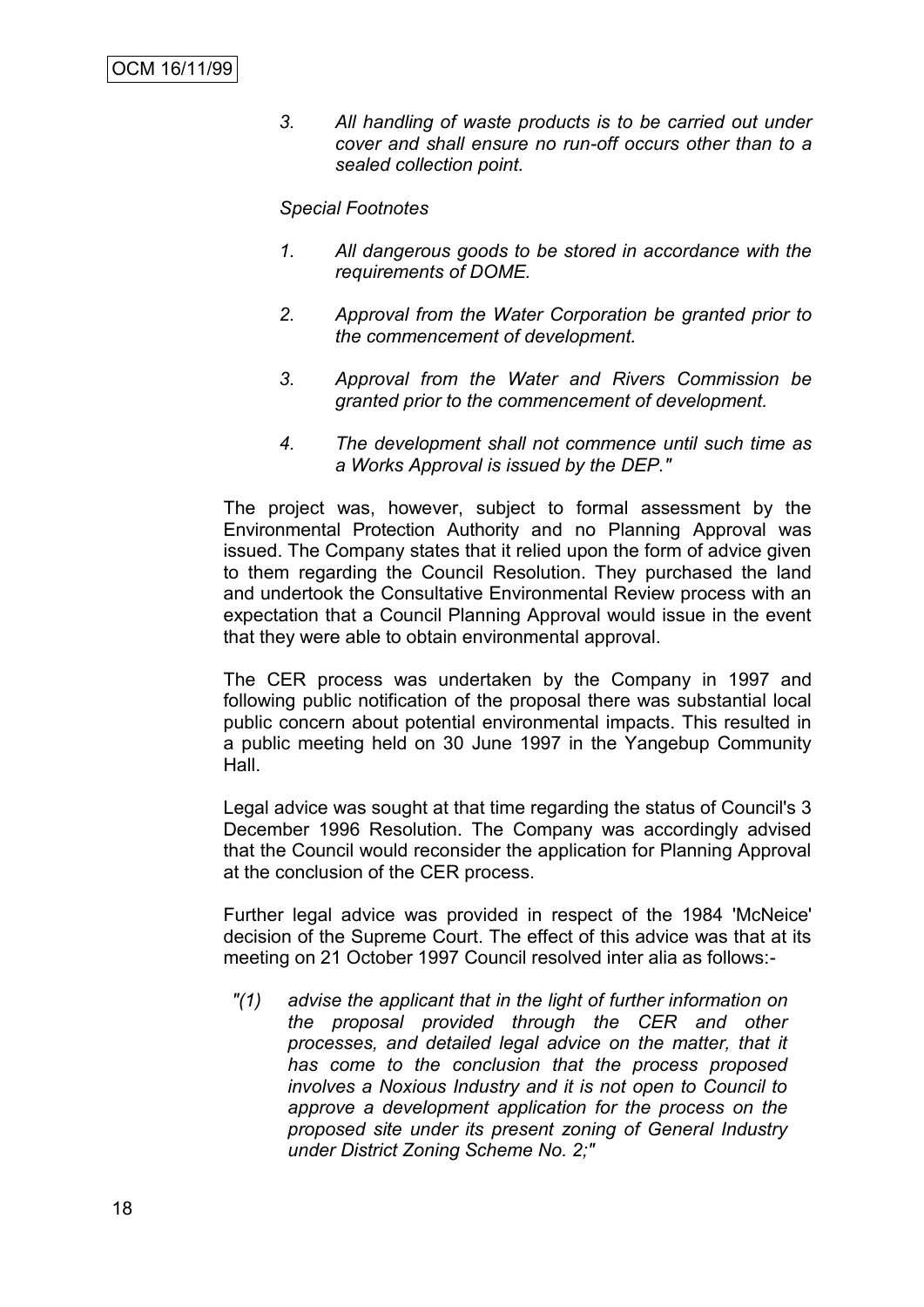The Department of Environmental Protection issued its report on the proposal on 5 December 1997. The Summary and Recommendations of the DEP were included as an Attachment as are the proponent's environmental management commitments. The DEP was advised at that time that the 1984 McNeice decision prevented Council issuing a Planning Approval, apart from the fact that the DEP had recommended to the Minister for the Environment that the project be granted environmental approval under the Environmental Protection Act. This advice was also provided to the Minister for the Environment on 22 December 1997.

A number of Appeals against the Report and Recommendations of the EPA relating to the proposal were submitted to the Minister for the Environment. The Minister has yet to determine these Appeals.

Council at its meeting on 9 November 1998 reconsidered the proposal and resolved as follows:

- *"(1) reconfirm its decision of 21 October 1997;*
- *(2) advise the applicant that in the light of further information on the proposal provided through the CER and other processes, and detailed legal advice on the matter, that it has come to the conclusion that the process proposed involves a Noxious Industry and it is not open to Council to approve a development application for the process on the proposed site under its present zoning of General Industry under District Zoning Scheme No.2; and*
- *(3) refuse the application."*

The Company has now submitted a fresh Planning Application for Council's consideration (details attached).

## **Submission**

The proposed waste treatment facility will treat commercial/industrial waste from oil and grease traps, waste oil, oil contaminated water and other non-sewerable liquid wastes and sludges with contaminants which require chemical fixation. The plant would not treat pesticides, PCB's or materials which are flammable, explosive or radioactive.

Typical sources of the wastes are food processing, automotive service and metal finishing industries.

## **Report**

The outcome of the CER process is that the proposal is considered environmentally acceptable by the EPA, provided that the DEP's recommended conditions are implemented by the proponent. These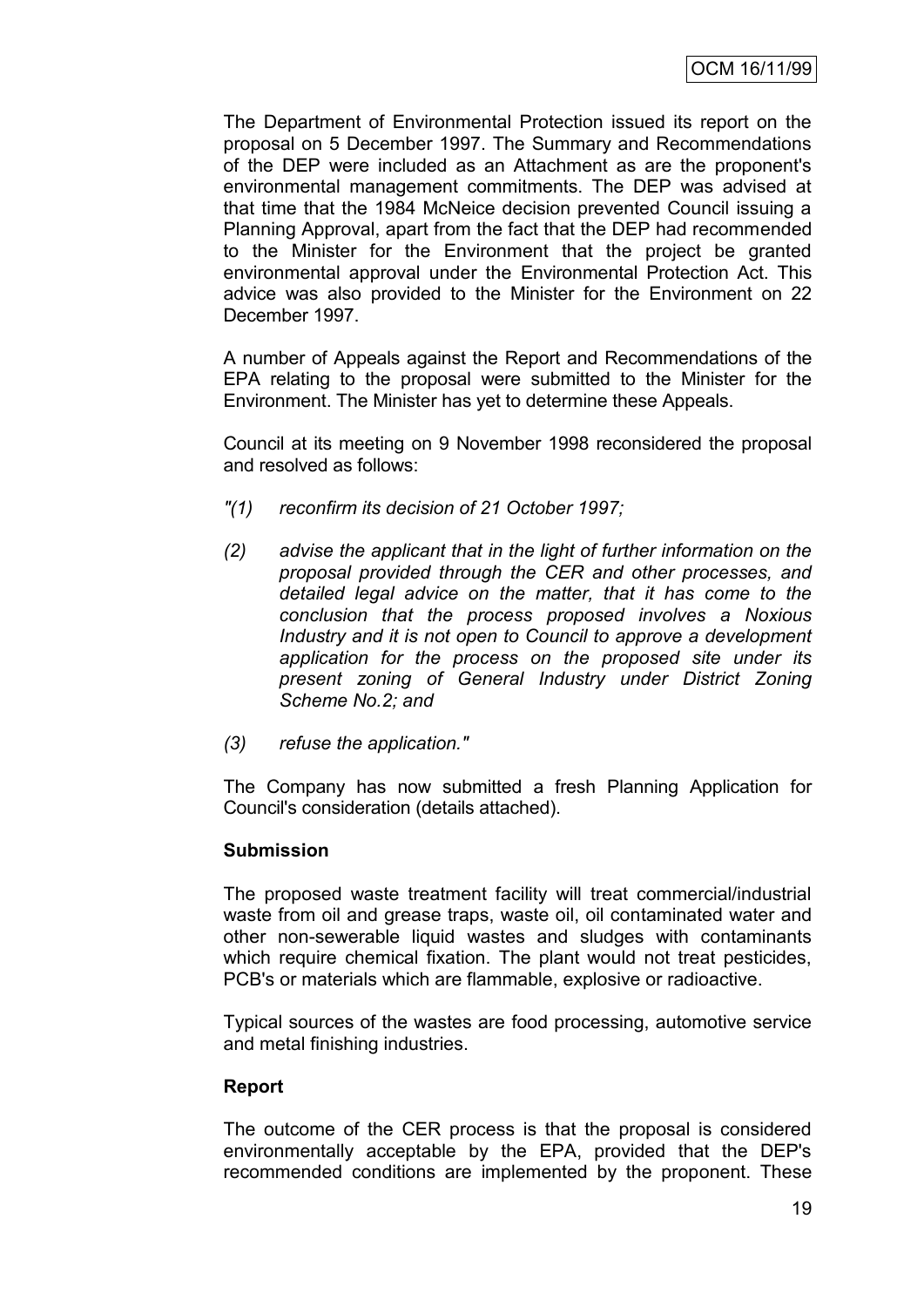include commitments to stringent odour control and an avoidance of transport routes through the Yangebup residential area.

In assessing the proposal, the EPA sought advice from a range of government agencies as well as appointing an independent consultant to review the proposal. Key issues assessed related to impacts on groundwater quality, odour, noise and vibration, solid and liquid wastes, off-site risk and transport.

In relation to odour, the proponents undertook odour modelling which revealed that levels of odour at the nearest residence (approximately 800 metres distant) would be well below acceptable levels. Modelling undertaken by the DEP confirmed this, with the proponent bound to a commitment to install the latest available scrubbing and process monitoring systems in addition to a standby power system to ensure that odour emissions meet predicted levels at all times.

Off-site risks were assessed as acceptable, with the proponent required to implement an environmental management system to ensure events which could increase risk are not accepted at the site and prepare a suitable emergency response plan prior to commencement. In terms of transport, the proponent is bound to a commitment to negotiate appropriate routes and delivery times with relevant authorities, including Council.

Overall, the EPA's report advised that whilst some deficiencies in the CER document were highlighted in the assessment process, the Authority was satisfied that these deficiencies had been addressed by the proponent through the assessment process. Approval was recommended subject to the proponent's environmental management commitments and the preparation of an environmental management system to the EPA's requirements.

The EP Act requires that decision making authorities do not make any decisions which would cause a proposal to be implemented until such time as the Minister for the Environment has granted environmental approval.

Council's current position that the proposal constitutes a 'Noxious Industry', due to incorporation of preventative measures to overcome any potential nuisance (ie, particularly odour nuisance) is not subject to an Appeal right via the normal Ministerial or Tribunal processes. It can only be challenged by a Supreme Court writ of mandamus or similar action.

The current legal advice outlines that the proposal may not fall within the "Industry" category as the processes are predominantly dealing with liquids, sludges and materials in solution, rather than solid materials which fit the definition of an 'article'. Based on the advice, it is open to the Council to interpret the applicable 'use class' as being a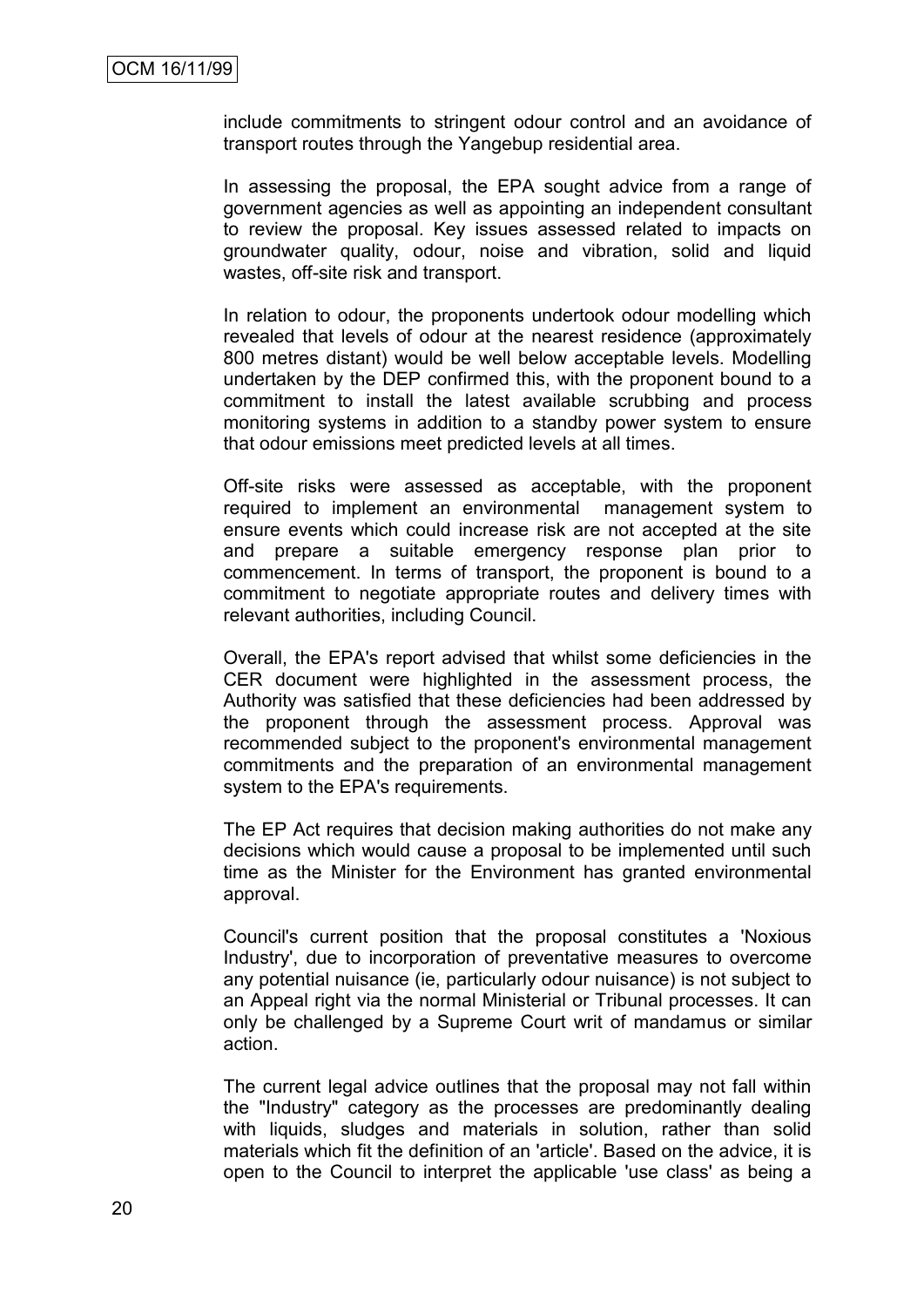'use not listed', rather than a 'Noxious Industry'. This allows Council to consider approving the proposal, subject to the following prerequisites:-

- 1. Interpretation of the use class as a Use not listed based upon legal advice;
- 2. Completion of the public advertising procedures required by Clause 3.2.4 and 6.2 of the Scheme;
- 3. The Minister for the Environment having granted environmental approval prior to any formal decision being made by the Council regarding Planning Approval;

It would also be open for the Council to refuse the proposal as a 'Use not Listed'; a decision that would then be subject to a right of appeal to either the Minister for Planning or the Town Planning Appeals Tribunal.

In the event that the Officer Recommendation is not accepted and the Council wishes to refuse the proposal (after having characterised the use as a 'Use not Listed'), the following grounds may be relevant:

- 1. The proposed use is considered to constitute an 'Offensive Trade';
- 2. Its exclusion from the 'Noxious Industry' use class is anomalous, being only by virtue of the use comprising the processing of liquids as opposed to 'articles';
- 3. Approval of a use constituting an 'Offensive Trade' within the 'General Industry' zone is considered to be inconsistent with the objectives and purpose of the zone.

The Officer Recommendation is that the application be advertised and that the Hon. Minister for the Environment be advised accordingly. This will enable a final decision regarding Environmental Approval to be made by the Hon. Minister.

# **Strategic Plan/Policy Implications**

Strategy 4.4 - 'Ensure that environmental issues are adequately recognised in the Council's planning and decision-making processes.'

# **Budget/Financial Implications**

Legal costs to be determined.

# **Implications of Section 3.18(3) Local Government Act, 1995**

Nil.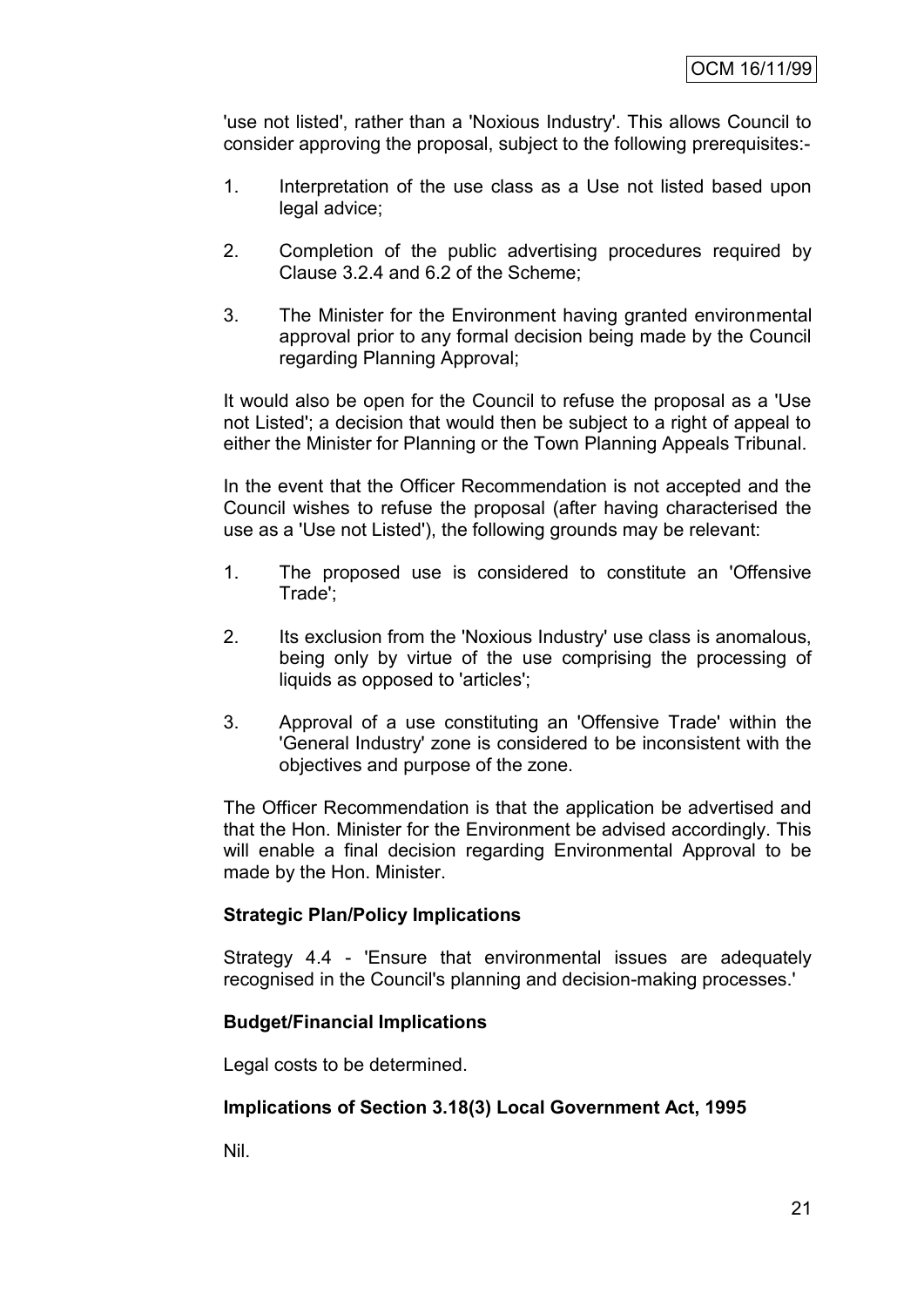**13.6 (OCM1\_11\_1999) - PROPOSED AMENDMENT NO. 196 TO DISTRICT ZONING SCHEME NO. 2 - PORTION OF RESERVES 39455 AND 39584 COCKBURN ROAD, HENDERSON AND PORTION OF VACANT CROWN LAND NORTH OF RESERVE 39455 COCKBURN ROAD, HENDERSON (92196) (SA) (COASTAL) (MAP 10) (ATTACH)**

# **RECOMMENDATION**

That Council:

(1) adopt the following amendment:-

TOWN PLANNING AND DEVELOPMENT ACT 1928 (AS AMENDED) RESOLUTION DECIDING TO AMEND A TOWN PLANNING SCHEME CITY OF COCKBURN - DISTRICT ZONING SCHEME NO.2.

AMENDMENT NO.196

Resolved that Council, in pursuance of section 7 of the Town Planning and Development Act 1928 to amend the above Town Planning Scheme by:-

- 1. Rezoning Portion of Reserves 39455 and 39584 Cockburn Road, Henderson and Portion of Vacant Crown Land north of Reserve 39455 from "Unzoned" to "General Industry (Restricted Use - Marine Engineering)" in accordance with the Scheme Amendment Map;
- 2. Include portion of Reserves 39455 and 39584 Cockburn Road, Henderson and Portion of Vacant Crown Land north of Reserve 39455 in the Third Schedule - Restricted Use under 10. Cockburn Road; and
- 3. Amend the Scheme Maps accordingly.

DATED THIS 16th DAY OF NOVEMBER 1999

CHIEF EXECUTIVE OFFICER

- (2) upon preparation of the amending documents, sign the amending documents, and forward a copy to:-
	- 1. The Environmental Protection Authority in accordance with Section 7A(1) of the Act; and
	- 2. The Western Australian Planning Commission for information.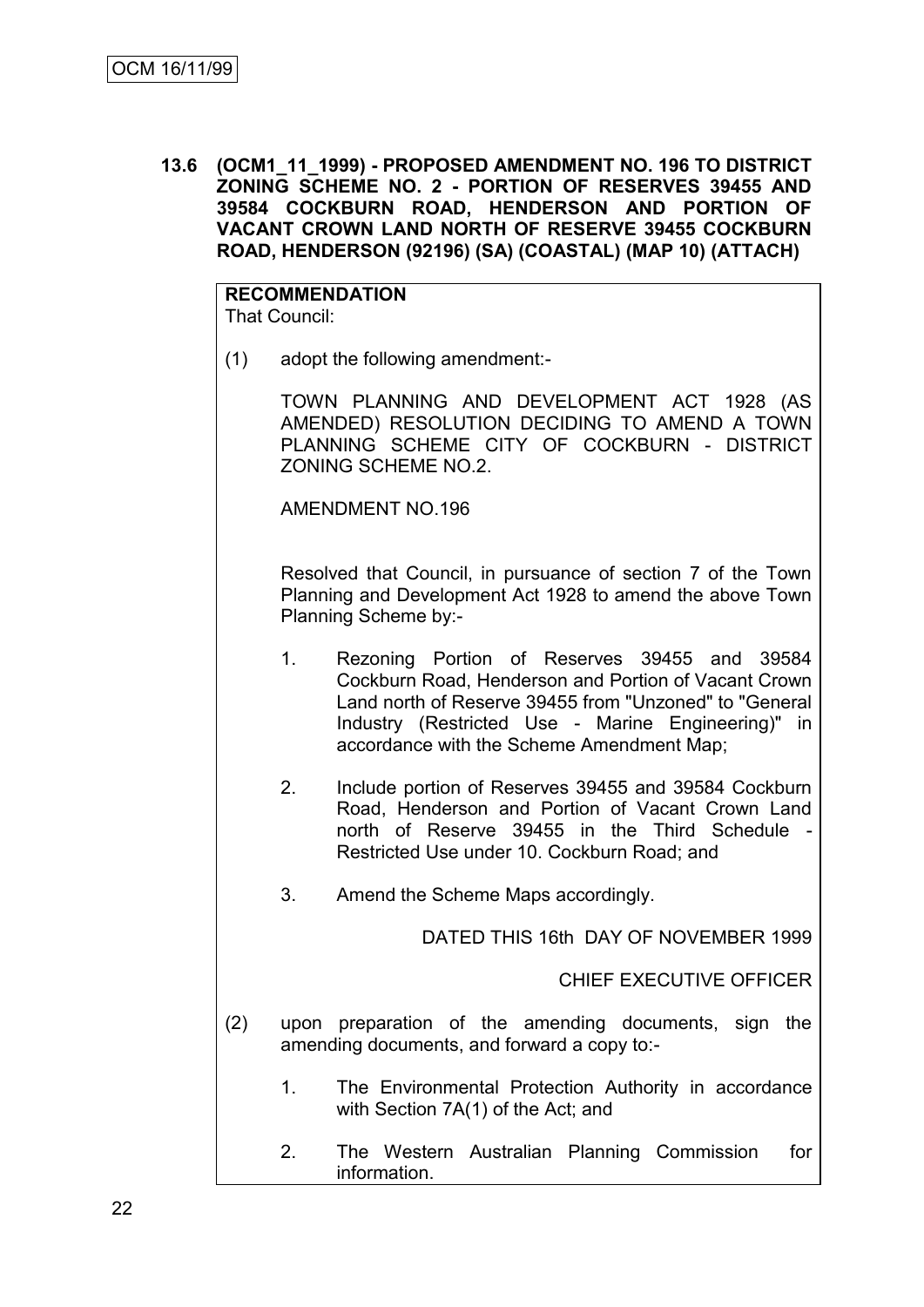- (3) following receipt of formal advice from the Environmental Protection Authority that the Scheme or Scheme Amendment should not be assessed under Section 48A of the Environmental Protection Act, advertise the proposed amendment in accordance with the Town Planning Regulations 1967 (as amended);
- (4) notwithstanding (3) above, the Director of Planning and Development may refer a Scheme or Scheme Amendment to Council for further consideration following formal advice from the Environmental Protection Authority that the Scheme or Scheme Amendment should not be assessed under Section 48A of the Environmental Protection Act;
- (5) advise the applicant of Council's decision.

# **COUNCIL DECISION**

## **Background**

The Western Australian Planning Commission has recently updated the Metropolitan Region Scheme (MRS) for the proposed Jervoise Bay Infrastructure Project. The MRS Amendment No.1001/33, which is subject to Section 38 Assessment by the Environmental Protection Authority, was finalised earlier this year.

The purpose of the MRS Omnibus Amendment is to incorporate changes to zones and reservations arising from decisions made by the WAPC or Government proposals for the use of land, more detailed studies of specific proposals, and generally to ensure the MRS is kept up to date as the statutory regional plan for Perth.

## **Submission**

As a result of MRS Amendment 1001/33 (No. 3A) a section of land was left unzoned. Amendment No.196 will rezone Portion of Reserves 39455 and 39584 Cockburn Road, Henderson and Portion of Vacant Crown Land north of Reserve 39455 from Unzoned to General Industry (Restricted Use - Marine Engineering).

## **Report**

This proposal will enable the construction of a southern link road between Cockburn Road and the Fremantle-Rockingham Highway along the southern boundary of the Marine Related Heavy Industry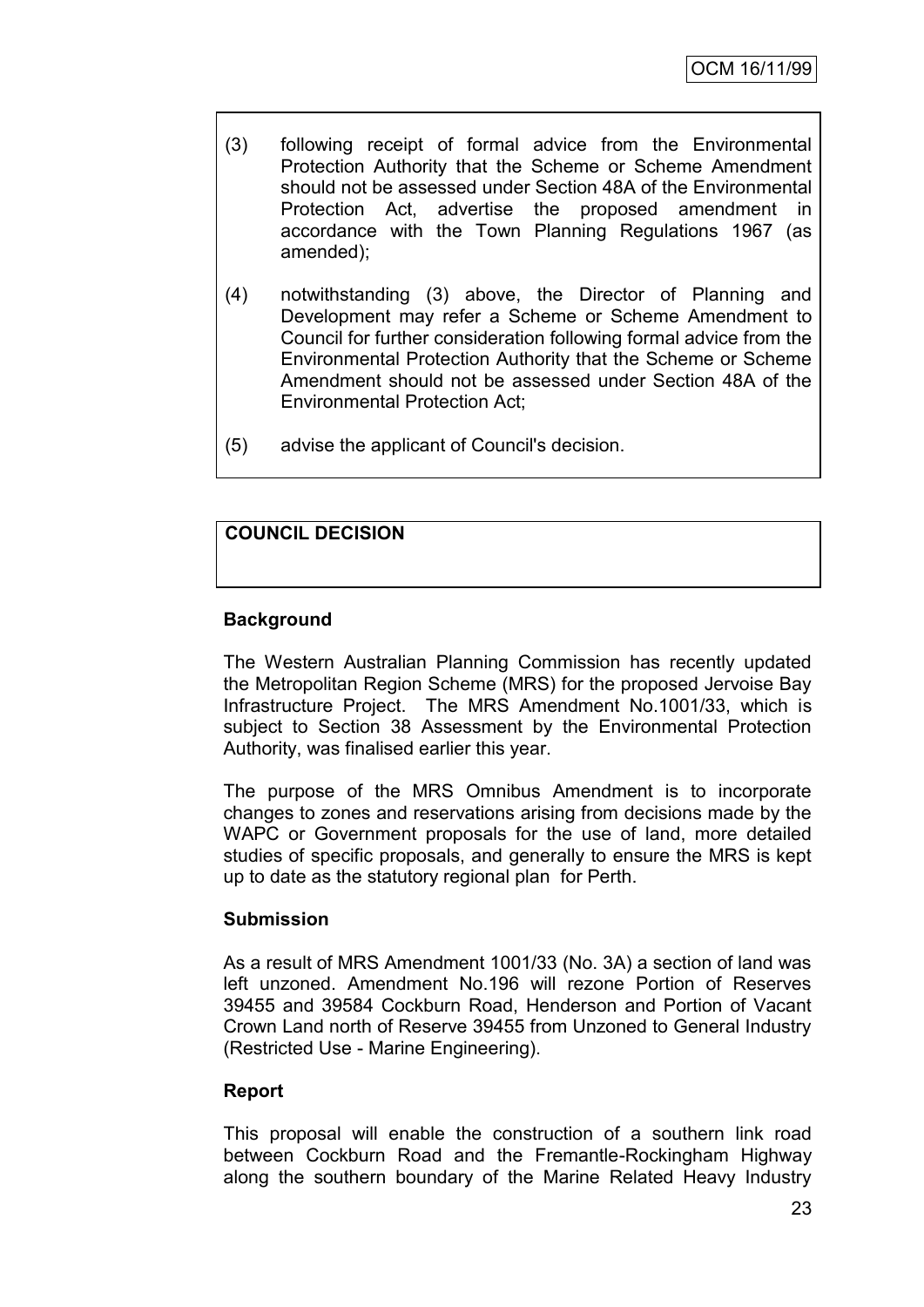precinct. The proposal provides for a 20 metre road reservation width with appropriate intersection truncations at the existing Cockburn Road and the Fremantle-Rockingham Highway.

This link is designed to accommodate local traffic only and does not provide for local access to the Marine Related Heavy Industry precinct. Regional traffic will be encouraged onto Stock Road.

Reserve 39455 is vested in the City of Cockburn with the power to lease. The land in question forms a small part of the Beeliar Regional Park and lies between the existing cleared industrial estate to the north and the Go-Kart track to the south. The portion of Reserve 39455 affected by this proposal is very small in area, degraded and of no significant environmental value. The transfer of this land to General Industry will not affect the integrity of the Beeliar Regional Park.

The proposed alignment of the southern link road also offers the opportunity to transfer a portion of the General Industry zoned land, which has been isolated through the creation of the road, to Parks and Recreation reservation. This was completed as apart of MRS Amendment 1001/33 No. 3A) This gain in Parks and Recreation reservation offsets the loss of a small portion of Reserve 39455.

#### **Strategic Plan/Policy Implications:**

Corporate Strategic Plan Strategy - Clause 2.1 - Promotion of Henderson Ship building area.

## **Budget/Financial Implications:**

Council to pay all costs associated with the Amendment.

## **Implications of Section 3.18(3) Local Government Act, 1995**

Nil

**13.7 (OCM1\_11\_1999) - AMENDMENT NO.216 - LIGHT INDUSTRY AND RURAL TO MIXED BUSINESS WITH ADDITIONAL USES - CELL 7 YANGEBUP - OWNER: HOMESWEST AND OTHERS - APPLICANT: GREG ROWE AND ASSOCIATES (92216) (MT) (SOUTH) (MAP 8) (ATTACH)**

#### **RECOMMENDATION** That Council:

(1) adopt the following amendment

TOWN PLANNING AND DEVELOPMENT ACT 1928 (AS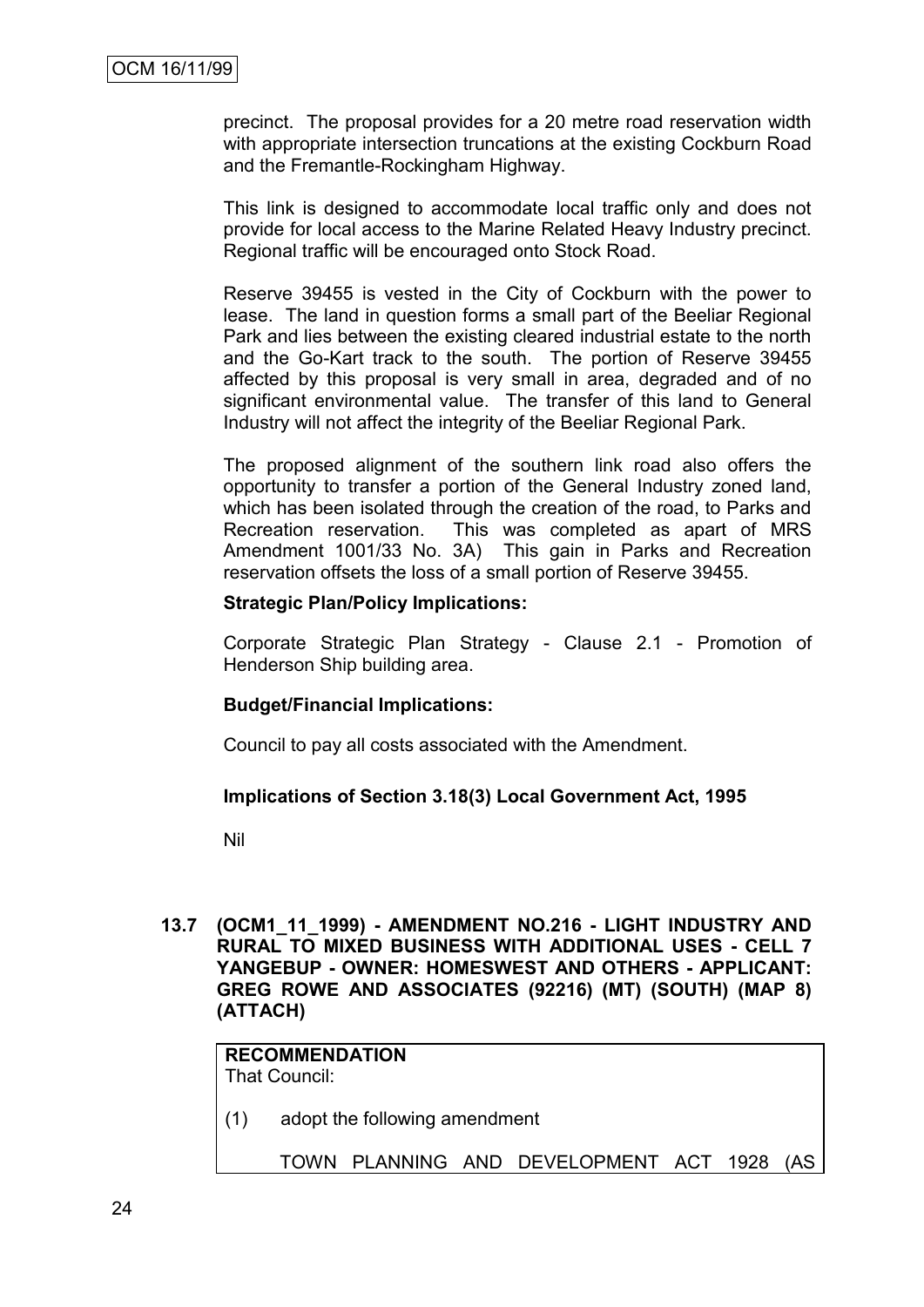| AMENDED) RESOLUTION DECIDING TO AMEND A TOWN<br><b>PLANNING SCHEME</b><br>CITY OF COCKBURN DISTRICT ZONING SCHEME NO. 2 |                                                                                                                                                                   |                                                                                                                                                                                                                                    |  |  |  |  |
|-------------------------------------------------------------------------------------------------------------------------|-------------------------------------------------------------------------------------------------------------------------------------------------------------------|------------------------------------------------------------------------------------------------------------------------------------------------------------------------------------------------------------------------------------|--|--|--|--|
| <b>AMENDMENT NO. 216</b>                                                                                                |                                                                                                                                                                   |                                                                                                                                                                                                                                    |  |  |  |  |
|                                                                                                                         | Resolved that Council, in pursuance of Section 7 of the Town<br>Planning and Development Act 1928 (as amended) amend the<br>above Town Planning Scheme by:-       |                                                                                                                                                                                                                                    |  |  |  |  |
| 1.                                                                                                                      | Amending the Scheme Text by:-                                                                                                                                     |                                                                                                                                                                                                                                    |  |  |  |  |
|                                                                                                                         | (a)<br>following:-                                                                                                                                                | amending the Second Schedule to add<br>to                                                                                                                                                                                          |  |  |  |  |
| <b>STREET</b>                                                                                                           | PARTICULARS OF<br><b>LAND</b>                                                                                                                                     | ADDITIONAL USE PERMITTED                                                                                                                                                                                                           |  |  |  |  |
| Simper Road                                                                                                             | Part Lots 20, 23 & 24<br>of Cockburn Sound<br>locations 451 & 452.<br>Portions of Part Lot 1<br>of Cockburn Sound<br>locations 451 & 452.<br>Part Lots 11 & 22 of | <b>Factory Unit Building</b><br>Farm Supply Centre<br>Home Occupation<br>Light Industry<br>Single House<br><b>Transport Depot</b><br>The Council will not permit:                                                                  |  |  |  |  |
| <b>Erceg Road</b><br>Yangebup Road                                                                                      | Cockburn<br>Sound<br>locations 451 & 452.<br>Part<br>Lot<br>25<br>οf<br>Cockburn<br>Sound<br>locations 451 & 452.                                                 | The establishment of an industry<br>a)<br>or business on a lot identified on<br>the Outline Development Plan<br>with a hatched portion unless a<br>residence is erected first and<br>forms an integral part of the<br>development; |  |  |  |  |
|                                                                                                                         | Portions of Part Lot<br>30<br>οf<br>Cockburn<br>Sound locations 451<br>& 452.                                                                                     | A house to be occupied by any<br>b)<br>person other than the owner,<br>manager or an employee (or any<br>member<br>οf<br>their<br>respective<br>families) of the composite area.                                                   |  |  |  |  |
|                                                                                                                         |                                                                                                                                                                   | The development of an industry or<br>c)<br>without provision<br>business<br>of<br>separate vehicle access for the<br>residential portion of the lot;                                                                               |  |  |  |  |
|                                                                                                                         |                                                                                                                                                                   | d)<br>Anything to be developed other<br>than a residential dwelling or<br>to<br>the<br>building<br>incidental<br>residential<br>dwelling,<br>the<br>on<br>hatched portion on the Outline<br>Development Plan.                      |  |  |  |  |
|                                                                                                                         |                                                                                                                                                                   | Council<br>whatever<br>may<br>impose<br>conditions<br>it<br>deems<br>necessary,<br>including but not restricted to:                                                                                                                |  |  |  |  |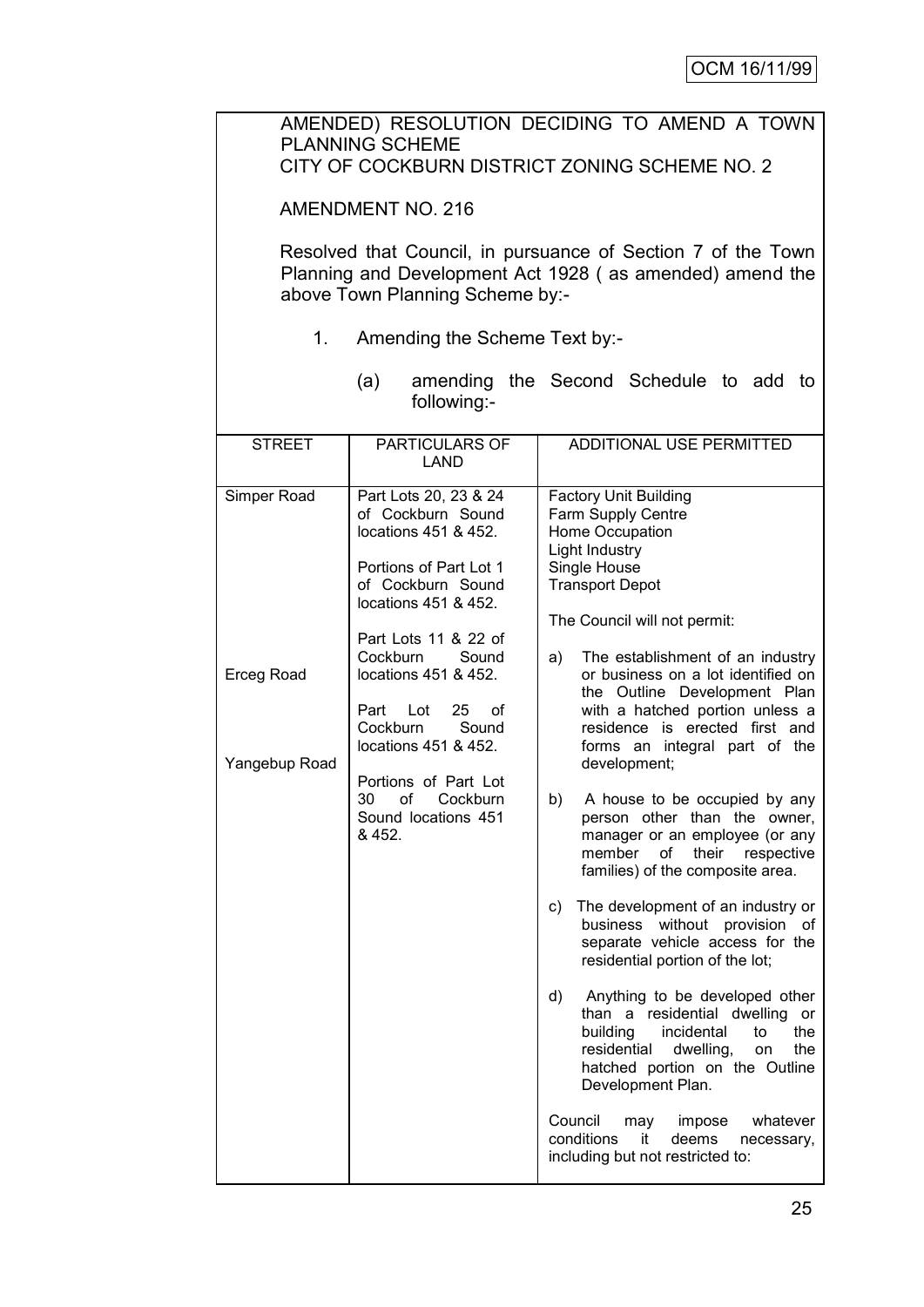|      |                                        | a)  | The siting of the residential<br>dwelling to provide a residential<br>aspect to the road frontage;                                                                                                                                                                                                                                              |
|------|----------------------------------------|-----|-------------------------------------------------------------------------------------------------------------------------------------------------------------------------------------------------------------------------------------------------------------------------------------------------------------------------------------------------|
|      |                                        | b)  | The use of landscaping, siting and<br>fencing of the industrial<br>or<br>business development to screen<br>it from view from residential<br>areas;                                                                                                                                                                                              |
|      |                                        | C)  | The siting of the industrial or<br>commercial development to aid in<br>the shielding of any possible<br>noise from the Railway Reserves;                                                                                                                                                                                                        |
|      |                                        | d)  | The siting or design of the<br>industrial<br>commercial<br>or<br>development to prevent noise<br>from impacting on the locality.                                                                                                                                                                                                                |
|      |                                        | in. | Residential setbacks shall be applied<br>accordance with<br>$'R20'$ in<br>the<br>Residential Planning<br>Codes<br>οf<br>Western Australia.                                                                                                                                                                                                      |
| 2.   | Amending the Scheme Map by:-           |     |                                                                                                                                                                                                                                                                                                                                                 |
|      |                                        |     | (a) Rezoning Part Lot 11 Erceg Road and a portion of<br>Part Lot 22 Erceg Road, Lot 23 Simper Road and<br>Part Lot 30 Yangebup Road, Yangebup from 'Light<br>Industry' to 'Mixed Business' with 'Additional Use:<br>Factory Unit Building; Home Occupation; Light<br>Industry; Single House; Transport Depot'.                                  |
| (b)  |                                        |     | Rezoning Part Lots 20 and 24 Simper Road, Part<br>Lot 25 Yangebup Road and a portion of Part Lot<br>22 Erceg Road, Lots 1 and 23 Simper Road and<br>Part Lot 30 Yangebup Road, Yangebup from<br>'Rural' to 'Mixed Business' with 'Additional Use:<br>Factory Unit Building; Home Occupation; Light<br>Industry; Single House; Transport Depot'. |
|      |                                        |     | Dated thisday of1999                                                                                                                                                                                                                                                                                                                            |
|      |                                        |     | <b>Chief Executive Officer</b>                                                                                                                                                                                                                                                                                                                  |
| (2)  | sign the amending documents, and:-     |     |                                                                                                                                                                                                                                                                                                                                                 |
| (i)  | Planning and Development Act;          |     | refer the amendment to the Environmental Protection<br>Authority for assessment under Section 7A2 of the Town                                                                                                                                                                                                                                   |
| (ii) | advise the WAPC of Council's decision; |     |                                                                                                                                                                                                                                                                                                                                                 |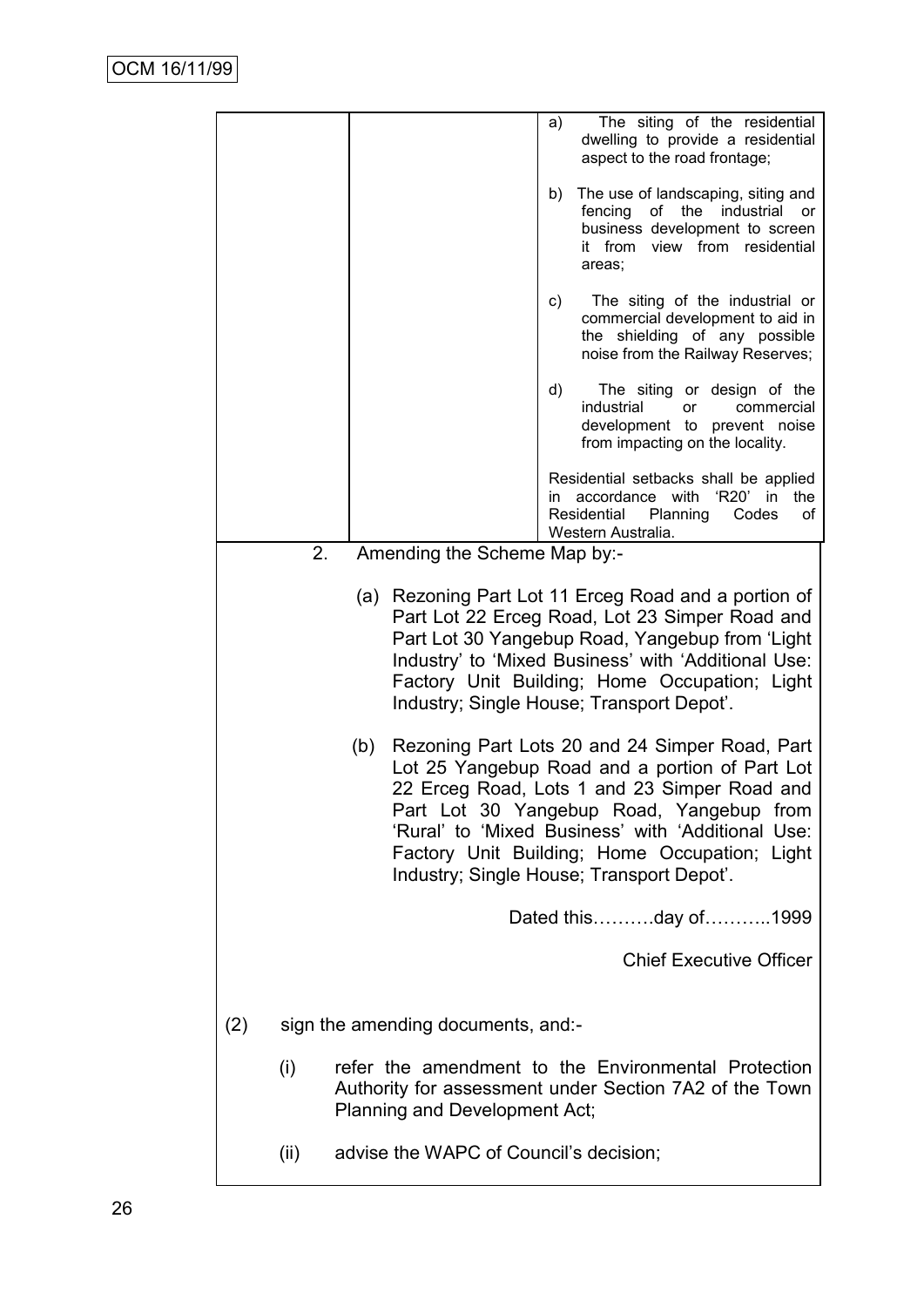- (3) forward a copy of the signed documents to the Western Australian Planning Commission with a request to advertise the amendment following receipt of formal advice from the Environmental Protection Authority that the Scheme Amendment should not be assessed under Section 48A of the Environmental Protection Act;
- (4) notwithstanding (3) above, the Director of Planning and Development may refer a Scheme Amendment to the Council for further consideration following formal advise from the Environmental Protection Authority that the Scheme Amendment should not be assessed under Section 48A of the Environmental Protection Act.
- (5) advise the applicant of Council"s decision accordingly and request an undertaking to pay all costs associated with the amendment, and preparation of the documents with modifications to the Development Plan as deemed necessary by Council officers.
- (6) request the WAPC amend the zoning of the subject land in the Metropolitan Region Scheme from "Urban Deferred" to "Urban" .

## **COUNCIL DECISION**

#### **Background**

| <b>ZONING:</b> | MRS:          | URBAN DEFERRED                    |
|----------------|---------------|-----------------------------------|
|                | DZS:          | <b>LIGHT INDUSTRY &amp; RURAL</b> |
| LAND USE:      | <b>VACANT</b> |                                   |
| LOT SIZE:      | N/A           |                                   |
| AREA:          | N/A           |                                   |
| USE CLASS:     | N/A           |                                   |

The Simper Road area has been the subject of three unsuccessful amendments to Council's Scheme (Amendment  $N^{\circ s}$  40, 52 & 96). These previous amendments have sought to rezone the land to Residential R20. Concerns about noise from the railway lines surrounding the land from Westrail and the Ministry for Planning's Transport Branch have prevented rezoning to residential. There have also been unresolved issues with regard to access to the area. At present there are two level crossings, from Erceg Road in the north and Simper Road to Yangebup Road in the south. The Simper Road access is to be closed when Beeliar Drive is constructed.

#### **Submission**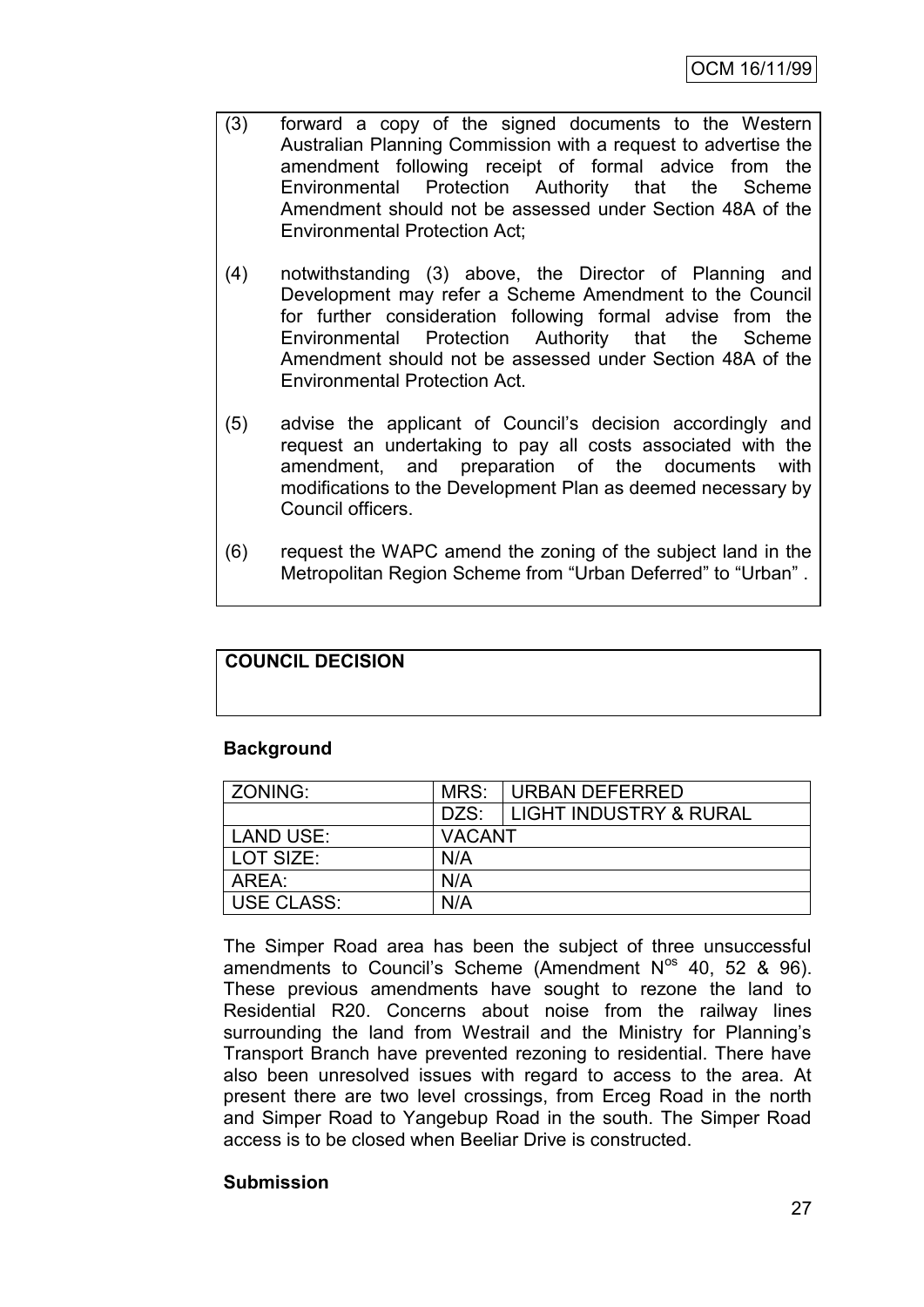The applicant has requested the land be rezoned to Mixed Business with additional uses permitted. The composite zone will allow a combination of light industrial, commercial and residential uses. It is intended to act as a buffer between the existing industrial and residential areas.

A concept development plan attached to this agenda details how subdivision could be expected to proceed if the amendment was successful. It shows nine large lots to the north of Erceg Road acting as a buffer to the general industrial uses on the other side of the railway. The land to the south of Erceg Road contains the composite residential / industrial lots. The residential component is generally contained along an internal road, creating a residential frontage along that road. The light industrial / commercial aspect of the composite lots surrounds the housing, acting as a noise barrier from the railway. An area of Public Open Space is included, calculated on 10% of the residential component.

All composite lots will have two street frontages, one to the residential dwelling and the other to the industrial / commercial. The separation of the crossovers will minimise conflict between commercial and domestic vehicles.

## **Report**

The proposed composite area is an innovative solution for a constrained piece of land. Surrounded by railway reserves on all sides, traditional residential would be affected by noise from the railway and existing general industry to the north. A rezoning to industry has the potential to cause amenity issues for existing residential to the east and future residential to the south and west. The proposed amendment would create a transitional zone, eliminating both of these concerns. It creates an opportunity for people to live and work in close proximity, a feature promoted by the Livable Neighbourhoods Community Design Codes. It will cater for those people who wish to have a business and residence on the same property. At present no such opportunity exists in the City of Cockburn. Those wishing to do so inevitably purchase in the Rural or Special Rural Zones and establish a workshop or similar business without Council consent.

The proposed method of implementing through the Scheme is to rezone all the land to Mixed Business. Mixed Business, rather than Light Industry, is considered the most appropriate zoning because it reflects the composite nature of the area and emphasises that all locating businesses must have not any noise or other impacts. It is necessary to add some uses that are not permitted by "Schedule 1 – Zoning Table" in the Mixed Business zone. These include a "Single House and "Light industry". These uses are added to the "Second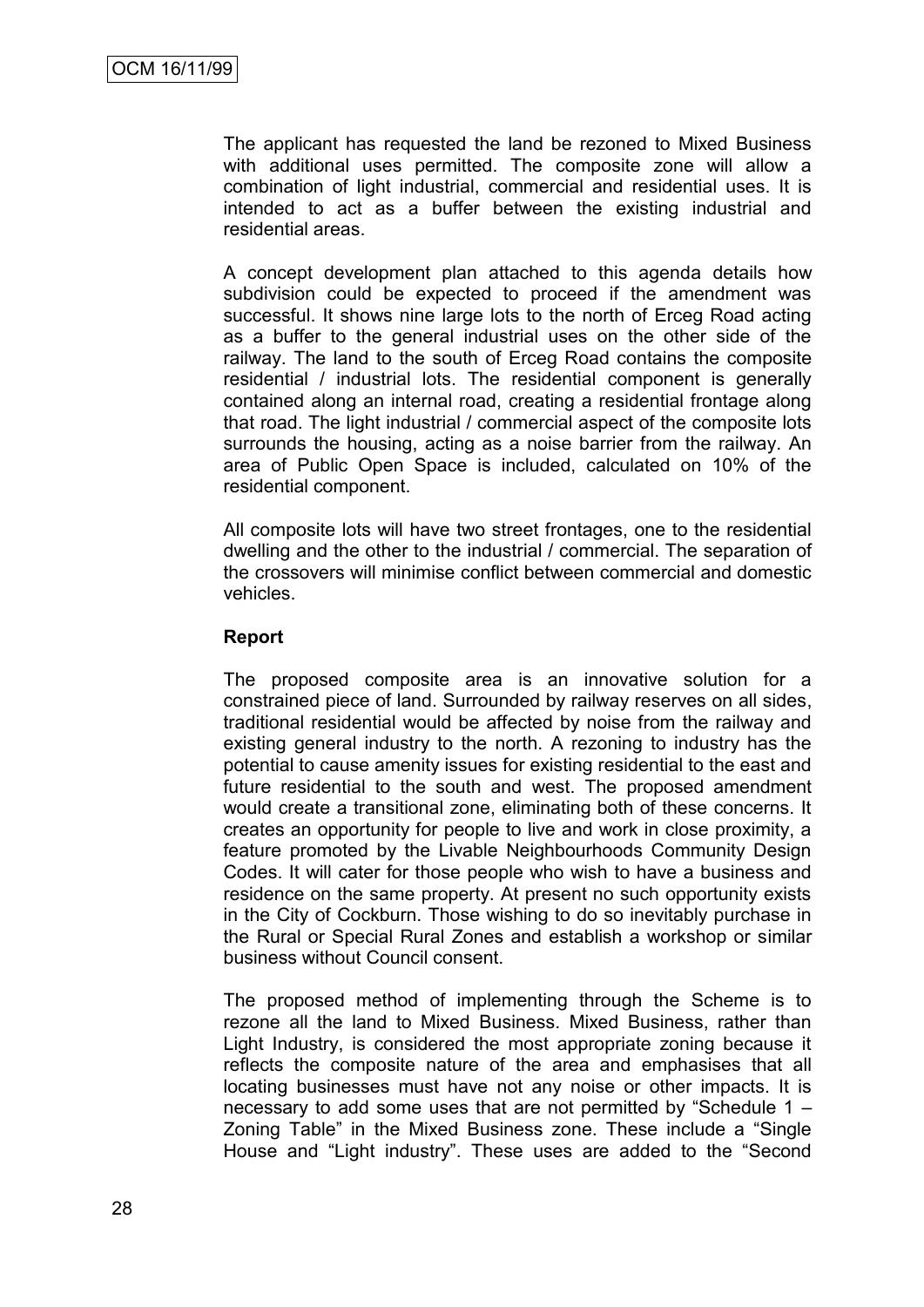Schedule – Additional Uses" table and overlay the zoning of the land as shown on the "Proposed Zoning" map attached to this agenda.

Conditions on the development of the land are proposed for inclusion in the Additional Uses table, as allowed by Clause 3.3 of the Scheme. Specific controls on this composite use are required to ensure Council can control how development proceeds. These conditions include:

- the siting of the houses and commercial buildings so as to minimise impact, particular from noise, on the composite residences and the surrounding residential;
- ensuring only residential is developed along the residential street and a separate crossover is created for the residential component; and
- restricting occupation of the dwellings to owners, managers or employees (and their families) of the businesses within the area subject of the Amendment. This condition is important to maintain the limited housing stock for people employed in the composite area. It is expected employees of the area would be more tolerant of noise generated from the businesses.

An Outline Development Plan needs to be included with the amendment. This will take a form similar to the Concept Development Plan submitted by the applicant and attached to this agenda. A number of modifications are necessary. Council officers will work with the applicant on the finalisation of Plan and it can be considered by Council when the Amendment is return following advertising. Modifications include a reconsideration of the desirability of having residential lots without a commercial / industrial component. Access to the area will also need to be resolved. As it stands at the moment, the estate would have only one road access, along Erceg Road, which is a level crossing. This may prove to be unacceptable to Council and the emergency services.

The land is currently zoned "Urban Deferred" under the Metropolitan Region Scheme. Before Council"s amendment can be gazetted, the MRS must be amended to "Urban". Council can request an amendment to this effect be initiated.

## **Strategic Plan/Policy Implications**

N/A

# **Budget/Financial Implications**

N/A

## **Implications of Section 3.18(3) Local Government Act, 1995**

Nil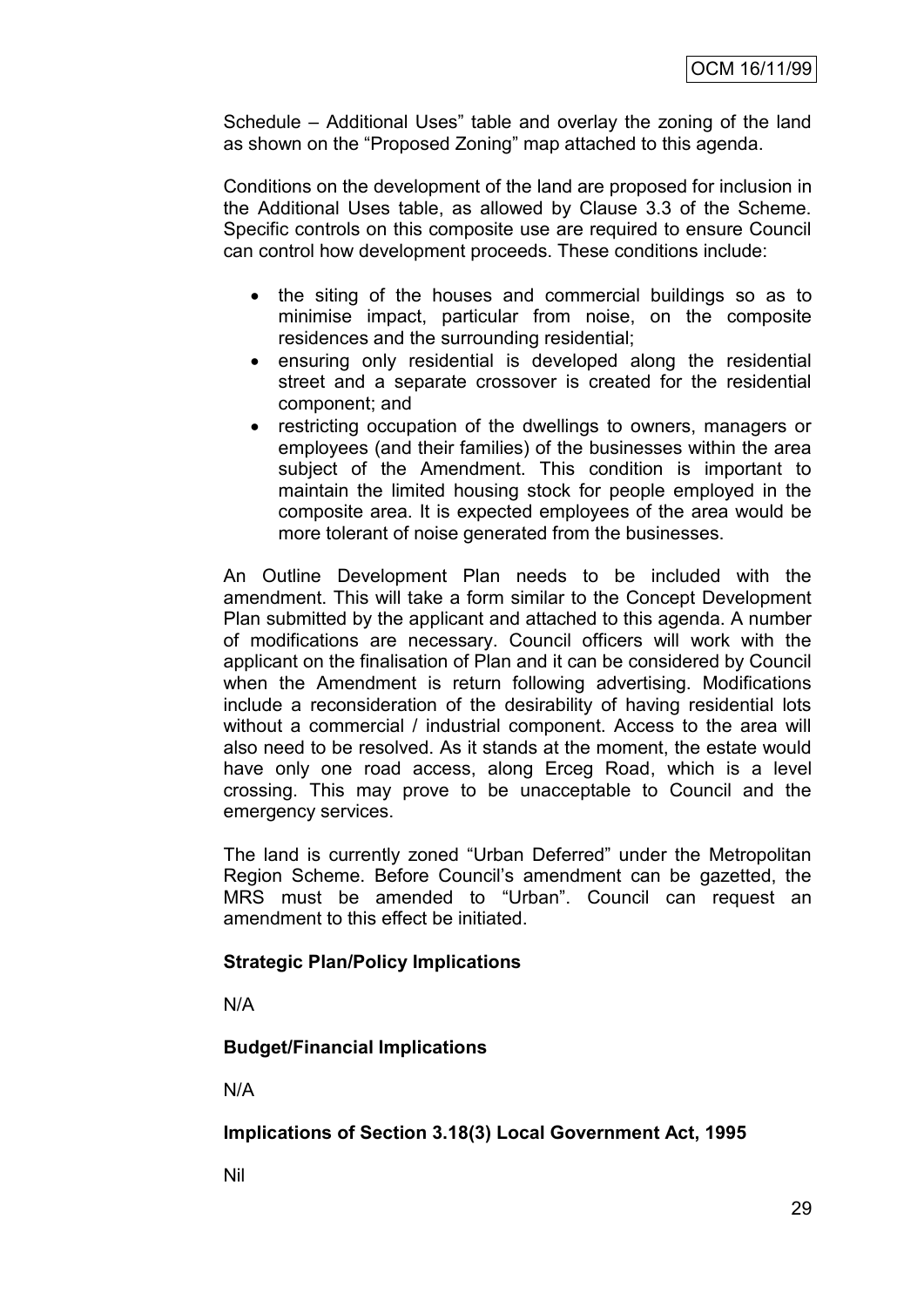**13.8 (OCM1\_11\_1999) - AMENDMENT NO. 203 - PROPOSED ADDITIONAL USE: RECYCLING OF GREEN WASTE, LIMESTONE RUBBLE, TOPSOIL AND ROUGH FILL - LOT 1 ROCKINGHAM ROAD, HENDERSON - OWNER: COMSE NOMINEES - APPLICANT: MASTERPLAN (92203) (CC) (COASTAL) (MAP 10) (ATTACH)**

**RECOMMENDATION** That Council:

- (1) adopt the recommendations contained in the Schedule of Submissions;
- (2) adopt the amendment subject to:
	- (a) the modifications contained in the Western Australian Planning Commission's letter of 31 August 1999 with the exception of 3(a); and
	- (b) the following modified wording to the first paragraph under the heading Addition Use Permitted:

*'The portion of Lot 1 identified on the Scheme Map as 'Additional Use Recycling Facility' may be used for the recycling of green wastes, limestone rubble, topsoil and rough fill, such use no to include the recycling of manures, composting or waste disposal'.*

- (3) In anticipation of the Honourable Minister for Planning's advise the final Approval will be granted, the amendment documents be signed, sealed and forwarded to the Western Australian Planning Commission;
- (4) advise the applicant of the Council's decision.

## **COUNCIL DECISION**

#### **Background**

| <b>ZONING:</b> | MRS:                           | RURAL   |
|----------------|--------------------------------|---------|
|                | DZS:                           | I RURAL |
| LAND USE:      | <b>FORMER LIMESTONE QUARRY</b> |         |
| LOT SIZE:      | 13ha                           |         |
| AREA:          | 5ha                            |         |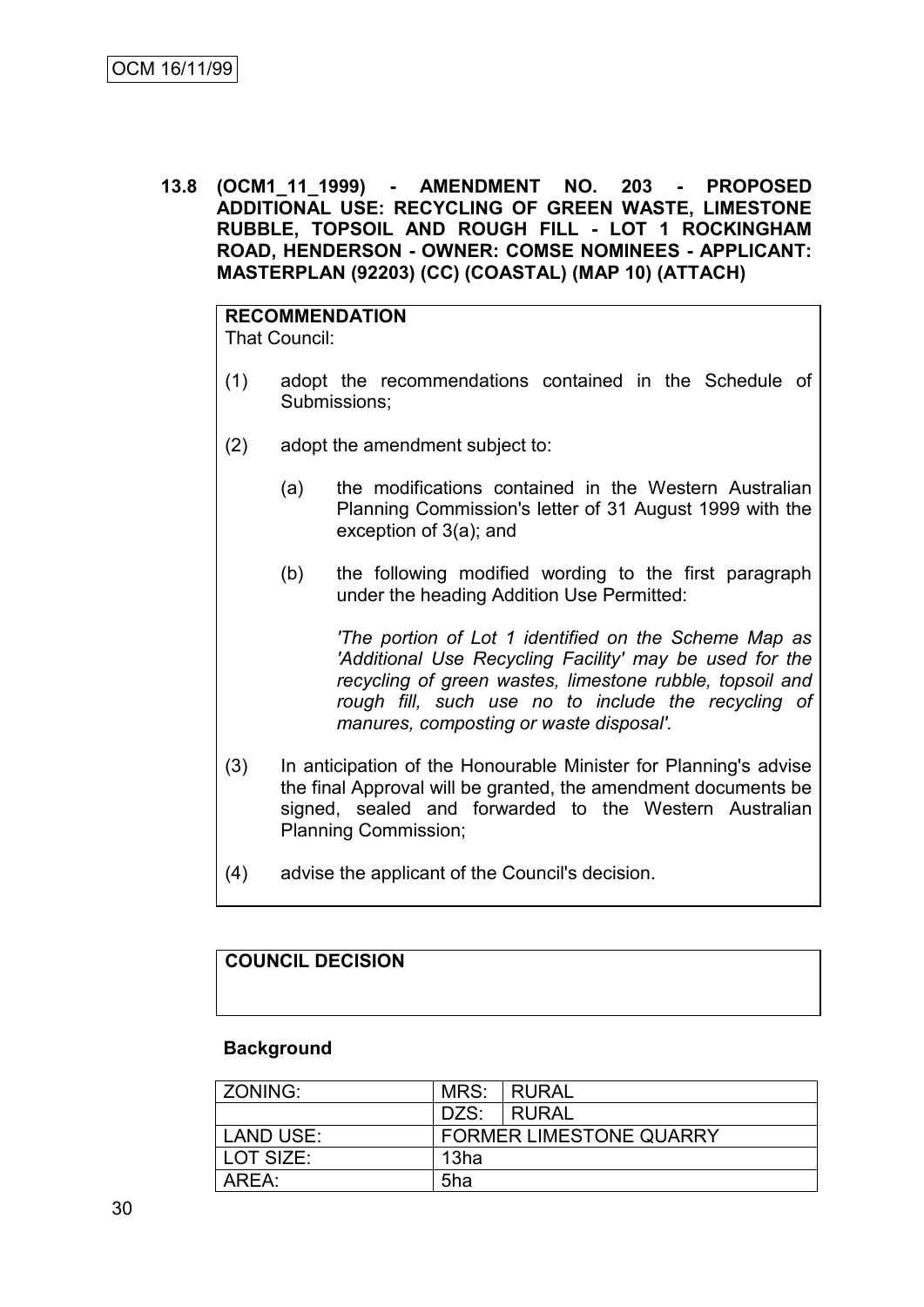| $\sim$ $\sim$<br>◡∟<br><u>ULINU.</u> | N<br>. .<br>NI I |
|--------------------------------------|------------------|
|--------------------------------------|------------------|

Council at its meeting of 16 March 1999 resolved to adopt Amendment 203 to TPS No. 2 for an additional use over a 5 hectares portion of Lot 1 Rockingham Road, Henderson to allow for the recycling of green waste, limestone rubble, rough fill and topsoil.

A 'sunset clause' is also proposed in the amendment so that the recycling facility operates only as long as the adjacent City of Cockburn tip is operational. *See Agenda Attachments for March report and background details*

#### **Submission**

Advertising of the Amendment 203 comprised the placing of a sign adjacent to Rockingham Road and the notification of adjacent and nearby landowners and government agencies.

No submissions were received from nearby and adjoining landowners although, during advertising of original development proposal 4 submissions were received 3 of which object to the proposal on amenity grounds.

The Waters and Rivers Commission recommends the monitoring of ground water for contaminates. This issue may be dealt with in the development approval with appropriate conditions or footnotes.

Other referral authorities either raise no objections to the amendment and/or advise of their servicing requirements.

#### **Report**

The WAPC has requested modifications to the amendment prior to submission of the document for final approval. *See Agenda Attachments for WAPC modifications*

The modifications include rewording of the additional use as follows:

'The portion of Lot 1 identified on the Scheme Map as 'Additional Use Recycling Facility' may be used for the recycling of green wastes, limestone rubble, topsoil and rough fill. Council will not allow Lot 1 to be used for the recycling of manures, composting or waste disposal'.

Although there are no objections to the revised rewording, the applicant has requested the last sentence of the rewording not to refer to Lot 1, as the amendment is only for a portion. There are no objections to this and it is considered appropriate for Council to request the WAPC to revise the rewording accordingly.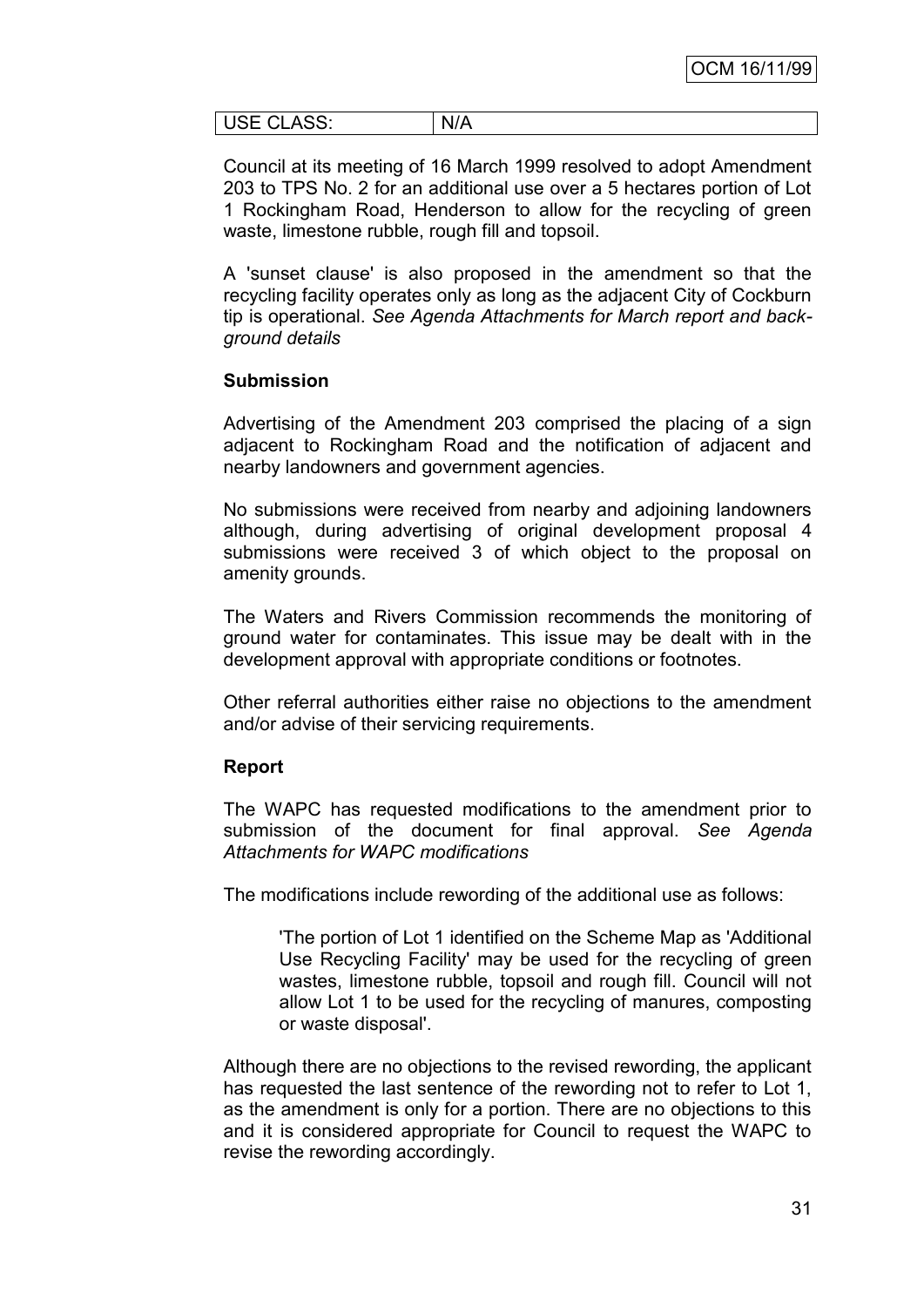The WAPC has also requested minor modifications to the amendment report and maps which do not alter the intent of the amendment.

The Department of Environmental Protection's Draft Guidelines for Industrial – Residential Buffers indicates a buffer distance of 200 metres between recycling facilities and residential areas. The Wattleup Town site is 600 metres from the subject site and only one residence on Lot 10 Rockingham Road (Rural zone) is just within 200 metres of the operation. A works approval of the Department of Environmental Protection will be required for the operation.

Adoption of the modified Amendment 203 for final approval is considered appropriate on the following grounds.

- The site's location adjacent to the tip and within the 500 metre Environmental Protection Policy tip buffer impacts on the site's ability to cater for traditional rural uses.
- The lower elevation of the site should limit off site impacts such as dust and noise and views to the activity.
- No substantial objections being received.

## **Strategic Plan/Policy Implications**

Under Policy PD15 'Ultimate Strategic District Plan' the land is included in an area depicted as 'Urban'.

## **Budget/Financial Implications**

N/A

## **Implications of Section 3.18(3) Local Government Act, 1995**

Nil

**13.9 (OCM1\_11\_1999) - MODIFICATION TO AMENDMENT NO. 201 - SOUTH BEACH DEVELOPMENT - VICINITY OF ROLLINSON ROAD - OWNERS: VARIOUS - APPLICANT: MITCHELL GOFF & ASSOCIATES (92201) (SOS) (WEST) (MAPS 1 & 2) (ATTACH)**

# **RECOMMENDATION**

That Council:

(1) recommend to the Western Australian Planning Commission that the following modified text replace the current amending text in Amendment No. 201;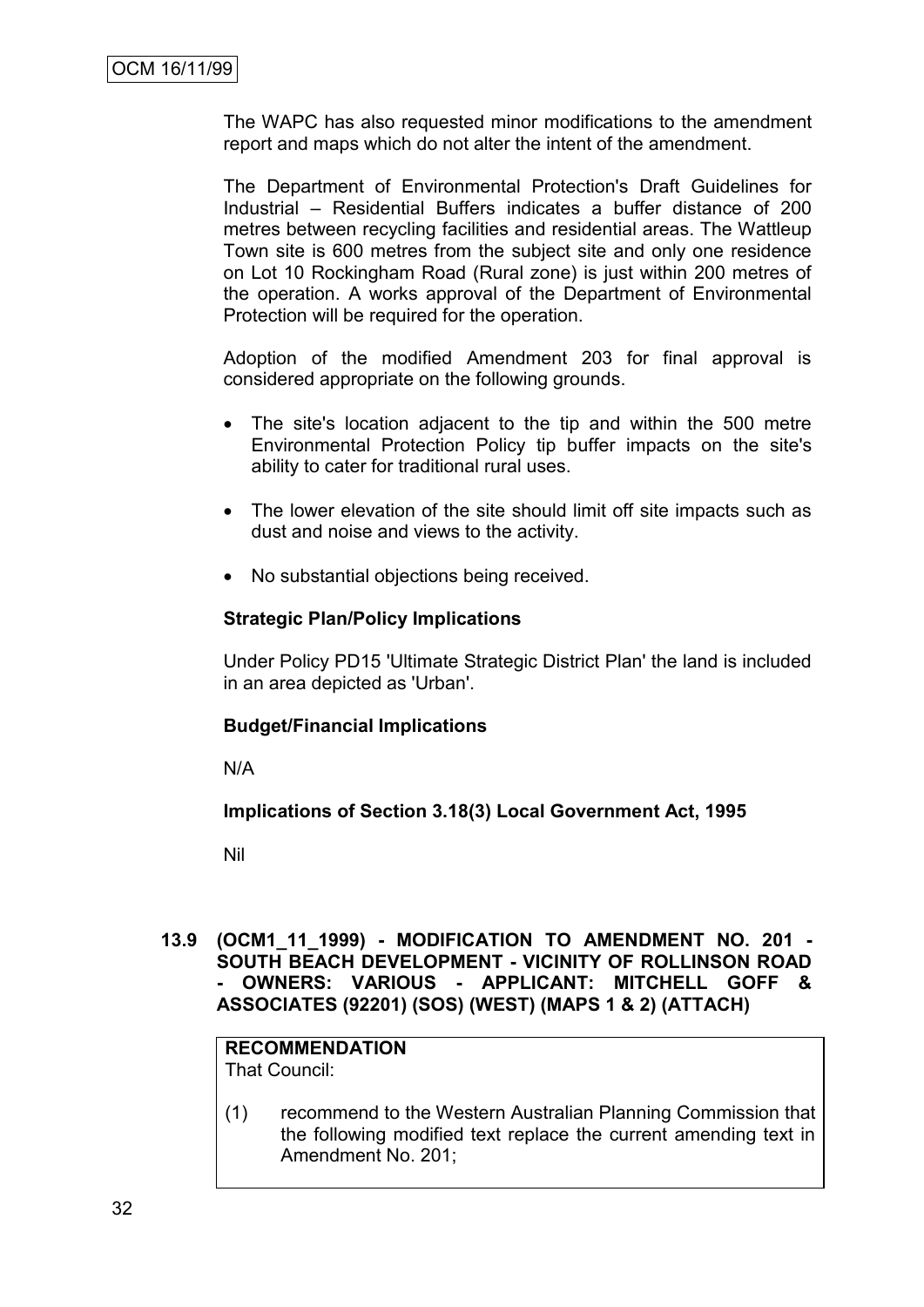|             | 1.              | Rezoning:                                                                                                                                                                                                                                                                                                                   |  |  |  |
|-------------|-----------------|-----------------------------------------------------------------------------------------------------------------------------------------------------------------------------------------------------------------------------------------------------------------------------------------------------------------------------|--|--|--|
|             | (i)             | Pt Lot 1815 Ocean Drive, Lots 21 and 100<br>Rollinson Road, Hamilton Hill from "General<br>Industry" to "Development" zone;                                                                                                                                                                                                 |  |  |  |
|             | (ii)            | Lots 114 to 121 inclusive O'Connor Close and Lot<br>127 Rollinson Road, Hamilton Hill from "Light<br>Industry" to "Development" zone;                                                                                                                                                                                       |  |  |  |
|             |                 | as depicted on the Scheme Amendment Map.                                                                                                                                                                                                                                                                                    |  |  |  |
|             | 2.              | Transferring Pt Reserve 11430 and Vacant Crown Land,<br>Island Street and O'Connor Close from the "Railways"<br>Reserve to the "Development" Zone as depicted on the<br>Scheme Amendment Map.                                                                                                                               |  |  |  |
|             | 3.              | Adding to the Ninth Schedule in relation to the North<br>Coogee Development Area (DA 12) the following:                                                                                                                                                                                                                     |  |  |  |
|             |                 | <b>NINTH SCHEDULE</b>                                                                                                                                                                                                                                                                                                       |  |  |  |
| <b>Ref</b>  |                 | DEVELOPMENT AREAS<br><b>Provisions</b>                                                                                                                                                                                                                                                                                      |  |  |  |
| no.         | <b>Area</b>     |                                                                                                                                                                                                                                                                                                                             |  |  |  |
| <b>DA12</b> | North<br>Coogee | With regard to land included in the "Development" zone in<br>DA12;                                                                                                                                                                                                                                                          |  |  |  |
|             |                 | 1. An adopted Structure Plan together with all approved<br>amendments shall apply to the land in order to guide<br>subdivision and development:                                                                                                                                                                             |  |  |  |
|             |                 | The provisions of the Scheme shall apply to the land use<br>2.<br>areas created under the Structure Plan:                                                                                                                                                                                                                   |  |  |  |
|             |                 | The purpose of the Structure Plan is to provide for the<br>3.<br>redevelopment of the industrial area north of Rollinson<br>Road ensuring compatibility of land use with adjoining<br>uses, co-ordinating access to and through the area,<br>functional mixed<br>creating<br>attractive<br>and<br>an<br>use<br>environment; |  |  |  |
|             |                 | The objectives for this area are:<br>4.                                                                                                                                                                                                                                                                                     |  |  |  |
|             |                 | To provide predominantly for residential uses;                                                                                                                                                                                                                                                                              |  |  |  |
|             |                 | Establish appropriate land use buffers to existing<br>$\bullet$<br>industry south of Rollinson Road;                                                                                                                                                                                                                        |  |  |  |
|             |                 | To maintain existing light industries in the Urban<br>٠<br>Development Area as appropriate;                                                                                                                                                                                                                                 |  |  |  |
|             |                 | Plan access to and through the Urban Development<br>$\bullet$<br>Area with particular regard to road connections to the<br>north at South Fremantle, possible requirements for<br>rail crossings and public access to the beach and<br>local pedestrian, cycle and parkway systems;                                         |  |  |  |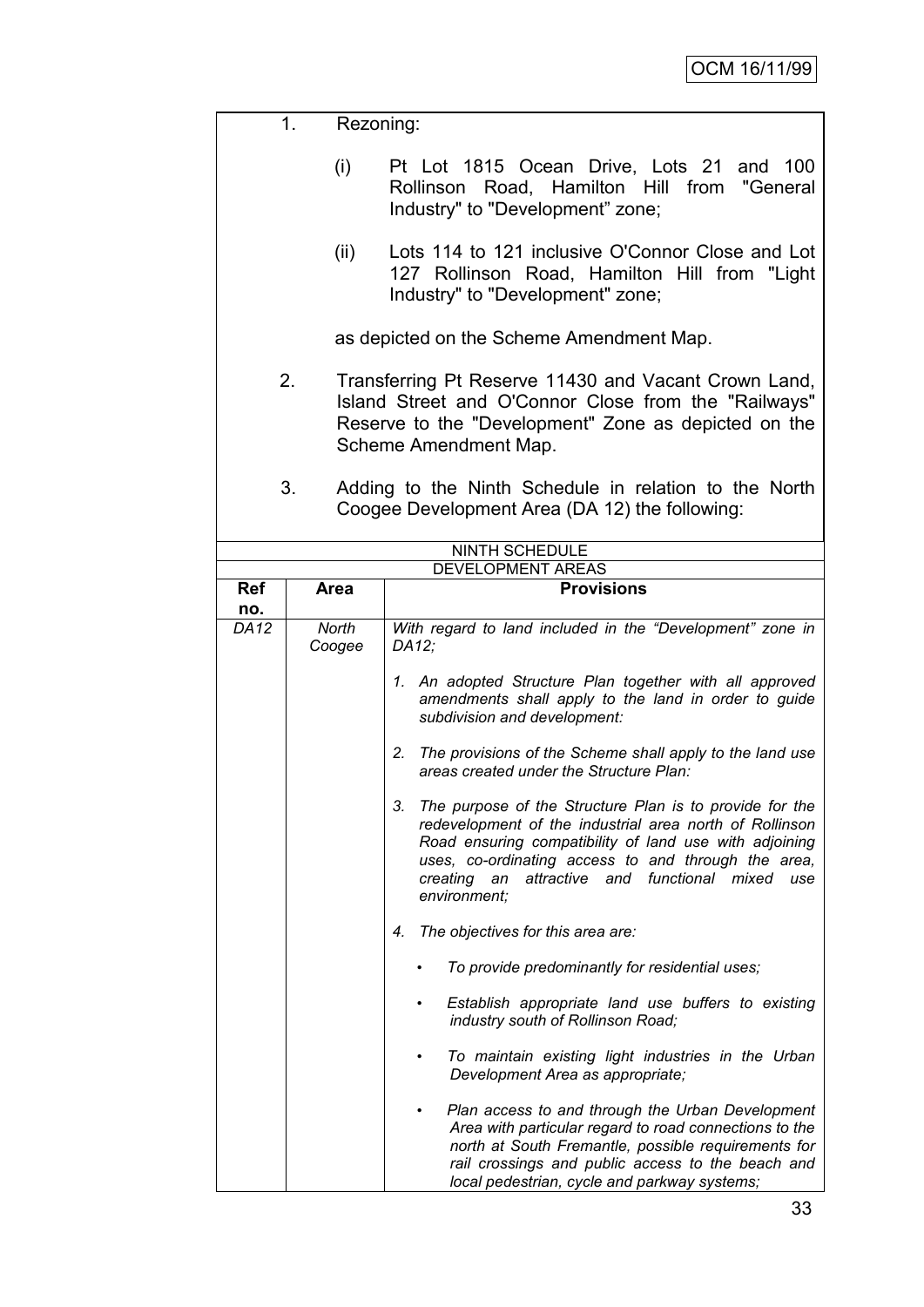|  | 5. The following uses are 'P' permitted uses:                                                                                                                                                                                                                                                                                                                                                                                                                                                                                                                                                                                                                           |
|--|-------------------------------------------------------------------------------------------------------------------------------------------------------------------------------------------------------------------------------------------------------------------------------------------------------------------------------------------------------------------------------------------------------------------------------------------------------------------------------------------------------------------------------------------------------------------------------------------------------------------------------------------------------------------------|
|  | <b>Aged or Dependent Persons Dwelling</b>                                                                                                                                                                                                                                                                                                                                                                                                                                                                                                                                                                                                                               |
|  | <b>Grouped Dwelling</b>                                                                                                                                                                                                                                                                                                                                                                                                                                                                                                                                                                                                                                                 |
|  | • Home Occupation<br>• Multiple Dwelling                                                                                                                                                                                                                                                                                                                                                                                                                                                                                                                                                                                                                                |
|  | Single House                                                                                                                                                                                                                                                                                                                                                                                                                                                                                                                                                                                                                                                            |
|  |                                                                                                                                                                                                                                                                                                                                                                                                                                                                                                                                                                                                                                                                         |
|  | 6. The following uses are 'AA' uses which are not permitted<br>unless the Council has in its discretion granted Planning<br>Consent:                                                                                                                                                                                                                                                                                                                                                                                                                                                                                                                                    |
|  | <b>Civic Building</b>                                                                                                                                                                                                                                                                                                                                                                                                                                                                                                                                                                                                                                                   |
|  | <b>Educational Establishment</b>                                                                                                                                                                                                                                                                                                                                                                                                                                                                                                                                                                                                                                        |
|  | <b>Health Studio</b>                                                                                                                                                                                                                                                                                                                                                                                                                                                                                                                                                                                                                                                    |
|  | <b>Place of Public Worship</b>                                                                                                                                                                                                                                                                                                                                                                                                                                                                                                                                                                                                                                          |
|  | Restaurant<br>Office                                                                                                                                                                                                                                                                                                                                                                                                                                                                                                                                                                                                                                                    |
|  | <b>Advertisement or Sign</b>                                                                                                                                                                                                                                                                                                                                                                                                                                                                                                                                                                                                                                            |
|  | Shop                                                                                                                                                                                                                                                                                                                                                                                                                                                                                                                                                                                                                                                                    |
|  | Shop with Dwelling or Flat above<br>٠                                                                                                                                                                                                                                                                                                                                                                                                                                                                                                                                                                                                                                   |
|  | Showroom                                                                                                                                                                                                                                                                                                                                                                                                                                                                                                                                                                                                                                                                |
|  | <b>Consulting Rooms</b>                                                                                                                                                                                                                                                                                                                                                                                                                                                                                                                                                                                                                                                 |
|  | <b>Medical Centre</b>                                                                                                                                                                                                                                                                                                                                                                                                                                                                                                                                                                                                                                                   |
|  | <b>Garden Centre</b><br>Nursery                                                                                                                                                                                                                                                                                                                                                                                                                                                                                                                                                                                                                                         |
|  | Motel                                                                                                                                                                                                                                                                                                                                                                                                                                                                                                                                                                                                                                                                   |
|  | Hotel                                                                                                                                                                                                                                                                                                                                                                                                                                                                                                                                                                                                                                                                   |
|  | Tavern                                                                                                                                                                                                                                                                                                                                                                                                                                                                                                                                                                                                                                                                  |
|  | • Reception Centre                                                                                                                                                                                                                                                                                                                                                                                                                                                                                                                                                                                                                                                      |
|  | <b>Private Recreation</b><br>Warehouse                                                                                                                                                                                                                                                                                                                                                                                                                                                                                                                                                                                                                                  |
|  |                                                                                                                                                                                                                                                                                                                                                                                                                                                                                                                                                                                                                                                                         |
|  | 7. The following uses are 'SA' uses which are not permitted<br>unless the Council has in its discretion granted Planning<br>Consent after notice of application has been given in<br>accordance with Clause 6.2:                                                                                                                                                                                                                                                                                                                                                                                                                                                        |
|  | <b>Convenience Store</b>                                                                                                                                                                                                                                                                                                                                                                                                                                                                                                                                                                                                                                                |
|  | <b>Dry Cleaning Premises</b>                                                                                                                                                                                                                                                                                                                                                                                                                                                                                                                                                                                                                                            |
|  | Industry - Cottage                                                                                                                                                                                                                                                                                                                                                                                                                                                                                                                                                                                                                                                      |
|  | Industry - Light                                                                                                                                                                                                                                                                                                                                                                                                                                                                                                                                                                                                                                                        |
|  | Industry - Service                                                                                                                                                                                                                                                                                                                                                                                                                                                                                                                                                                                                                                                      |
|  | All other uses are 'X' - not permitted;                                                                                                                                                                                                                                                                                                                                                                                                                                                                                                                                                                                                                                 |
|  | Residential development is to conform with the R60 Code<br>8.<br>except that higher densities may be permitted where<br>nominated on the approved Structure Plan. The set back<br>and open space provisions of the Codes may also be<br>varied where 'Building and Access Guidelines (BAGs)' as<br>defined in the 'Liveable Neighbourhoods - Community<br>Design Code' (Western Australian Planning Commission,<br>December 1997) are incorporated into the Structure Plan.<br>As well as specifying lot set back and open space<br>requirements, BAGs may also specify the means of<br>access to residential sites and the general location and<br>forms of buildings; |
|  |                                                                                                                                                                                                                                                                                                                                                                                                                                                                                                                                                                                                                                                                         |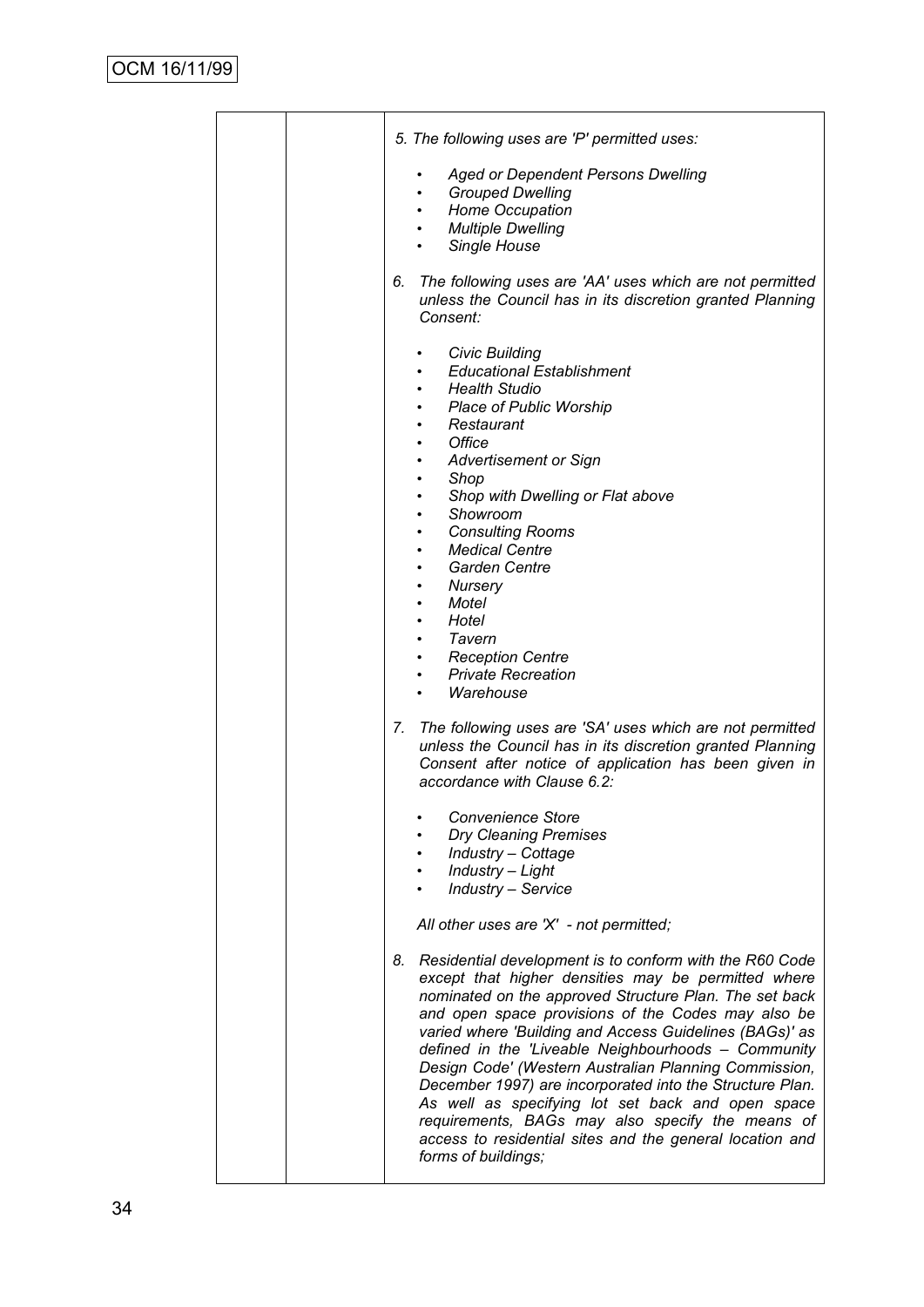|     | 9. | Non-residential uses within the Development Area should<br>conform with the set back standards applying to<br>residential development in the locality except that Council<br>may approve a nil set back to street alignments. |
|-----|----|-------------------------------------------------------------------------------------------------------------------------------------------------------------------------------------------------------------------------------|
| (2) |    | Advise the City of Fremantle of this decision.                                                                                                                                                                                |

# **COUNCIL DECISION**

## **Background**

At its meeting held on 20 April 1999, Council resolved to initiate Amendment No.201 to District Zoning Scheme No.2 (see Min 12.4 OCM - 20/4/99 for previous report and decision).

The Amendment proposes the rezoning of land north of Rollinson Road, Hamilton Hill to facilitate the redevelopment of industrial zoned land to a medium-density residential estate with a mix of commercial and light industrial uses to interface with existing industrial development nearby. Proposal details are included in the Agenda Attachments.

The Amendment land forms part of the North Coogee Development Area (DA 12) as proposed by Amendment No.192. Council, at its meeting held on 12 October 1999, resolved to modify Amendment No.192 in accordance with requirements of the Western Australian Planning Commission.

Given that the Amendment No. 201 land is to be part of a Development Area and requires a Structure Plan to guide its development, the provisions to be introduced to the Scheme by Amendment No. 192 will apply. It is therefore necessary to ensure Amendment No.201 is consistent with the modified provisions of Amendment No. 192.

#### **Submission**

Amendment No. 201 is linked with MRS Amendment proposal 1008/33, which proposes the rezoning of the Amendment area from Industrial and Railway Reserve to the Urban zone. Part of land will also be reserved for Parks and Recreation.

The Department of Environmental Protection has assessed MRS Amendment 1008/33 and determined an Environmental Review is required. The main environmental issues relate to concerns with railway noise, soil contamination and groundwater quality. The Department has also assessed Amendment No.201 and determined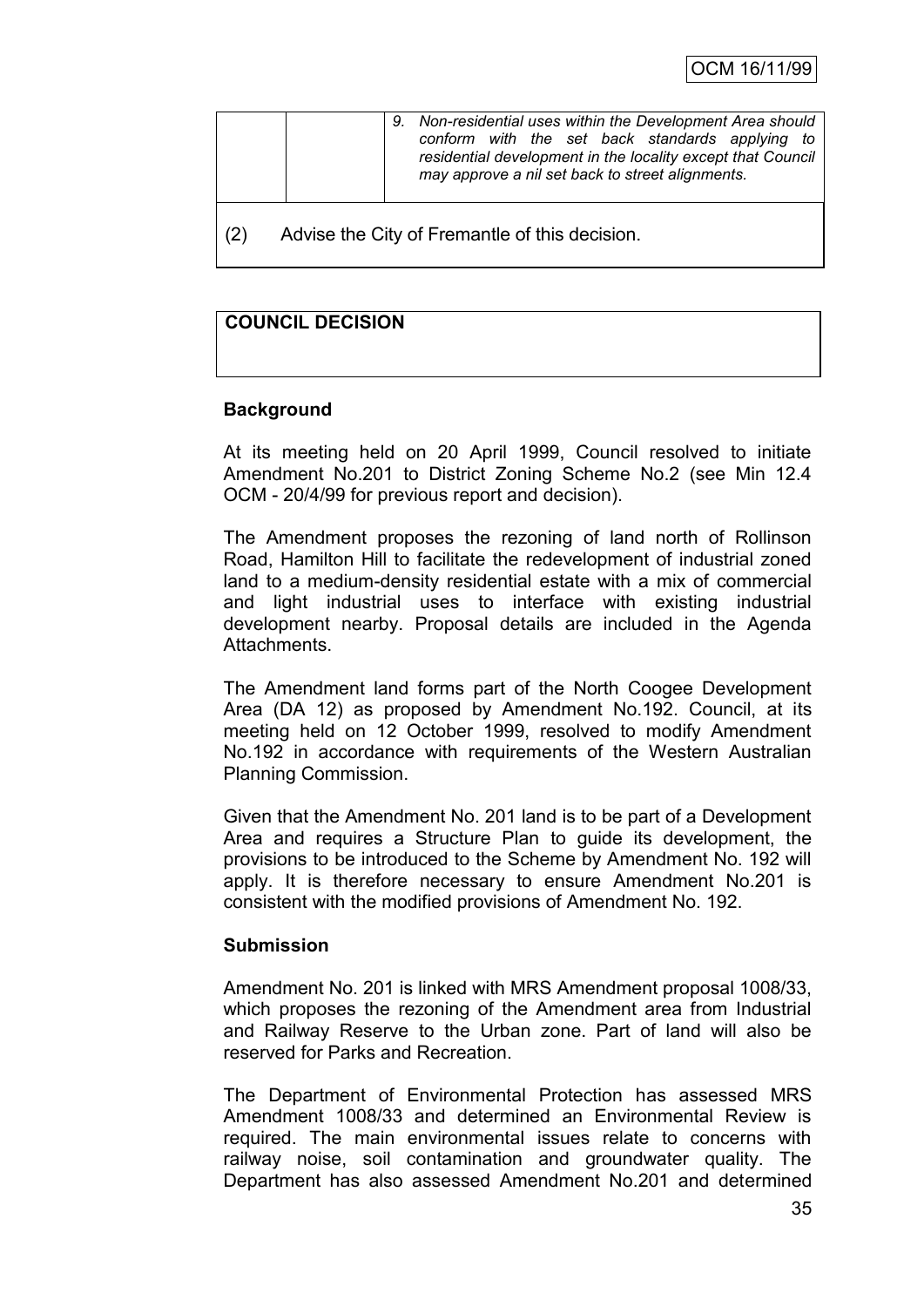that the Amendment requires no formal assessment. However, advice has been given suggesting that Amendment No.201 should reflect the outcome of the MRS Environmental Review, and in particular, contain conditions to address the environmental concerns mentioned above.

Amendment No.201 is currently with the Ministry for Planning awaiting consent to advertise, however it, with the MRS proposal, are stalled pending the outcome of the Environmental Review. As a result there is an opportunity for Council, in anticipation of being directed to do so, to endorse modifications to Amendment 201 to reflect the recent changes to Amendment 192.

## **Report**

As a result of the modifications to Amendment No.192, Amendment No.201 should be amended in the following manner:

#### *1. South Beach Redevelopment zone*

The principle of rezoning the Amendment land to its own special use zone has changed. Instead the land is to simply be included in the "Development" zone and will thus be subject to the Structure planning provisions to be introduced to Part 8 of the Scheme.

The "Development" zone is a new zone introduced by Amendment No.192. The advantage of having a broad single zone to apply to a land parcel is the flexibility it allows whilst the structure planning process takes place, in addition to giving statutory force and effect to the structure plan itself.

The "Development" zone only applies to portion of the North Coogee Development Area (DA 12).

## *2. Ninth Schedule Provisions*

The initial version of Amendment No.201 proposed the inclusion into Part 8 of the Scheme of provisions specific to the "South Beach Redevelopment" zone. The provisions were to detail land use permissibility, buffer requirements, access and others. These specific provisions should now be listed in the Ninth Schedule, rather than in Part 8.

## *Concluding remarks*

Given the advice of the DEP and the fact that the MRS Environmental Review is not complete, it is possible that additional changes to Amendment No. 201 may yet result from the Review. The extent of possible changes and whether the Commission will require such change prior to advertising of Amendment No. 201 is not known. As a result, it is recommended that, rather than executing the above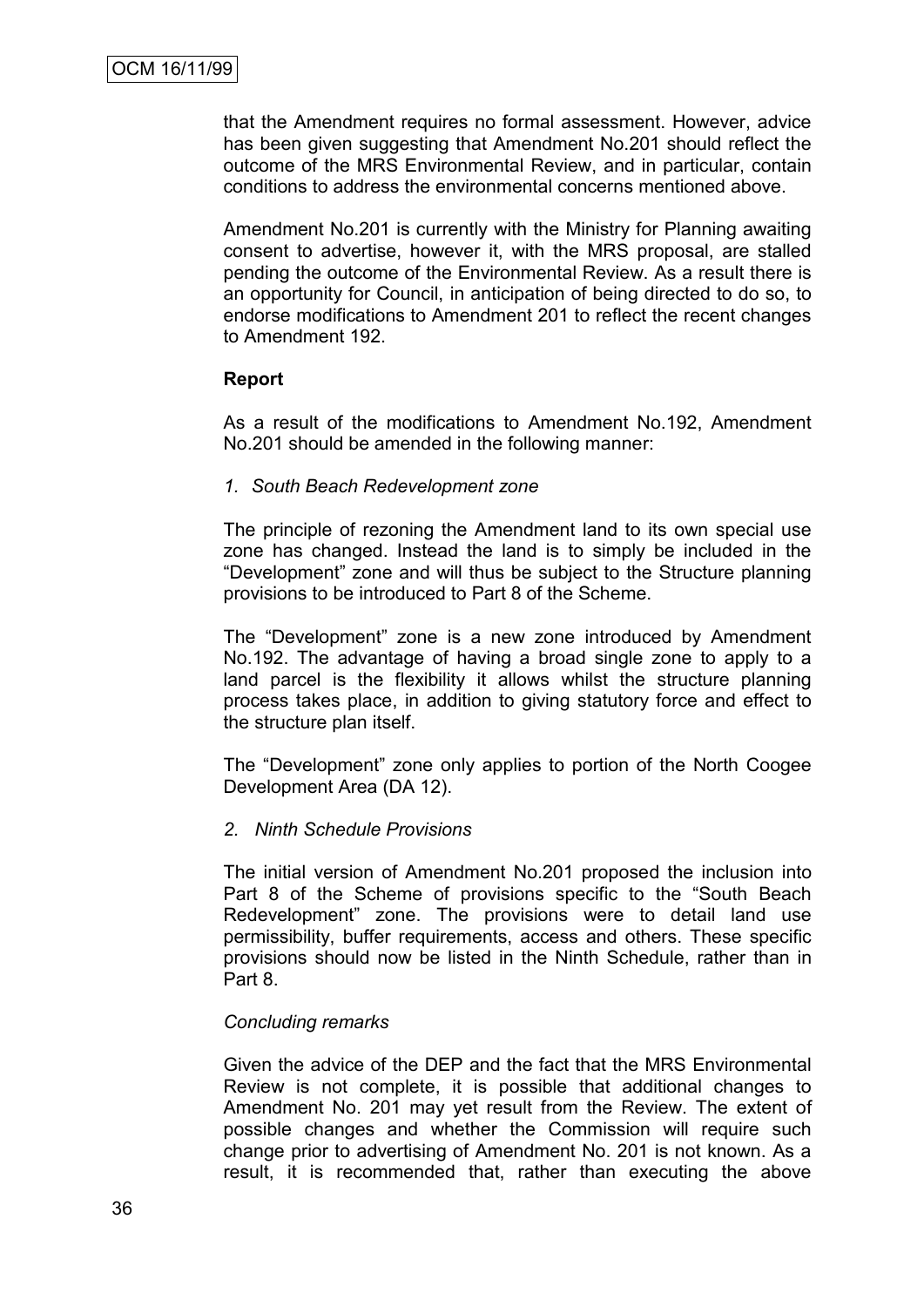changes to the Amendment documents at this stage, a modified text be endorsed and forwarded to the Commission as part of its overall consideration of the MRS and local Scheme Amendment proposals.

## **Strategic Plan/Policy Implications**

Council"s Ultimate Strategic Plan promotes redevelopment of the Amendment land for urban purposes.

The modifications recommended to Amendment No.201 are consistent with the approach to other similar current Scheme Amendments concerning Development Areas and Structure Planning requirements.

## **Budget/Financial Implications**

Nil

**Implications of Section 3.18(3) Local Government Act, 1995**

Nil

## **14. FINANCE AND CORPORATE SERVICES DIVISION ISSUES**

## **14.1 (OCM1\_11\_1999) - LIST OF CREDITORS PAID (5605) (KL) (ATTACH)**

# **RECOMMENDATION**

That Council receive the List of Creditors Paid for October 1999, as attached to the Agenda.

## **COUNCIL DECISION**

## **Background**

It is a requirement of the Local Government (Financial Management) Regulations 1996 that a List of Creditors be compiled each month and provided to Council.

## **Submission**

N/A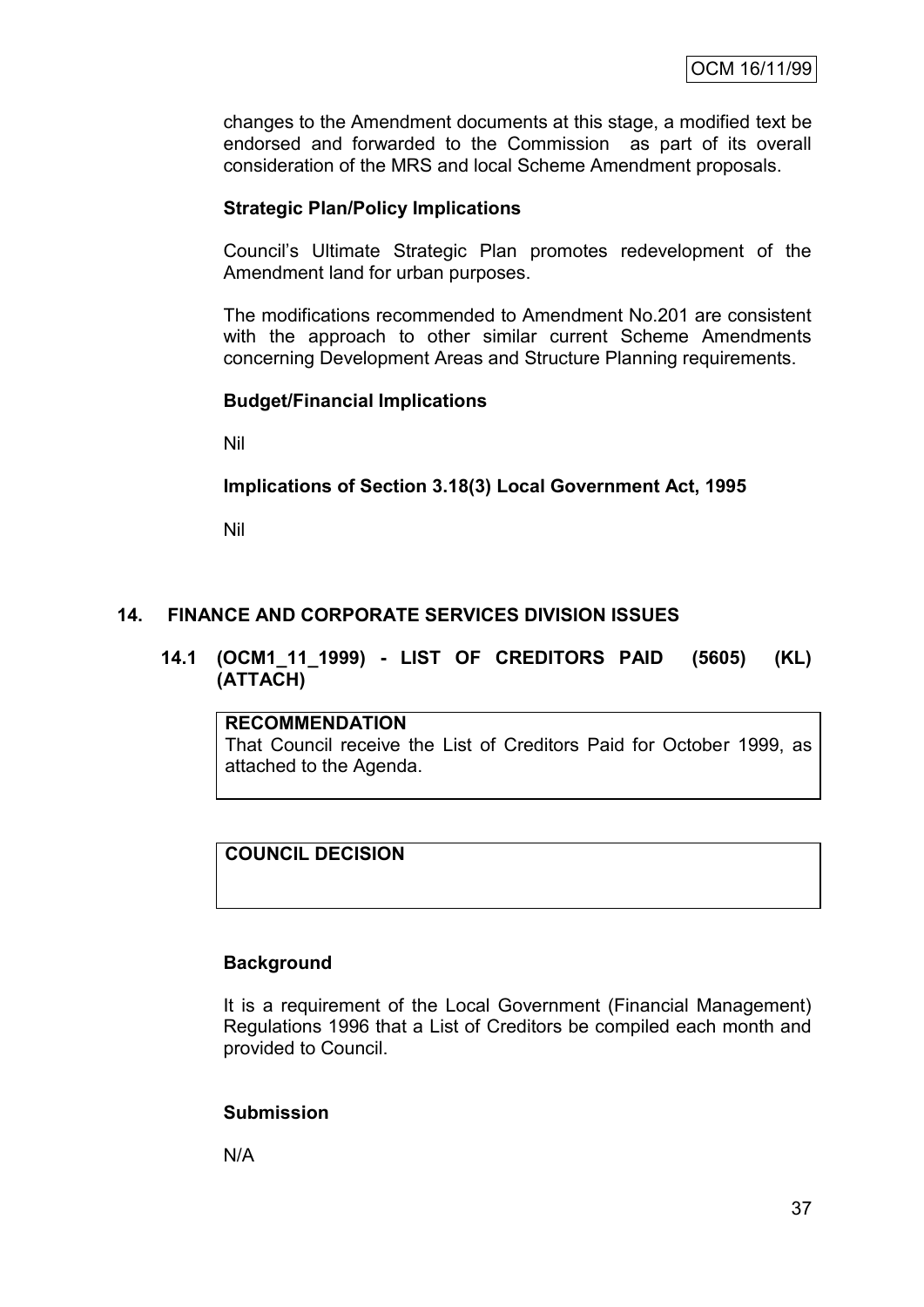## **Report**

N/A

# **Strategic Plan/Policy Implications**

N/A

# **Budget/Financial Implications**

N/A

**Implications of Section 3.18(3) Local Government Act, 1995**

N/A

## **14.2 (OCM1\_11\_1999) - ROAD CLOSURE - WRIGHT ROAD, MUNSTER (450109; 104876) (KJS)**

# **RECOMMENDATION**

That Council request the Department of Land Administration to close portion of Wright Road, Munster.

# **COUNCIL DECISION**

## **Background**

Landcorp has requested the closure of portion of Wright Road, Munster to facilitate the industrial subdivision of this and land owned by Landcorp adjoining the road.

# **Submission**

Landcorp has formally written to Council requesting the closure.

## **Report**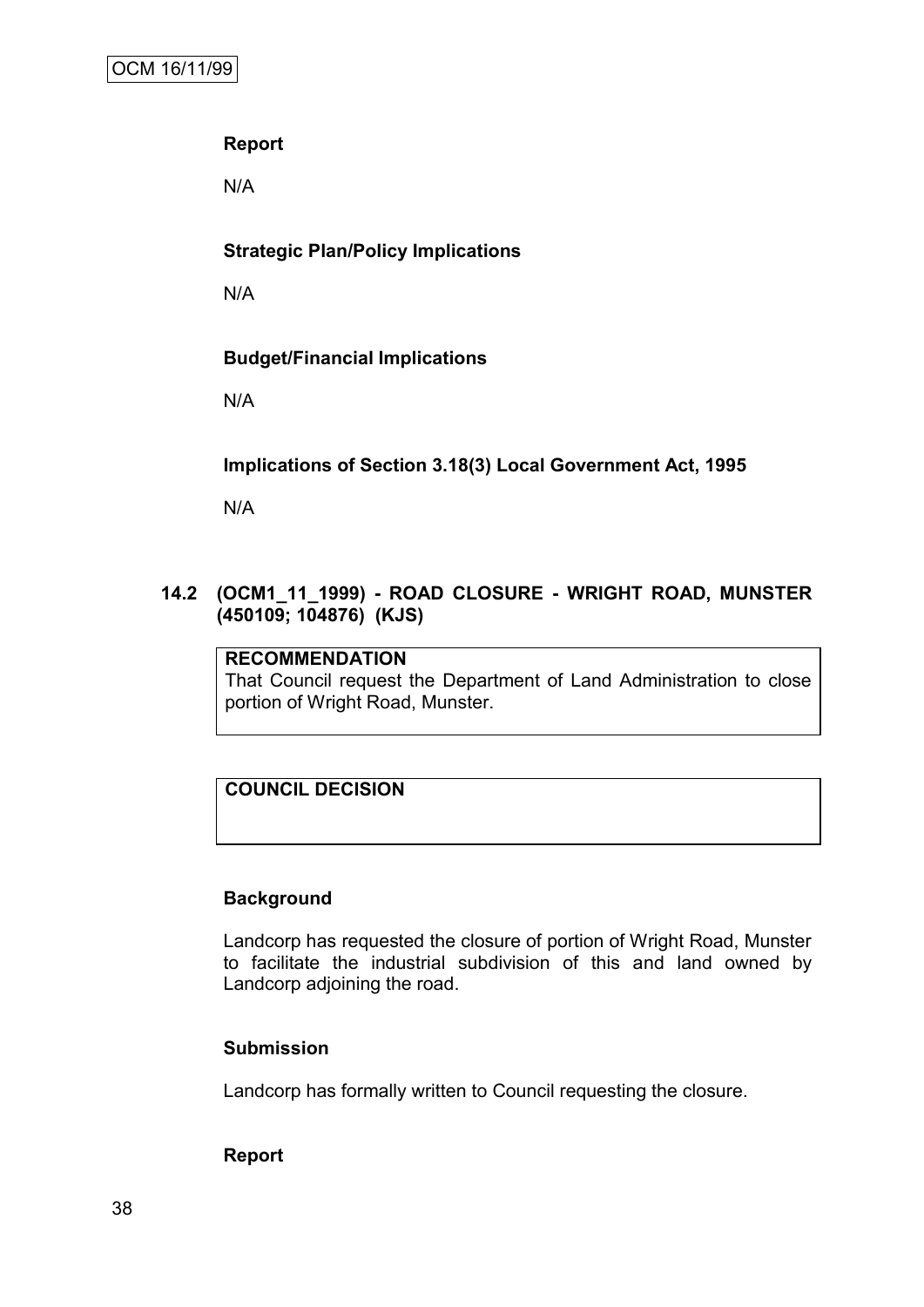The Service Authority and Main Roads have been requested to comment on the proposal. There are no objections from these authorities. The proposal has been advertised and at the conclusion of the thirty-five(35) day period there have been no objections.

# **Strategic Plan/Policy Implications**

N/A

# **Budget/Financial Implications**

N/A

# **Implications of Section 3.18(3) Local Government Act, 1995**

N/A

# **15. ENGINEERING AND WORKS DIVISION ISSUES**

## **15.1 (OCM1\_11\_1999) - WASTE MINIMISATION STRATEGY (BKG) (4909)**

## **RECOMMENDATION**

That Council adopt the following waste minimisation strategies to achieve a reduction in the volume of waste generated from residences in Cockburn being disposed of to landfill.

## (1) **Greenwaste Reduction**

- Provide a kerbside greenwaste collection 3 times per year;
- Transport greenwaste to Regional Council facility at Canning Vale for shredding and reuse.

## (2) **Recycling**

- Provide an additional 240 litre mobile bin to each household to accept paper, plastic, glass, aluminium and steel cans;
- Collect 240 litre bin on fortnightly basis and transport to Regional Council facility at Canning Vale for sorting and reuse.

## (3) **General Household Waste**

- Collect general household waste from 240 litre mobile rubbish bin on a weekly basis;
- Transport general household waste to Regional Council site in Canning Vale for processing into compost.;
- Provide a kerbside junk collection once per year and transport to Henderson Landfill site for processing.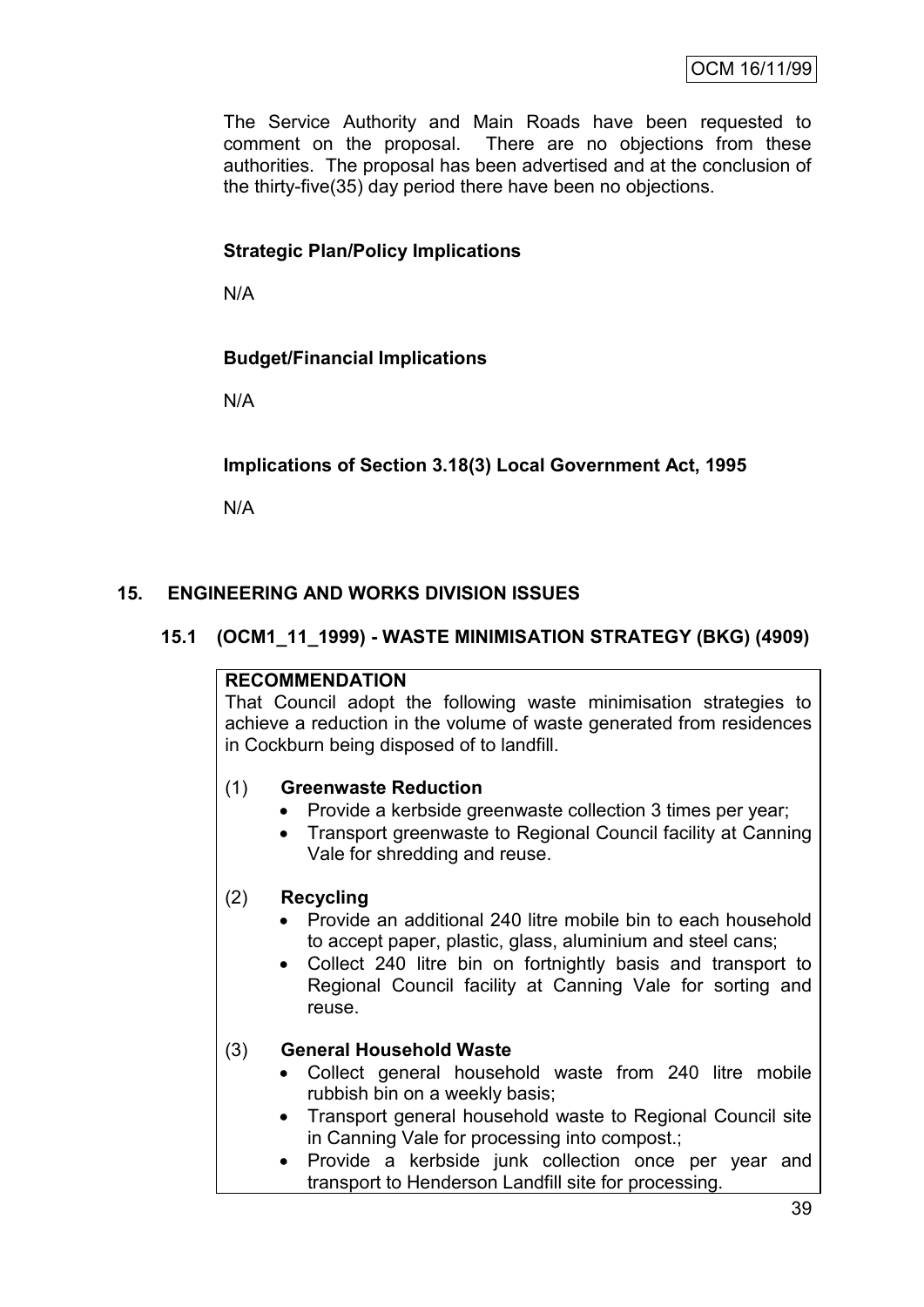#### (4) **Landfill Site**

- Investigate other options of trailers unloading at tip face of the landfill site (no scavenging to occur at site until a decision is made on alternatives);
- No more tip passes to be issued to ratepayers when the second recycling bin is supplied;
- All greenwaste brought to the landfill to be stockpiled in a separate area, shredded and removed from site;
- Entry fees to the site to be reviewed on an annual basis.

#### (5) **Promotion and Education**

- Participate in the Regional Council promotion of recycling so as to obtain maximum benefit for the supply of the second bin;
- Promote and sell compost bins.

# **COUNCIL DECISION**

#### **Background**

At the Council meeting held on 13 July 1999 it was resolved that staff prepare a Waste Minimisation Strategy which addresses issues such as recycling, tip passes, fees etc. and this report be presented to Council within 3 months.

A report was presented to Council on 12 October 1999, but it was resolved that the matter be deferred to enable the Director - Engineering & Works to further review the issue.

#### **Submission**

N/A

## **Report**

The community has identified recycling as one of the major issues they want Council to pursue.

In the most recent community survey (1998) it was considered the second most important issue to the residents.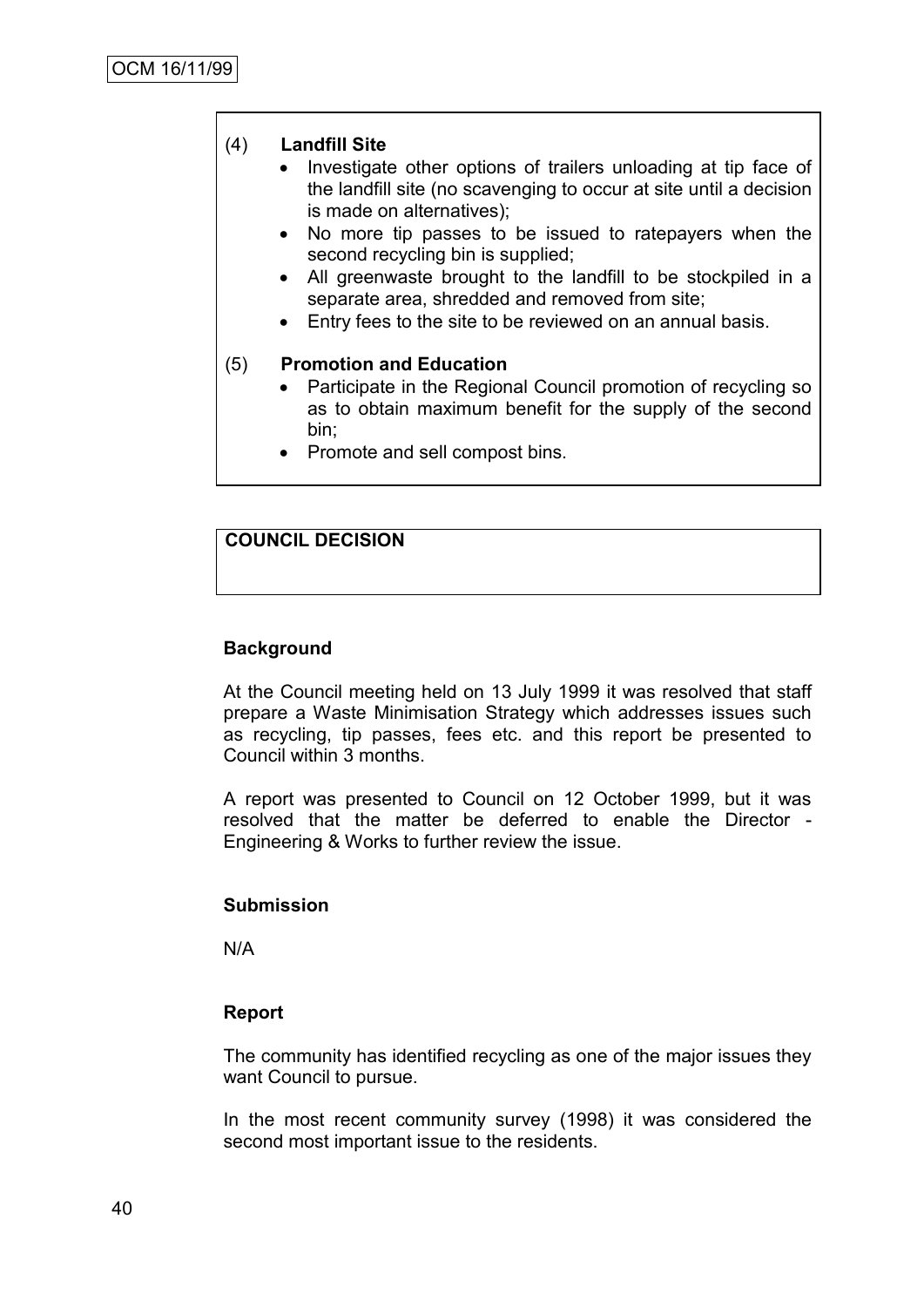A waste minimisation strategy has been developed to meet the requirement.

The corporate objective is:

*"Achieve a reduction in the volume of waste generated from residences in Cockburn being disposed of at landfill"*

The adopted performance measurement for the objective is *"80% of waste generated from residences within Cockburn will be diverted from landfill".*

A waste minimisation strategy has been developed to achieve this objective.

In a typical household the waste stream in a 240 litre bin comprises:

| (a) | foodstuffs                                              | 25% - 30% |
|-----|---------------------------------------------------------|-----------|
| (b) | paper, plastics, aluminium, steel and<br>glass products | 20% - 25% |
| (c) | greenwaste - ie. lawn clippings,<br>leaves etc.         | 25%       |
| (d) | non-recyclables - ceramics, some<br>plastics etc.       | 20%       |

The strategy outlines the methods to reduce the waste under 4 headings.

- Greenwaste reduction
- Recycling
- General household waste including junk
- Landfill site

#### Greenwaste Reduction

It is proposed to continue the current policy of 3 greenwaste collections per year. Each resident is notified 2 weeks before a collection to put out tree loppings and leaves and lawn clippings. They can put out as much as they like. Council's contractors then collect the material and take it to a stockpile at Henderson Landfill Site. The material is mulched and taken away and used as a blender in soil mixes.

Before this service commenced, the material would be disposed of at the landfill site.

It is important to reuse greenwaste as it is a major source of nitrogen that can contaminate the ground water if left to decompose. The greenwaste will be taken to the Regional Council facility at Canning Vale when it is operational.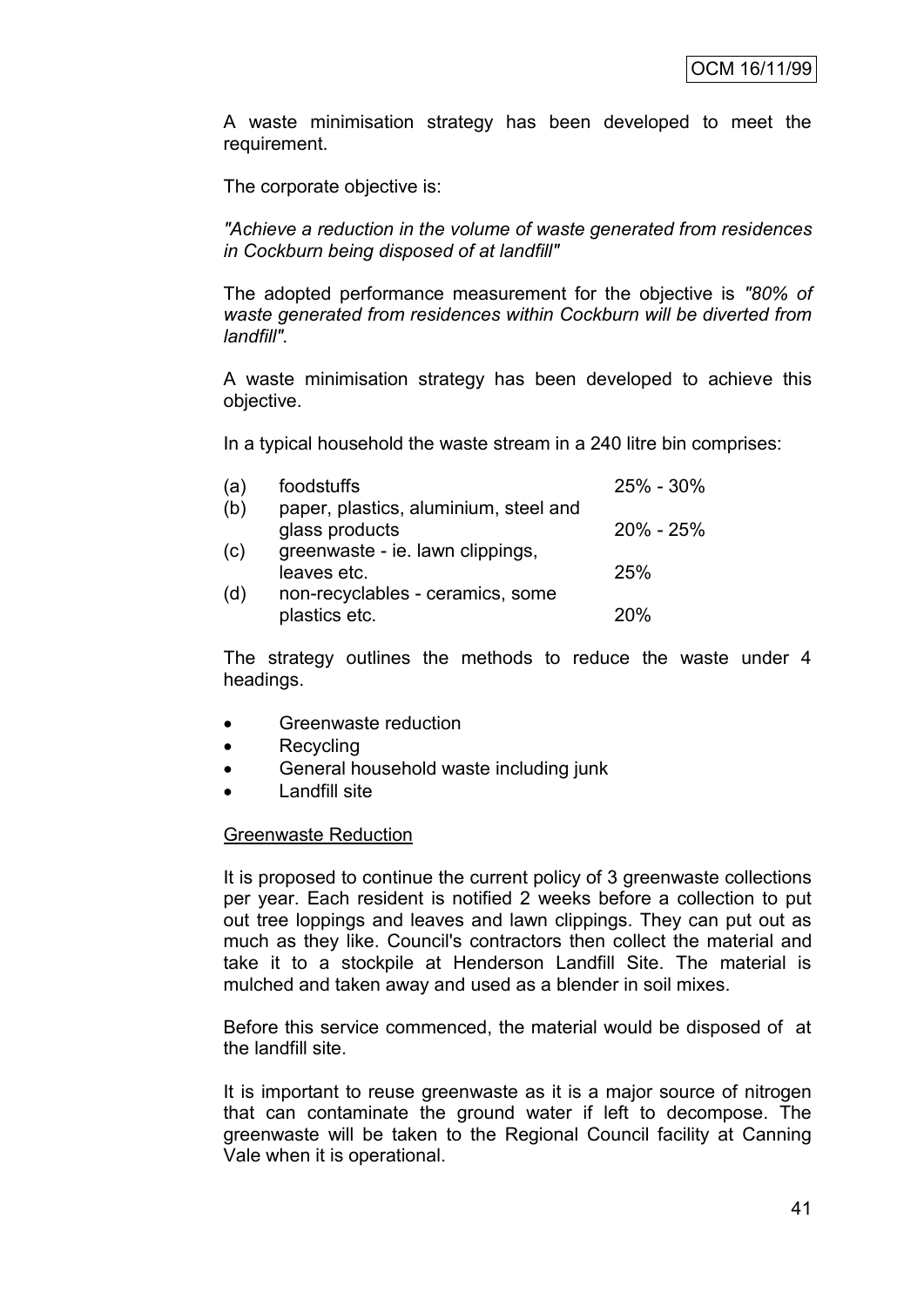#### **Recycling**

As a member of the Southern Metropolitan Regional Council, Cockburn is committed to the construction of a Regional Resource Recovery Centre at Canning Vale. One component of the Centre is a material sorting facility to be able to sort commingled recyclables.

Each developed property in Cockburn is to be supplied with a 240 litre bin for the collection of recyclables. The recyclables are paper, glass bottles and jars, aluminium and steel cans and most plastic containers.

These bins will be collected from each property on a fortnightly basis and transported to Canning Vale where the contents will be sorted and sold.

Council's Principal Activities Plan currently shows this as occuring from 1 July 2001, however a report on the funding is currently being undertaken to see whether this can occur on 1 January 2001.

#### General Household Waste

Also at Canning Vale a household waste processing plant is to be constructed.

The contents of the 240 litre bin (mostly foodstuffs and small greenwaste) will be collected on a weekly basis and transported to Canning Vale.

The processing plant will turn the contents of this bin into compost which will be sold.

The 20% residual waste will be disposed of at landfill.

Some household junk is too big for disposal in 240 litre bins. Kerbside junk drives provide the opportunity to remove unwanted junk from properties. Some of the junk is re-useable and the opportunity exists with junk drives for this to happen.

#### Landfill Site

The two important issues to assist in waste minimisation at the landfill site is to restrict the number of trailers bringing mixed waste and also to separate the greenwaste so it can be shredded and reused.

It is proposed that with the introduction of the additional 240 litre bins for recycling that tip passes no longer be issued.

The residents will have a much increased capacity in bins for disposal of waste from the property.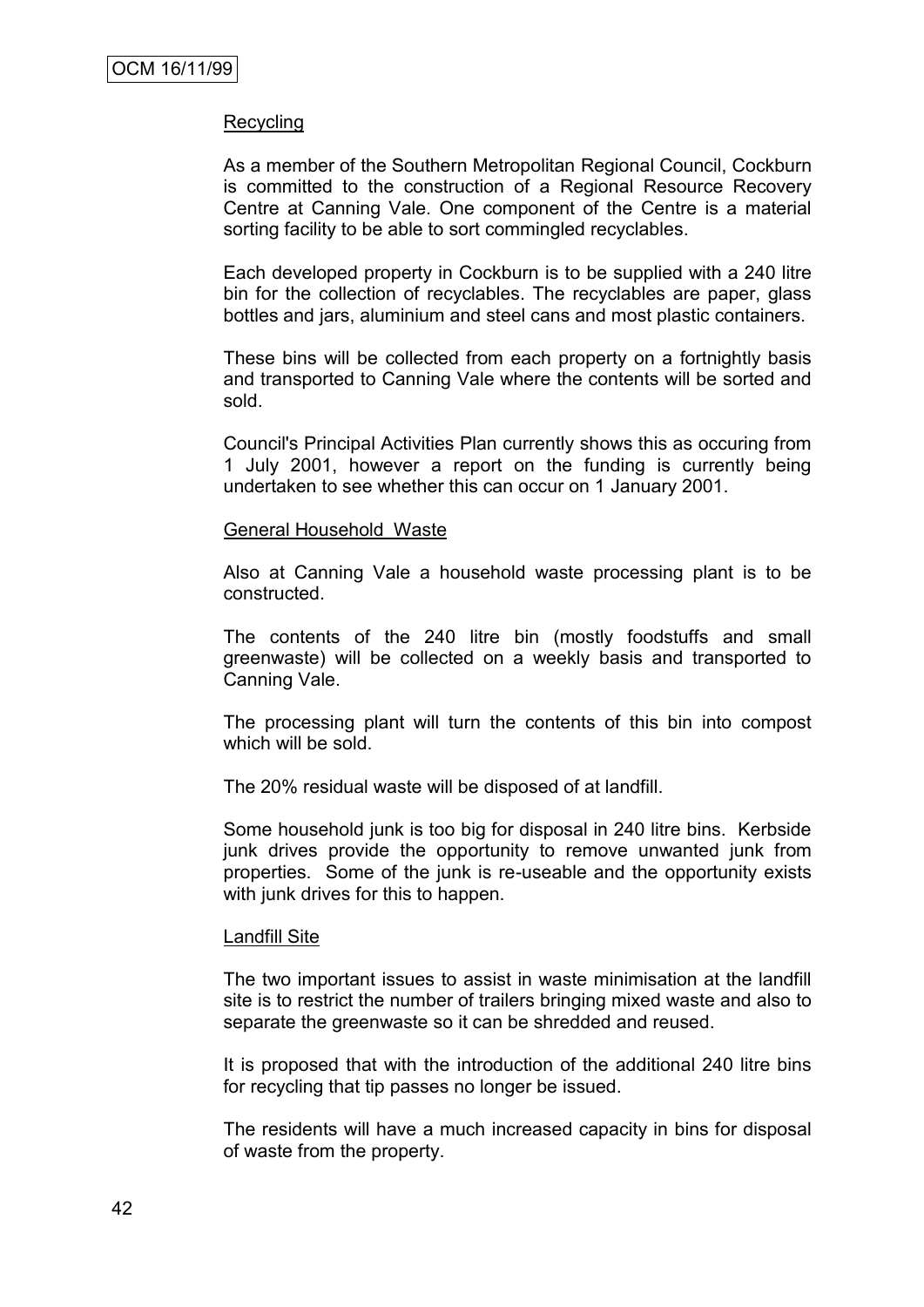For the residents who still wish to use trailers to dispose of waste, alternatives will be investigated to the current method of unloading at the tip face at the landfill site.

A recent report shows that there are health and safety concerns with the current practice.

This also means that there can be no scavenging at the site until these investigations are completed.

The investigations will need to take the following into consideration:

- The effect of trailer numbers with the introduction of a second 240 litre bin
- The effect of trailer volumes if no vouchers are issued
- Effect of closure of Gosnells site in October 1999.
- City of Canning's response to the increased number of trailers to their site following Gosnells' landfill closure
- Decision by Canning to provide or not to provide a transfer station following closure of their landfill in 2001.
- Should Cockburn, Melville and Canning build a regional facility for acceptance of waste from trailers?
- Should a private enterprise company be encouraged to build and operate a waste transfer station?
- Where in Cockburn could a transfer station be constructed? Is Henderson the best option?
- Should the facility be constructed for mixed waste only?
- Should the facility be constructed for mixed waste and greenwaste?
- Should a recycling company be involved in the operation of the site?
- How is the project to be funded?
- How are users to be charged?

Halpern Glick Maunsell, who have been appointed as consultants, will assist in this analysis.

#### Funding

The funding for the strategies outlined will be the subject of another report.

The availability of funds will determine the timing of the introduction of some of these strategies.

## **Strategic Plan/Policy Implications**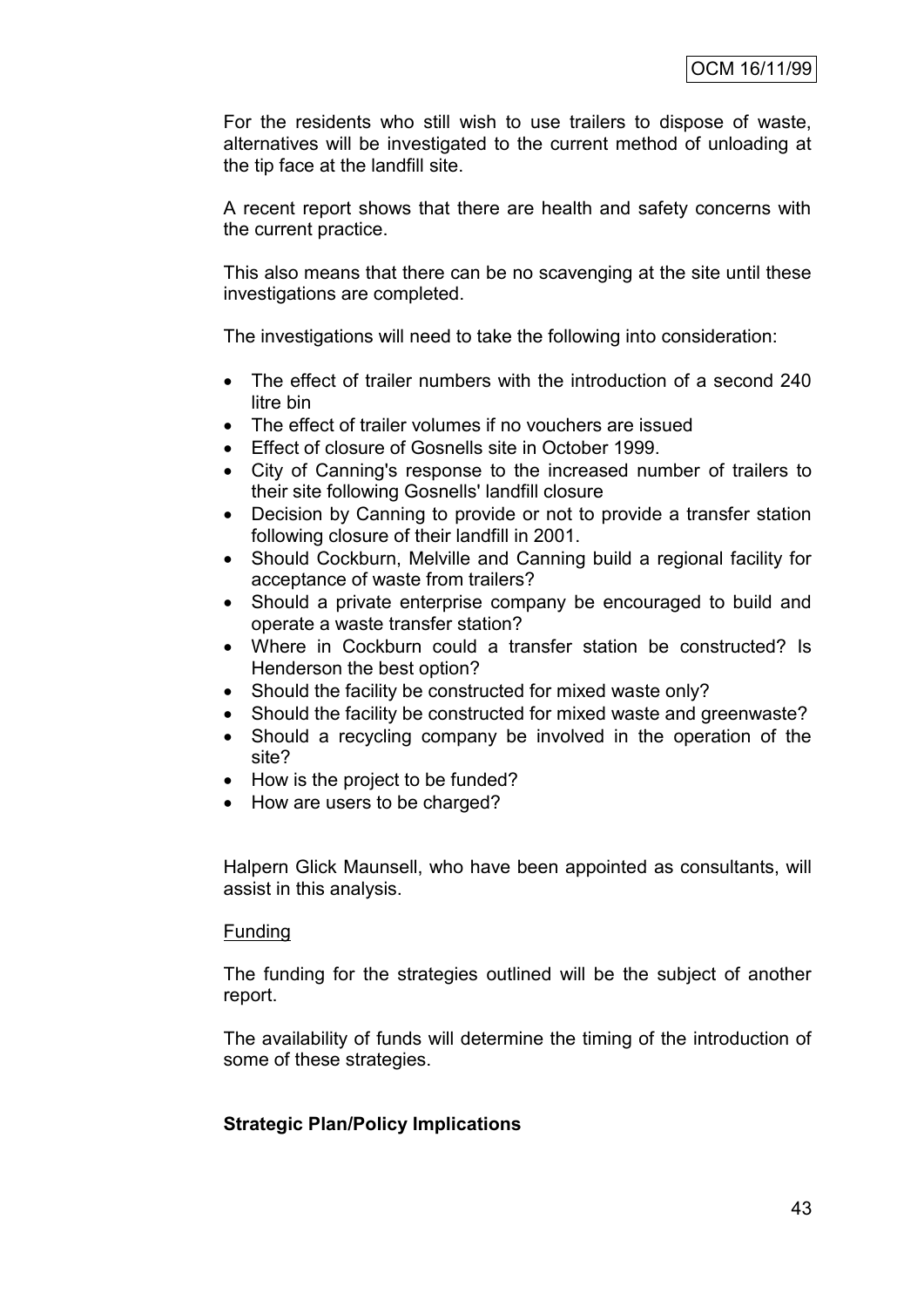The corporate strategy for waste minimisation is *"Achieve a reduction in the volume of waste generated from residences in Cockburn being disposed of at landfill."*

## **Budget/Financial Implications**

There is a requirement for funding of:

- (a) supply of 24,000 recycling bins
- (b) costs for emptying and transporting the bins
- (c) the gate fee for the recyclables at the Regional Waste facility
- (d) the gate fee to accept the general household waste at the Regional Waste Facility
- (e) the repayments of the loan to build the Regional Waste Facility
- (f) the possible construction of a trailer waste transfer station.

It is expected that the implementation of the strategy will see an increase in rubbish rates of up to \$70.00 per annum per household as detailed in a report to Council in December 1998.

A report is to be prepared on how this funding will occur and also addressing alternatives that could reduce the anticipated increase of \$70.00.

## **Implications of Section 3.18(3) Local Government Act, 1995**

It is intended that any new activities or project will go to tender to allow private companies the opportunity to provide the service.

## **16. COMMUNITY SERVICES DIVISION ISSUES**

Nil

# **17. EXECUTIVE DIVISION ISSUES**

Nil

## **18. MOTIONS OF WHICH PREVIOUS NOTICE HAS BEEN GIVEN**

Nil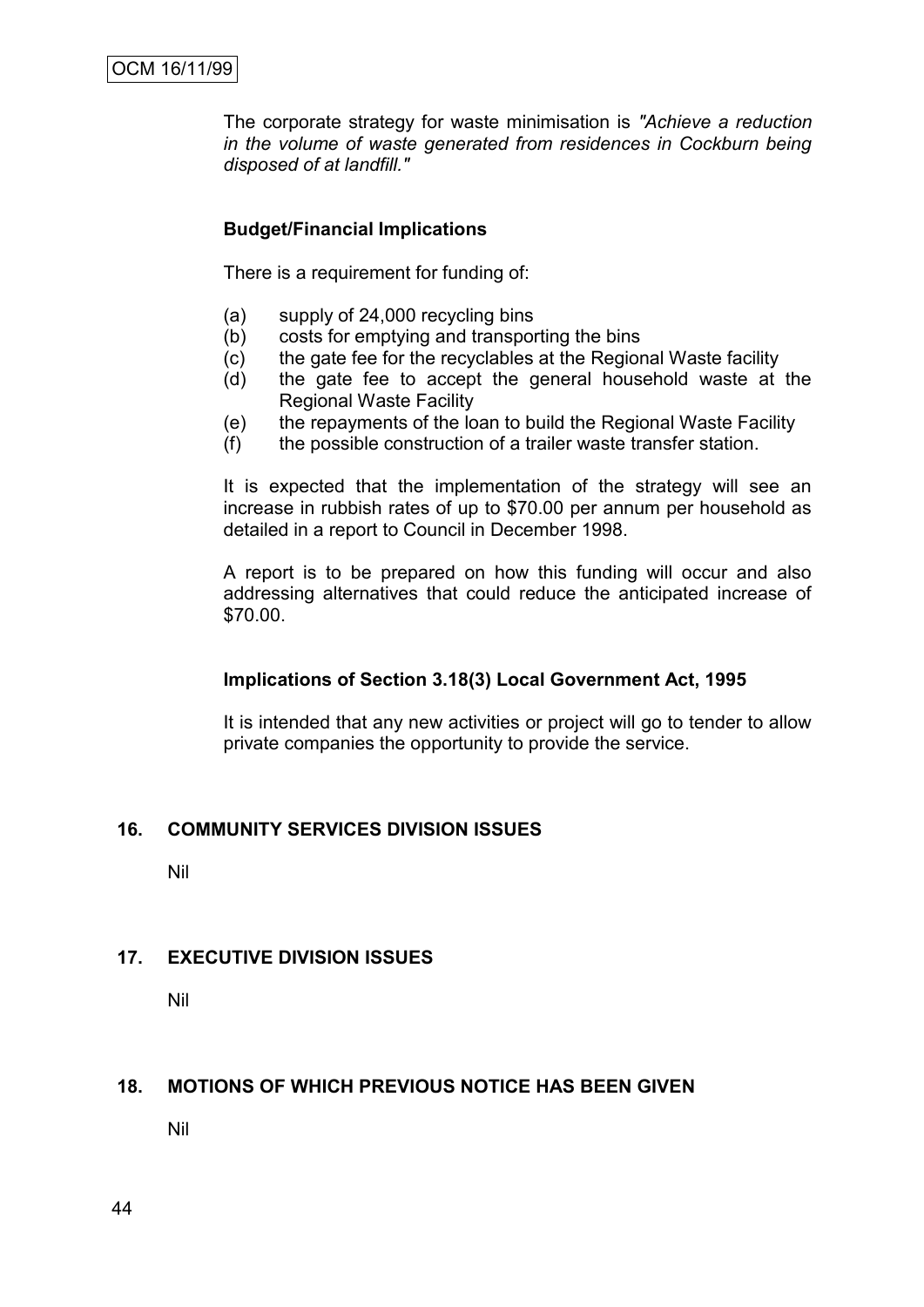## **19. NOTICES OF MOTION GIVEN AT THE MEETING FOR CONSIDERATION AT NEXT MEETING**

Nil

## **20. NEW BUSINESS OF AN URGENT NATURE INTRODUCED BY DECISION OF MEETING**

Nil

## **21. MATTERS TO BE NOTED FOR INVESTIGATION, WITHOUT DEBATE**

Nil

## **22. CONFIDENTIAL BUSINESS**

Nil

## **23. RESOLUTION OF COMPLIANCE (Section 3.18(3), Local Government Act 1995)**

## **23.1 (OCM1\_11\_1999) - RESOLUTION OF COMPLIANCE (Section 3.18(3), Local Government Act 1995)**

Council is satisfied that resolutions carried at this Meeting and applicable to items concerning Council provided services and facilities, are:-

- (a) integrated and co-ordinated, so far as practicable, with any provided by the Commonwealth, the State or any public body;
- (b) not duplicated, to an extent Council considers inappropriate, services or facilities as provided by the Commonwealth, the State or any other body or person, whether public or private; and
- (c) managed efficiently and effectively.